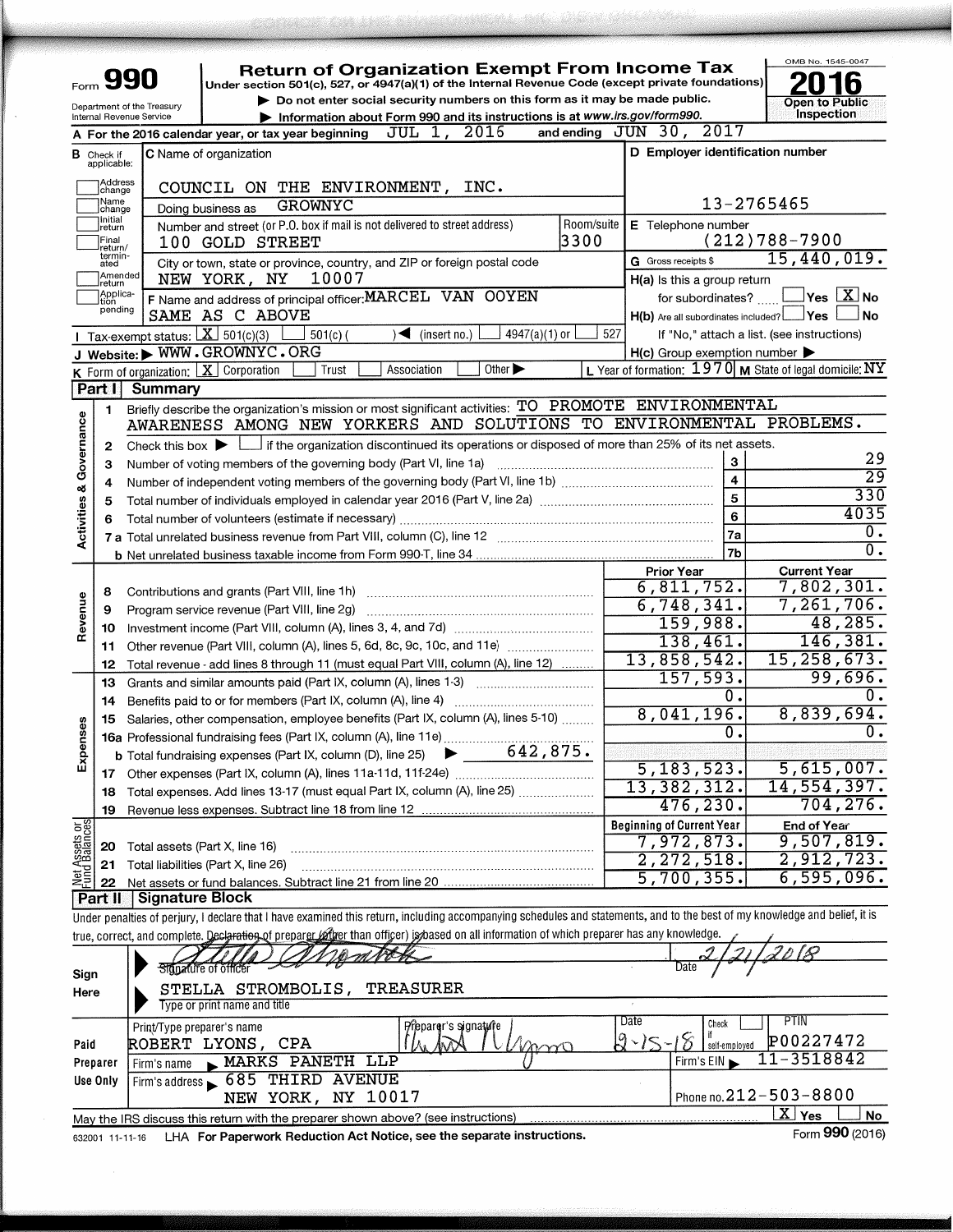|              | 13-2765465<br>COUNCIL ON THE ENVIRONMENT, INC.<br>Page 2<br>Form 990 (2016)                                                                   |
|--------------|-----------------------------------------------------------------------------------------------------------------------------------------------|
|              | Part III   Statement of Program Service Accomplishments                                                                                       |
|              | $\overline{\mathbf{x}}$                                                                                                                       |
| 1            | Briefly describe the organization's mission:                                                                                                  |
|              | COUNCIL ON THE ENVIRONMENT, INC. D/B/A GROWNYC ("GROWNYC")<br><b>IMPROVES</b>                                                                 |
|              | NEW YORK CITY'S QUALITY OF LIFE THROUGH ENVIRONMENTAL PROGRAMS THAT                                                                           |
|              | TRANSFORM COMMUNITIES, BLOCK BY BLOCK, AND EMPOWER ALL NEW YORKERS TO                                                                         |
|              | SECURE A CLEAN AND HEALTHY ENVIRONMENT FOR FUTURE GENERATIONS.                                                                                |
| $\mathbf{2}$ | Did the organization undertake any significant program services during the year which were not listed on the                                  |
|              | $\Box$ Yes $[\overline{\mathrm{X}}]$ No<br>prior Form 990 or 990-EZ?                                                                          |
|              | If "Yes," describe these new services on Schedule O.                                                                                          |
| 3            | $\boxed{\text{X}}$ Yes<br>⊿No<br>Did the organization cease conducting, or make significant changes in how it conducts, any program services? |
|              | If "Yes," describe these changes on Schedule O.                                                                                               |
| 4            | Describe the organization's program service accomplishments for each of its three largest program services, as measured by expenses.          |
|              | Section 501(c)(3) and 501(c)(4) organizations are required to report the amount of grants and allocations to others, the total expenses, and  |
|              | revenue, if any, for each program service reported.                                                                                           |
| 4a           | 4, 204, 204.<br>$4,322,050$ $\cdot$ including grants of \$<br>) (Revenue \$<br>(Code:<br>(Expenses \$                                         |
|              | GREENMARKET & FARMER DEVELOPMENT, WHICH PROVIDES REGIONAL, SMALL FAMILY                                                                       |
|              | FARMERS THE OPPORTUNITY TO SELL THEIR FRUITS, VEGETABLES, AND OTHER                                                                           |
|              | FARM PRODUCTS TO NEW YORKERS BY OPERATING 54 FARMERS' MARKETS                                                                                 |
|              | THROUGHOUT THE CITY, AND HELPS BOTH EXPERIENCED AND BEGINNING FARMERS                                                                         |
|              | INCREASE LONG TERM VIABIILTY THROUGH THE FARMROOTS PROGRAM.                                                                                   |
|              |                                                                                                                                               |
|              |                                                                                                                                               |
|              |                                                                                                                                               |
|              |                                                                                                                                               |
|              |                                                                                                                                               |
|              |                                                                                                                                               |
|              | 2,529,892.                                                                                                                                    |
| 4b           | 3,683,206. including grants of \$<br>(Code:<br>(Expenses \$<br>) (Revenue \$<br>FOOD ACCESS & WHOLESALE DISTRIBUTION, WHICH EXPANDS WHOLESALE |
|              | DISTRIBUTION OPTIONS FOR SMALL AND MID-SIZED FARMERS<br>THROUGH THE                                                                           |
|              | GREENMARKET CO. FOOD DISTRIBUTION HUB, AND LEVERAGES<br>WHOLESALE                                                                             |
|              | DISTRIBUTION CHANNELS TO IMPROVE FOOD ACCESS OPPORTUNITIES<br>IN                                                                              |
|              | UNDERSERVED COMMUNITIES THROUGH THE FRESH FOOD BOX PROGRAM AND                                                                                |
|              | YOUTH-OPERATED URBAN FARM STANDS KNOWN AS YOUTHMARKETS.                                                                                       |
|              |                                                                                                                                               |
|              |                                                                                                                                               |
|              |                                                                                                                                               |
|              |                                                                                                                                               |
|              |                                                                                                                                               |
|              |                                                                                                                                               |
| 4с           | $1,628,550$ $\cdot$ including grants of \$<br>) (Expenses \$<br>) (Revenue \$<br>(Code:                                                       |
|              | ZERO WASTE OUTREACH AND EDUCATION, WHICH PROMOTES RECYCLING AND<br>WASTE                                                                      |
|              | PREVENTION FOR TENANTS, BUILDING PERSONNEL, CITIZENS, AND STUDENTS                                                                            |
|              | THROUGH A VARIETY OF REDUCE/REUSE/RECYCLE OPPORTUNITIES AND<br>WORKSHOPS.                                                                     |
|              |                                                                                                                                               |
|              |                                                                                                                                               |
|              |                                                                                                                                               |
|              |                                                                                                                                               |
|              |                                                                                                                                               |
|              |                                                                                                                                               |
|              |                                                                                                                                               |
|              |                                                                                                                                               |
|              |                                                                                                                                               |
| 4d           | Other program services (Describe in Schedule O.)                                                                                              |
|              | 99,696.) (Revenue \$<br>527,610.<br>3, 229, 837. including grants of \$<br>(Expenses \$<br>12,863,643.                                        |
|              | 4e Total program service expenses<br>Form 990 (2016)                                                                                          |
|              |                                                                                                                                               |

2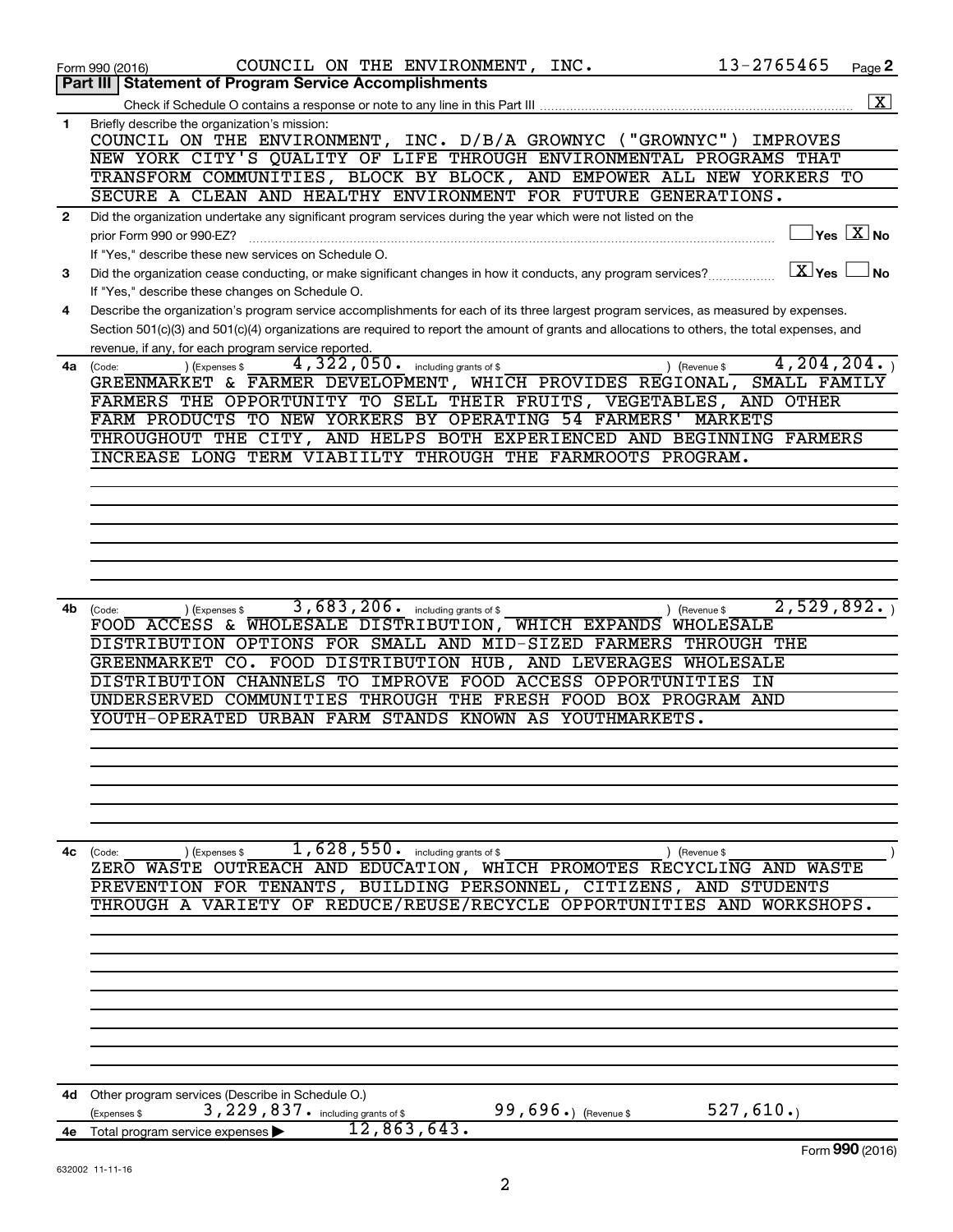| Form 990 (2016) |                                                  |  | COUNCIL ON THE ENVIRONMENT | INC. | 13-2765465 | Page |
|-----------------|--------------------------------------------------|--|----------------------------|------|------------|------|
|                 | <b>Part IV   Checklist of Required Schedules</b> |  |                            |      |            |      |

|    |                                                                                                                                                |                 | Yes                   | No                      |
|----|------------------------------------------------------------------------------------------------------------------------------------------------|-----------------|-----------------------|-------------------------|
| 1  | Is the organization described in section $501(c)(3)$ or $4947(a)(1)$ (other than a private foundation)?                                        |                 |                       |                         |
|    |                                                                                                                                                | 1               | X                     |                         |
| 2  |                                                                                                                                                | $\overline{2}$  | $\overline{\text{x}}$ |                         |
| 3  | Did the organization engage in direct or indirect political campaign activities on behalf of or in opposition to candidates for                | 3               |                       | x                       |
| 4  | Section 501(c)(3) organizations. Did the organization engage in lobbying activities, or have a section 501(h) election in effect               |                 |                       |                         |
|    |                                                                                                                                                | 4               |                       | x                       |
| 5  | Is the organization a section 501(c)(4), 501(c)(5), or 501(c)(6) organization that receives membership dues, assessments, or                   |                 |                       |                         |
|    |                                                                                                                                                | 5               |                       | x                       |
| 6  | Did the organization maintain any donor advised funds or any similar funds or accounts for which donors have the right to                      |                 |                       |                         |
|    | provide advice on the distribution or investment of amounts in such funds or accounts? If "Yes," complete Schedule D, Part I                   | 6               |                       | x                       |
| 7  | Did the organization receive or hold a conservation easement, including easements to preserve open space,                                      |                 |                       |                         |
|    |                                                                                                                                                | $\overline{7}$  |                       | x                       |
| 8  | Did the organization maintain collections of works of art, historical treasures, or other similar assets? If "Yes," complete                   | 8               |                       | x                       |
| 9  | Did the organization report an amount in Part X, line 21, for escrow or custodial account liability, serve as a custodian for                  |                 |                       |                         |
|    | amounts not listed in Part X; or provide credit counseling, debt management, credit repair, or debt negotiation services?                      |                 |                       |                         |
|    | If "Yes," complete Schedule D, Part IV                                                                                                         | 9               |                       | x                       |
| 10 | Did the organization, directly or through a related organization, hold assets in temporarily restricted endowments, permanent                  |                 |                       |                         |
|    |                                                                                                                                                | 10              | х                     |                         |
| 11 | If the organization's answer to any of the following questions is "Yes," then complete Schedule D, Parts VI, VII, VIII, IX, or X               |                 |                       |                         |
|    | as applicable.                                                                                                                                 |                 |                       |                         |
|    | a Did the organization report an amount for land, buildings, and equipment in Part X, line 10? If "Yes," complete Schedule D,<br>Part VI       | 11a             | X                     |                         |
|    | <b>b</b> Did the organization report an amount for investments - other securities in Part X, line 12 that is 5% or more of its total           |                 |                       |                         |
|    | assets reported in Part X, line 16? If "Yes," complete Schedule D, Part VII [11] [11] [12] [12] [12] [12] [13] [                               | 11b             |                       | x                       |
|    | c Did the organization report an amount for investments - program related in Part X, line 13 that is 5% or more of its total                   |                 |                       | x                       |
|    |                                                                                                                                                | 11c             |                       |                         |
|    | d Did the organization report an amount for other assets in Part X, line 15 that is 5% or more of its total assets reported in                 |                 |                       | x                       |
|    |                                                                                                                                                | 11d<br>11e      |                       | $\overline{\mathtt{x}}$ |
|    | f Did the organization's separate or consolidated financial statements for the tax year include a footnote that addresses                      |                 |                       |                         |
|    | the organization's liability for uncertain tax positions under FIN 48 (ASC 740)? If "Yes," complete Schedule D, Part X                         | 11f             | х                     |                         |
|    | 12a Did the organization obtain separate, independent audited financial statements for the tax year? If "Yes," complete                        |                 |                       |                         |
|    | Schedule D, Parts XI and XII<br>and a complete the contract of the contract of the contract of the contract of the contract of the contract of | 12a             |                       | x                       |
|    | <b>b</b> Was the organization included in consolidated, independent audited financial statements for the tax year?                             |                 |                       |                         |
|    | If "Yes," and if the organization answered "No" to line 12a, then completing Schedule D, Parts XI and XII is optional <i>maniming</i>          | 12 <sub>b</sub> | X.                    |                         |
| 13 |                                                                                                                                                | 13              |                       | X                       |
|    |                                                                                                                                                | 14a             |                       | $\overline{\mathbf{x}}$ |
|    | <b>b</b> Did the organization have aggregate revenues or expenses of more than \$10,000 from grantmaking, fundraising, business,               |                 |                       |                         |
|    | investment, and program service activities outside the United States, or aggregate foreign investments valued at \$100,000                     |                 |                       |                         |
|    |                                                                                                                                                | 14b             |                       | x                       |
| 15 | Did the organization report on Part IX, column (A), line 3, more than \$5,000 of grants or other assistance to or for any                      |                 |                       |                         |
|    |                                                                                                                                                | 15              |                       | X                       |
| 16 | Did the organization report on Part IX, column (A), line 3, more than \$5,000 of aggregate grants or other assistance to                       | 16              |                       | X                       |
| 17 | Did the organization report a total of more than \$15,000 of expenses for professional fundraising services on Part IX,                        |                 |                       |                         |
|    |                                                                                                                                                | 17              |                       | X                       |
| 18 | Did the organization report more than \$15,000 total of fundraising event gross income and contributions on Part VIII, lines                   |                 |                       |                         |
|    |                                                                                                                                                | 18              |                       | X                       |
| 19 | Did the organization report more than \$15,000 of gross income from gaming activities on Part VIII, line 9a? If "Yes,"                         |                 |                       |                         |
|    |                                                                                                                                                | 19              |                       | х                       |

Form (2016) **990**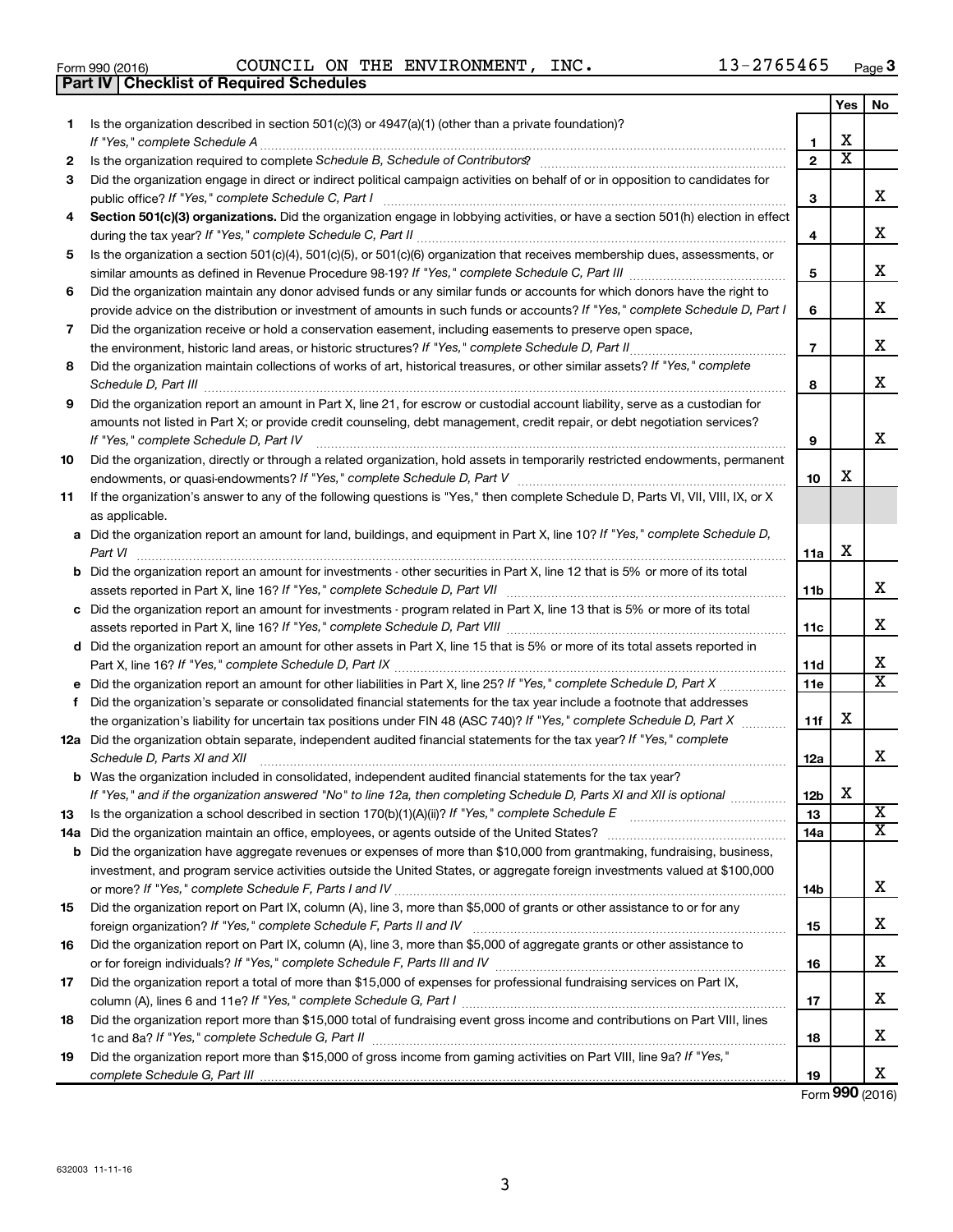|     | 13-2765465                                                                                                                                                                                                                                                                                                                                                                                                                                                                         |                 |     |      |
|-----|------------------------------------------------------------------------------------------------------------------------------------------------------------------------------------------------------------------------------------------------------------------------------------------------------------------------------------------------------------------------------------------------------------------------------------------------------------------------------------|-----------------|-----|------|
|     | COUNCIL ON THE ENVIRONMENT, INC.<br>Form 990 (2016)<br><b>Checklist of Required Schedules (continued)</b><br><b>Part IV</b>                                                                                                                                                                                                                                                                                                                                                        |                 |     | Page |
|     |                                                                                                                                                                                                                                                                                                                                                                                                                                                                                    |                 | Yes | No   |
|     | 20a Did the organization operate one or more hospital facilities? If "Yes," complete Schedule H                                                                                                                                                                                                                                                                                                                                                                                    | 20a             |     | х    |
|     |                                                                                                                                                                                                                                                                                                                                                                                                                                                                                    | 20 <sub>b</sub> |     |      |
| 21  | Did the organization report more than \$5,000 of grants or other assistance to any domestic organization or                                                                                                                                                                                                                                                                                                                                                                        |                 |     |      |
|     |                                                                                                                                                                                                                                                                                                                                                                                                                                                                                    | 21              | х   |      |
| 22  | Did the organization report more than \$5,000 of grants or other assistance to or for domestic individuals on                                                                                                                                                                                                                                                                                                                                                                      |                 |     |      |
|     | Part IX, column (A), line 2? If "Yes," complete Schedule I, Parts I and III [11]] [11]] [11] [11] [11] [11] [1                                                                                                                                                                                                                                                                                                                                                                     | 22              |     | X    |
| 23  | Did the organization answer "Yes" to Part VII, Section A, line 3, 4, or 5 about compensation of the organization's current<br>and former officers, directors, trustees, key employees, and highest compensated employees? If "Yes," complete<br>Schedule J <b>Execute Discusses Constructions</b> and the set of the set of the set of the set of the set of the set of the set of the set of the set of the set of the set of the set of the set of the set of the set of the set | 23              | x   |      |
|     | 24a Did the organization have a tax-exempt bond issue with an outstanding principal amount of more than \$100,000 as of the                                                                                                                                                                                                                                                                                                                                                        |                 |     |      |
|     | last day of the year, that was issued after December 31, 2002? If "Yes," answer lines 24b through 24d and complete<br>Schedule K. If "No", go to line 25a                                                                                                                                                                                                                                                                                                                          | 24a             |     | х    |
| b   |                                                                                                                                                                                                                                                                                                                                                                                                                                                                                    | 24 <sub>b</sub> |     |      |
| с   | Did the organization maintain an escrow account other than a refunding escrow at any time during the year to defease                                                                                                                                                                                                                                                                                                                                                               |                 |     |      |
|     |                                                                                                                                                                                                                                                                                                                                                                                                                                                                                    | 24c             |     |      |
|     |                                                                                                                                                                                                                                                                                                                                                                                                                                                                                    | 24d             |     |      |
|     | 25a Section 501(c)(3), 501(c)(4), and 501(c)(29) organizations. Did the organization engage in an excess benefit                                                                                                                                                                                                                                                                                                                                                                   |                 |     |      |
|     |                                                                                                                                                                                                                                                                                                                                                                                                                                                                                    | 25a             |     | X    |
|     | <b>b</b> Is the organization aware that it engaged in an excess benefit transaction with a disqualified person in a prior year, and                                                                                                                                                                                                                                                                                                                                                |                 |     |      |
|     | that the transaction has not been reported on any of the organization's prior Forms 990 or 990-EZ? If "Yes," complete<br>Schedule L, Part I                                                                                                                                                                                                                                                                                                                                        | 25 <sub>b</sub> |     | X    |
| 26  | Did the organization report any amount on Part X, line 5, 6, or 22 for receivables from or payables to any current or                                                                                                                                                                                                                                                                                                                                                              |                 |     |      |
|     | former officers, directors, trustees, key employees, highest compensated employees, or disqualified persons? If "Yes,"                                                                                                                                                                                                                                                                                                                                                             |                 |     | X    |
|     | complete Schedule L, Part II<br>Did the organization provide a grant or other assistance to an officer, director, trustee, key employee, substantial                                                                                                                                                                                                                                                                                                                               | 26              |     |      |
| 27  | contributor or employee thereof, a grant selection committee member, or to a 35% controlled entity or family member                                                                                                                                                                                                                                                                                                                                                                |                 |     |      |
|     | of any of these persons? If "Yes," complete Schedule L, Part III                                                                                                                                                                                                                                                                                                                                                                                                                   | 27              |     | X    |
| 28  | Was the organization a party to a business transaction with one of the following parties (see Schedule L, Part IV                                                                                                                                                                                                                                                                                                                                                                  |                 |     |      |
|     | instructions for applicable filing thresholds, conditions, and exceptions):                                                                                                                                                                                                                                                                                                                                                                                                        |                 |     |      |
| а   | A current or former officer, director, trustee, or key employee? If "Yes," complete Schedule L, Part IV                                                                                                                                                                                                                                                                                                                                                                            | 28a             |     | х    |
| b   | A family member of a current or former officer, director, trustee, or key employee? If "Yes," complete Schedule L, Part IV                                                                                                                                                                                                                                                                                                                                                         | 28 <sub>b</sub> |     | х    |
|     | An entity of which a current or former officer, director, trustee, or key employee (or a family member thereof) was an officer,                                                                                                                                                                                                                                                                                                                                                    |                 |     |      |
|     | director, trustee, or direct or indirect owner? If "Yes," complete Schedule L, Part IV                                                                                                                                                                                                                                                                                                                                                                                             | 28c             |     | X    |
| 29  |                                                                                                                                                                                                                                                                                                                                                                                                                                                                                    | 29              | X   |      |
| 30  | Did the organization receive contributions of art, historical treasures, or other similar assets, or qualified conservation                                                                                                                                                                                                                                                                                                                                                        | 30              |     | х    |
| 31  | Did the organization liquidate, terminate, or dissolve and cease operations?                                                                                                                                                                                                                                                                                                                                                                                                       |                 |     |      |
|     | If "Yes," complete Schedule N, Part I                                                                                                                                                                                                                                                                                                                                                                                                                                              | 31              |     | х    |
| 32  | Did the organization sell, exchange, dispose of, or transfer more than 25% of its net assets? If "Yes," complete<br>Schedule N, Part II                                                                                                                                                                                                                                                                                                                                            | 32              |     | х    |
| 33  | Did the organization own 100% of an entity disregarded as separate from the organization under Regulations                                                                                                                                                                                                                                                                                                                                                                         | 33              | x   |      |
| 34  | Was the organization related to any tax-exempt or taxable entity? If "Yes," complete Schedule R, Part II, III, or IV, and                                                                                                                                                                                                                                                                                                                                                          |                 |     |      |
|     | Part V, line 1                                                                                                                                                                                                                                                                                                                                                                                                                                                                     | 34              |     | х    |
| 35a | Did the organization have a controlled entity within the meaning of section 512(b)(13)?                                                                                                                                                                                                                                                                                                                                                                                            | 35a             |     | х    |
|     | <b>b</b> If "Yes" to line 35a, did the organization receive any payment from or engage in any transaction with a controlled entity                                                                                                                                                                                                                                                                                                                                                 |                 |     |      |
|     | within the meaning of section 512(b)(13)? If "Yes," complete Schedule R, Part V, line 2                                                                                                                                                                                                                                                                                                                                                                                            | 35b             |     |      |

4

**38 Note.**  All Form 990 filers are required to complete Schedule O and that is treated as a partnership for federal income tax purposes? If "Yes," complete Schedule R, Part VI medi Did the organization complete Schedule O and provide explanations in Schedule O for Part VI, lines 11b and 19?

Form (2016) **990** X

**36**

**37**

**38**

**Yes No**

X

X

X

X

X X

X

X

X

X

X

|  | m 990 (2016) |  |
|--|--------------|--|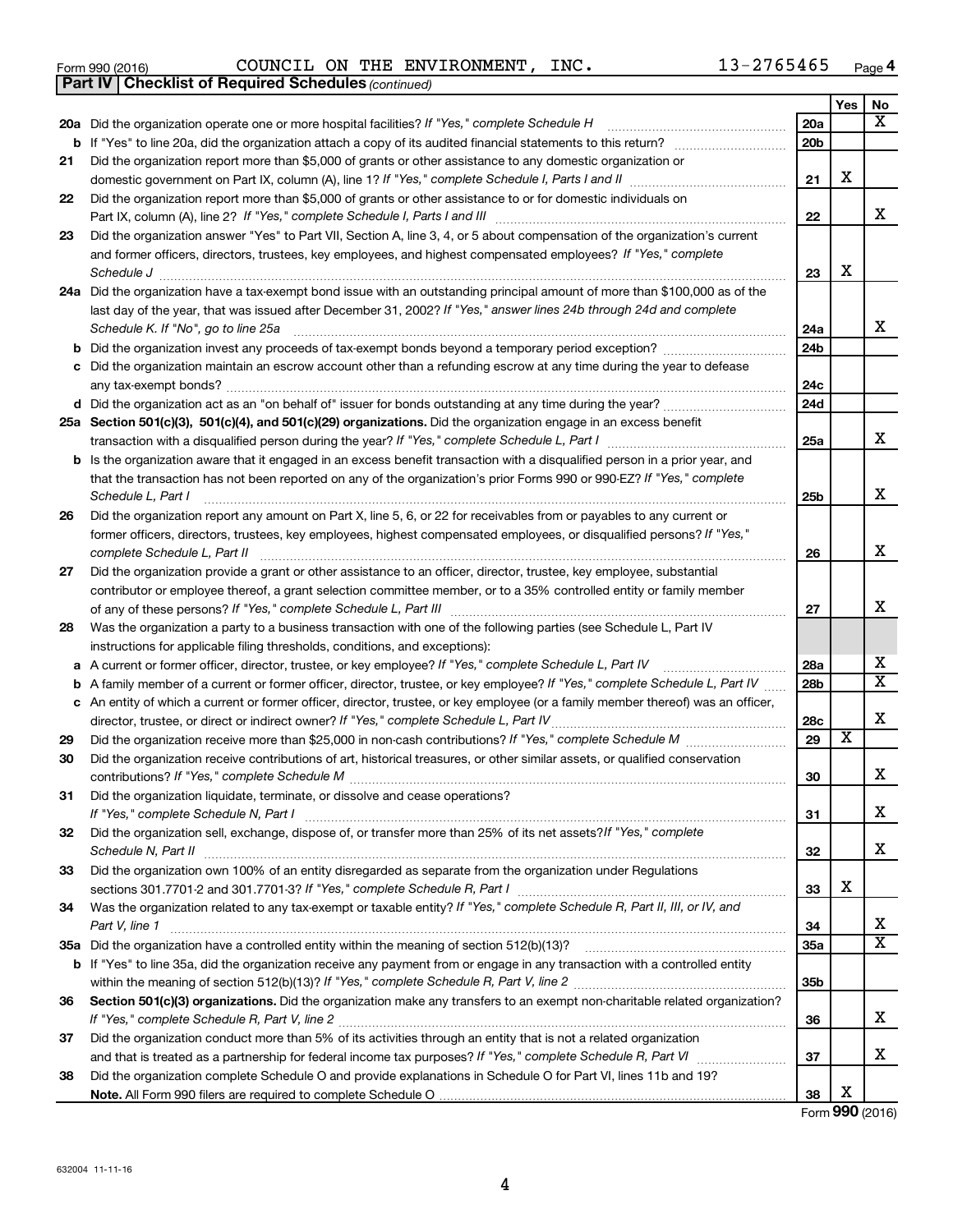|    | Part V<br><b>Statements Regarding Other IRS Filings and Tax Compliance</b>                                                                                                                                                                       |                 |     |                |                         |                         |  |  |  |
|----|--------------------------------------------------------------------------------------------------------------------------------------------------------------------------------------------------------------------------------------------------|-----------------|-----|----------------|-------------------------|-------------------------|--|--|--|
|    | Check if Schedule O contains a response or note to any line in this Part V                                                                                                                                                                       |                 |     |                |                         |                         |  |  |  |
|    |                                                                                                                                                                                                                                                  |                 | 37  |                | Yes                     | <b>No</b>               |  |  |  |
|    |                                                                                                                                                                                                                                                  | 1a              |     |                |                         |                         |  |  |  |
|    | 1 <sub>b</sub><br>Enter the number of Forms W-2G included in line 1a. Enter -0- if not applicable                                                                                                                                                |                 |     |                |                         |                         |  |  |  |
|    | Did the organization comply with backup withholding rules for reportable payments to vendors and reportable gaming                                                                                                                               |                 |     |                |                         |                         |  |  |  |
|    | 2a Enter the number of employees reported on Form W-3, Transmittal of Wage and Tax Statements,                                                                                                                                                   |                 |     |                |                         |                         |  |  |  |
|    | filed for the calendar year ending with or within the year covered by this return                                                                                                                                                                | 2a              | 330 |                |                         |                         |  |  |  |
|    |                                                                                                                                                                                                                                                  |                 |     | 2 <sub>b</sub> | х                       |                         |  |  |  |
|    |                                                                                                                                                                                                                                                  |                 |     |                |                         |                         |  |  |  |
|    | 3a Did the organization have unrelated business gross income of \$1,000 or more during the year?                                                                                                                                                 |                 |     | За             |                         | x                       |  |  |  |
|    |                                                                                                                                                                                                                                                  |                 |     | 3b             |                         |                         |  |  |  |
|    | 4a At any time during the calendar year, did the organization have an interest in, or a signature or other authority over, a                                                                                                                     |                 |     |                |                         |                         |  |  |  |
|    | financial account in a foreign country (such as a bank account, securities account, or other financial account)?                                                                                                                                 |                 |     | 4a             |                         | х                       |  |  |  |
|    | <b>b</b> If "Yes," enter the name of the foreign country: $\blacktriangleright$                                                                                                                                                                  |                 |     |                |                         |                         |  |  |  |
|    | See instructions for filing requirements for FinCEN Form 114, Report of Foreign Bank and Financial Accounts (FBAR).                                                                                                                              |                 |     |                |                         |                         |  |  |  |
|    |                                                                                                                                                                                                                                                  |                 |     | 5a             |                         | х                       |  |  |  |
|    |                                                                                                                                                                                                                                                  |                 |     | 5 <sub>b</sub> |                         | $\overline{\texttt{x}}$ |  |  |  |
|    |                                                                                                                                                                                                                                                  |                 |     | 5c             |                         |                         |  |  |  |
|    | 6a Does the organization have annual gross receipts that are normally greater than \$100,000, and did the organization solicit                                                                                                                   |                 |     |                |                         |                         |  |  |  |
|    |                                                                                                                                                                                                                                                  |                 |     | 6a             |                         | х                       |  |  |  |
|    | <b>b</b> If "Yes," did the organization include with every solicitation an express statement that such contributions or gifts                                                                                                                    |                 |     |                |                         |                         |  |  |  |
|    |                                                                                                                                                                                                                                                  |                 |     | 6b             |                         |                         |  |  |  |
| 7  | Organizations that may receive deductible contributions under section 170(c).                                                                                                                                                                    |                 |     |                |                         |                         |  |  |  |
|    | Did the organization receive a payment in excess of \$75 made partly as a contribution and partly for goods and services provided to the payor?                                                                                                  |                 |     | 7a             | х                       |                         |  |  |  |
|    |                                                                                                                                                                                                                                                  |                 |     | 7b             | $\overline{\textbf{x}}$ |                         |  |  |  |
|    | c Did the organization sell, exchange, or otherwise dispose of tangible personal property for which it was required                                                                                                                              |                 |     |                |                         |                         |  |  |  |
|    |                                                                                                                                                                                                                                                  |                 |     | 7c             |                         | х                       |  |  |  |
|    |                                                                                                                                                                                                                                                  | 7d              |     |                |                         | х                       |  |  |  |
|    | Did the organization receive any funds, directly or indirectly, to pay premiums on a personal benefit contract?                                                                                                                                  |                 |     | 7е<br>7f       |                         | $\overline{\mathbf{x}}$ |  |  |  |
| f. | Did the organization, during the year, pay premiums, directly or indirectly, on a personal benefit contract?<br>If the organization received a contribution of qualified intellectual property, did the organization file Form 8899 as required? |                 |     | 7g             |                         |                         |  |  |  |
|    | h If the organization received a contribution of cars, boats, airplanes, or other vehicles, did the organization file a Form 1098-C?                                                                                                             |                 |     | 7h             | X                       |                         |  |  |  |
| 8  | Sponsoring organizations maintaining donor advised funds. Did a donor advised fund maintained by the                                                                                                                                             |                 |     |                |                         |                         |  |  |  |
|    |                                                                                                                                                                                                                                                  |                 |     | 8              |                         |                         |  |  |  |
| 9  | Sponsoring organizations maintaining donor advised funds.                                                                                                                                                                                        |                 |     |                |                         |                         |  |  |  |
|    |                                                                                                                                                                                                                                                  |                 |     | эа             |                         |                         |  |  |  |
|    | <b>b</b> Did the sponsoring organization make a distribution to a donor, donor advisor, or related person?                                                                                                                                       |                 |     | 9b             |                         |                         |  |  |  |
| 10 | Section 501(c)(7) organizations. Enter:                                                                                                                                                                                                          |                 |     |                |                         |                         |  |  |  |
| а  |                                                                                                                                                                                                                                                  | 10a             |     |                |                         |                         |  |  |  |
| b  | Gross receipts, included on Form 990, Part VIII, line 12, for public use of club facilities                                                                                                                                                      | 10 <sub>b</sub> |     |                |                         |                         |  |  |  |
| 11 | Section 501(c)(12) organizations. Enter:                                                                                                                                                                                                         |                 |     |                |                         |                         |  |  |  |
| а  |                                                                                                                                                                                                                                                  | 11a             |     |                |                         |                         |  |  |  |
|    | b Gross income from other sources (Do not net amounts due or paid to other sources against                                                                                                                                                       |                 |     |                |                         |                         |  |  |  |
|    | 11b                                                                                                                                                                                                                                              |                 |     |                |                         |                         |  |  |  |
|    | 12a Section 4947(a)(1) non-exempt charitable trusts. Is the organization filing Form 990 in lieu of Form 1041?                                                                                                                                   |                 |     | 12a            |                         |                         |  |  |  |
|    | <b>b</b> If "Yes," enter the amount of tax-exempt interest received or accrued during the year                                                                                                                                                   | 12b             |     |                |                         |                         |  |  |  |
| 13 | Section 501(c)(29) qualified nonprofit health insurance issuers.                                                                                                                                                                                 |                 |     |                |                         |                         |  |  |  |
|    | a Is the organization licensed to issue qualified health plans in more than one state?                                                                                                                                                           |                 |     | 1За            |                         |                         |  |  |  |
|    | Note. See the instructions for additional information the organization must report on Schedule O.<br><b>b</b> Enter the amount of reserves the organization is required to maintain by the states in which the                                   |                 |     |                |                         |                         |  |  |  |
|    |                                                                                                                                                                                                                                                  | 13b             |     |                |                         |                         |  |  |  |
|    |                                                                                                                                                                                                                                                  | 13c             |     |                |                         |                         |  |  |  |
|    | 14a Did the organization receive any payments for indoor tanning services during the tax year?                                                                                                                                                   |                 |     | 14a            |                         | X                       |  |  |  |
|    |                                                                                                                                                                                                                                                  |                 |     | 14b            |                         |                         |  |  |  |

Form 990 (2016) Page COUNCIL ON THE ENVIRONMENT, INC. 13-2765465

| Form 990 (2016) |  |
|-----------------|--|
|-----------------|--|

13-2765465 Page 5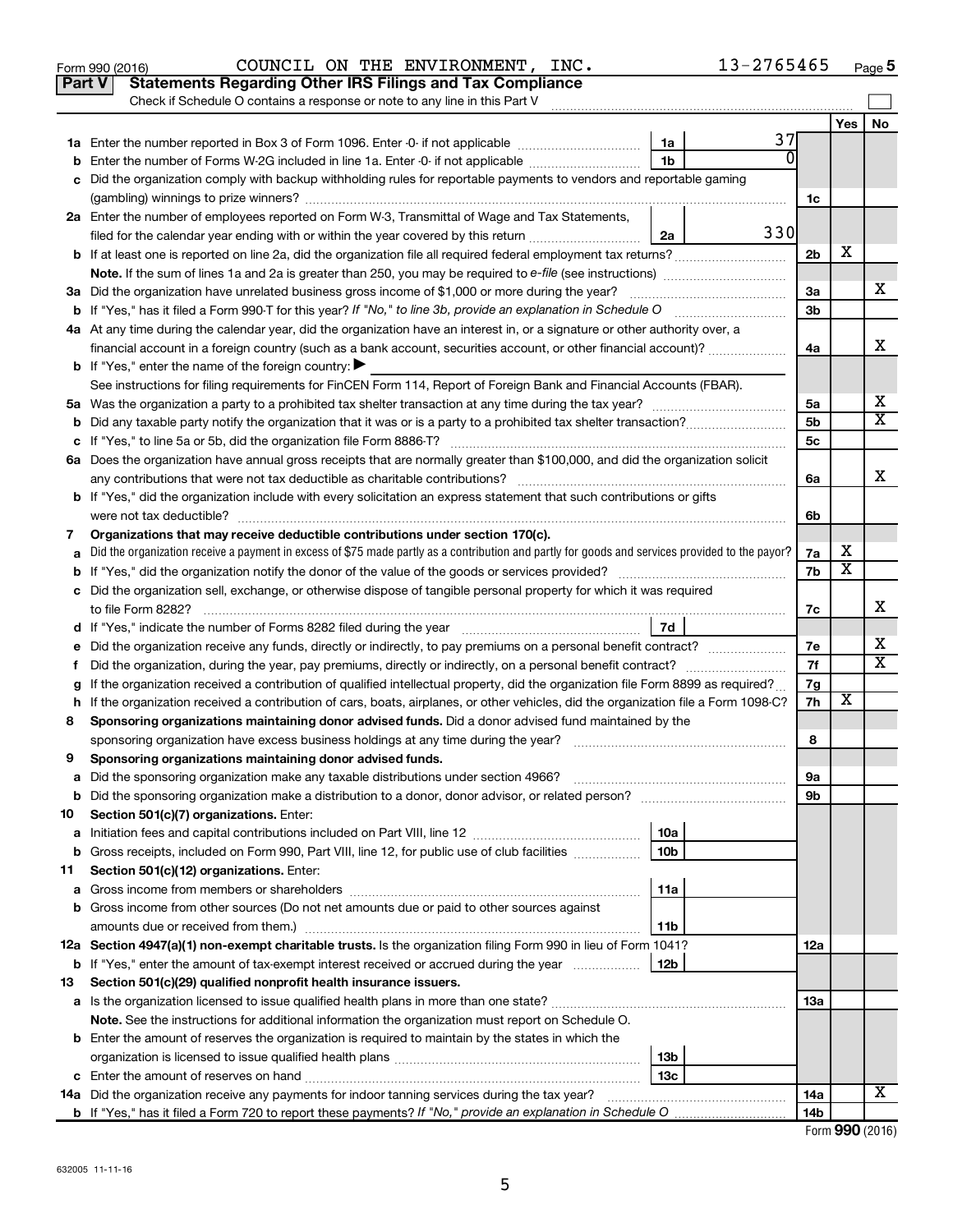|     | 29<br><b>b</b> Enter the number of voting members included in line 1a, above, who are independent <i></i><br>1b                                                                                                                |     |                 |                         |  |  |  |  |  |  |  |  |
|-----|--------------------------------------------------------------------------------------------------------------------------------------------------------------------------------------------------------------------------------|-----|-----------------|-------------------------|--|--|--|--|--|--|--|--|
| 2   | Did any officer, director, trustee, or key employee have a family relationship or a business relationship with any other                                                                                                       |     |                 | х                       |  |  |  |  |  |  |  |  |
|     |                                                                                                                                                                                                                                |     |                 |                         |  |  |  |  |  |  |  |  |
| З   | Did the organization delegate control over management duties customarily performed by or under the direct supervision                                                                                                          |     |                 |                         |  |  |  |  |  |  |  |  |
|     |                                                                                                                                                                                                                                | 3   |                 | х                       |  |  |  |  |  |  |  |  |
| 4   | Did the organization make any significant changes to its governing documents since the prior Form 990 was filed?                                                                                                               | 4   |                 | $\overline{\textbf{x}}$ |  |  |  |  |  |  |  |  |
| 5   |                                                                                                                                                                                                                                | 5   |                 | X                       |  |  |  |  |  |  |  |  |
| 6   |                                                                                                                                                                                                                                | 6   |                 | $\overline{\textbf{x}}$ |  |  |  |  |  |  |  |  |
|     | 7a Did the organization have members, stockholders, or other persons who had the power to elect or appoint one or                                                                                                              |     |                 |                         |  |  |  |  |  |  |  |  |
|     |                                                                                                                                                                                                                                |     |                 |                         |  |  |  |  |  |  |  |  |
|     | b Are any governance decisions of the organization reserved to (or subject to approval by) members, stockholders, or                                                                                                           |     |                 |                         |  |  |  |  |  |  |  |  |
|     |                                                                                                                                                                                                                                | 7b  |                 | х                       |  |  |  |  |  |  |  |  |
| 8   | Did the organization contemporaneously document the meetings held or written actions undertaken during the year by the following:                                                                                              |     |                 |                         |  |  |  |  |  |  |  |  |
|     |                                                                                                                                                                                                                                | 8а  | х               |                         |  |  |  |  |  |  |  |  |
| b   | Each committee with authority to act on behalf of the governing body?                                                                                                                                                          | 8b  | х               |                         |  |  |  |  |  |  |  |  |
| 9   | Is there any officer, director, trustee, or key employee listed in Part VII, Section A, who cannot be reached at the                                                                                                           |     |                 |                         |  |  |  |  |  |  |  |  |
|     |                                                                                                                                                                                                                                | 9   |                 | X                       |  |  |  |  |  |  |  |  |
|     | Section B. Policies (This Section B requests information about policies not required by the Internal Revenue Code.)                                                                                                            |     |                 |                         |  |  |  |  |  |  |  |  |
|     |                                                                                                                                                                                                                                |     | Yes             | No                      |  |  |  |  |  |  |  |  |
|     |                                                                                                                                                                                                                                | 10a |                 | x                       |  |  |  |  |  |  |  |  |
|     | b If "Yes," did the organization have written policies and procedures governing the activities of such chapters, affiliates,                                                                                                   |     |                 |                         |  |  |  |  |  |  |  |  |
|     |                                                                                                                                                                                                                                | 10b |                 |                         |  |  |  |  |  |  |  |  |
|     | 11a Has the organization provided a complete copy of this Form 990 to all members of its governing body before filing the form?                                                                                                |     |                 |                         |  |  |  |  |  |  |  |  |
|     | <b>b</b> Describe in Schedule O the process, if any, used by the organization to review this Form 990.                                                                                                                         |     |                 |                         |  |  |  |  |  |  |  |  |
| 12a | Did the organization have a written conflict of interest policy? If "No," go to line 13                                                                                                                                        |     |                 |                         |  |  |  |  |  |  |  |  |
|     |                                                                                                                                                                                                                                |     |                 |                         |  |  |  |  |  |  |  |  |
|     | c Did the organization regularly and consistently monitor and enforce compliance with the policy? If "Yes," describe                                                                                                           |     |                 |                         |  |  |  |  |  |  |  |  |
|     | in Schedule O how this was done manufactured and an account of the state of the state of the state of the state of the state of the state of the state of the state of the state of the state of the state of the state of the | 12c | х               |                         |  |  |  |  |  |  |  |  |
| 13  | Did the organization have a written whistleblower policy? [11] manufactures and the organization have a written whistleblower policy? [11] manufactures and the organization have a written whistleblower policy? [11] manufac | 13  | x               |                         |  |  |  |  |  |  |  |  |
| 14  | Did the organization have a written document retention and destruction policy? [11] manufaction manufaction in                                                                                                                 | 14  | X               |                         |  |  |  |  |  |  |  |  |
| 15  | Did the process for determining compensation of the following persons include a review and approval by independent                                                                                                             |     |                 |                         |  |  |  |  |  |  |  |  |
|     | persons, comparability data, and contemporaneous substantiation of the deliberation and decision?                                                                                                                              |     |                 |                         |  |  |  |  |  |  |  |  |
|     | a The organization's CEO, Executive Director, or top management official manufactured content content of the organization's CEO, Executive Director, or top management official manufactured content of the state of the state | 15a | х               |                         |  |  |  |  |  |  |  |  |
|     |                                                                                                                                                                                                                                | 15b |                 | x                       |  |  |  |  |  |  |  |  |
|     | If "Yes" to line 15a or 15b, describe the process in Schedule O (see instructions).                                                                                                                                            |     |                 |                         |  |  |  |  |  |  |  |  |
|     | 16a Did the organization invest in, contribute assets to, or participate in a joint venture or similar arrangement with a                                                                                                      |     |                 |                         |  |  |  |  |  |  |  |  |
|     | taxable entity during the year?                                                                                                                                                                                                | 16a |                 | х                       |  |  |  |  |  |  |  |  |
|     | <b>b</b> If "Yes," did the organization follow a written policy or procedure requiring the organization to evaluate its participation                                                                                          |     |                 |                         |  |  |  |  |  |  |  |  |
|     | in joint venture arrangements under applicable federal tax law, and take steps to safeguard the organization's                                                                                                                 |     |                 |                         |  |  |  |  |  |  |  |  |
|     | exempt status with respect to such arrangements?                                                                                                                                                                               | 16b |                 |                         |  |  |  |  |  |  |  |  |
|     | <b>Section C. Disclosure</b>                                                                                                                                                                                                   |     |                 |                         |  |  |  |  |  |  |  |  |
| 17  | List the states with which a copy of this Form 990 is required to be filed $\blacktriangleright\text{NY}$                                                                                                                      |     |                 |                         |  |  |  |  |  |  |  |  |
| 18  | Section 6104 requires an organization to make its Forms 1023 (or 1024 if applicable), 990, and 990-T (Section 501(c)(3)s only) available                                                                                       |     |                 |                         |  |  |  |  |  |  |  |  |
|     | for public inspection. Indicate how you made these available. Check all that apply.                                                                                                                                            |     |                 |                         |  |  |  |  |  |  |  |  |
|     | $ \mathbf{X} $ Upon request<br>$X$ Own website<br>Another's website<br>Other (explain in Schedule O)                                                                                                                           |     |                 |                         |  |  |  |  |  |  |  |  |
| 19  | Describe in Schedule O whether (and if so, how) the organization made its governing documents, conflict of interest policy, and financial                                                                                      |     |                 |                         |  |  |  |  |  |  |  |  |
|     | statements available to the public during the tax year.                                                                                                                                                                        |     |                 |                         |  |  |  |  |  |  |  |  |
| 20  | State the name, address, and telephone number of the person who possesses the organization's books and records:                                                                                                                |     |                 |                         |  |  |  |  |  |  |  |  |
|     | DENNIS CONROY - (212)341-0475                                                                                                                                                                                                  |     |                 |                         |  |  |  |  |  |  |  |  |
|     | 100 GOLD STREET,<br>SUITE 3300, NEW YORK,<br>10038<br>ΝY                                                                                                                                                                       |     |                 |                         |  |  |  |  |  |  |  |  |
|     | 632006 11-11-16                                                                                                                                                                                                                |     | Form 990 (2016) |                         |  |  |  |  |  |  |  |  |

6

#### **Part VI** Governance, Management, and Disclosure For each "Yes" response to lines 2 through 7b below, and for a "No" response Form 990 (2016) Page COUNCIL ON THE ENVIRONMENT, INC. 13-2765465

**1a** Enter the number of voting members of the governing body at the end of the tax year *www.fronoming* 

Check if Schedule O contains a response or note to any line in this Part VI

**Section A. Governing Body and Management**

If there are material differences in voting rights among members of the governing body, or if the governing body delegated broad authority to an executive committee or similar committee, explain in Schedule O.

*to line 8a, 8b, or 10b below, describe the circumstances, processes, or changes in Schedule O. See instructions.*

**6**

29

29

**1a**

**1b**

**Yes No**

 $\boxed{\text{X}}$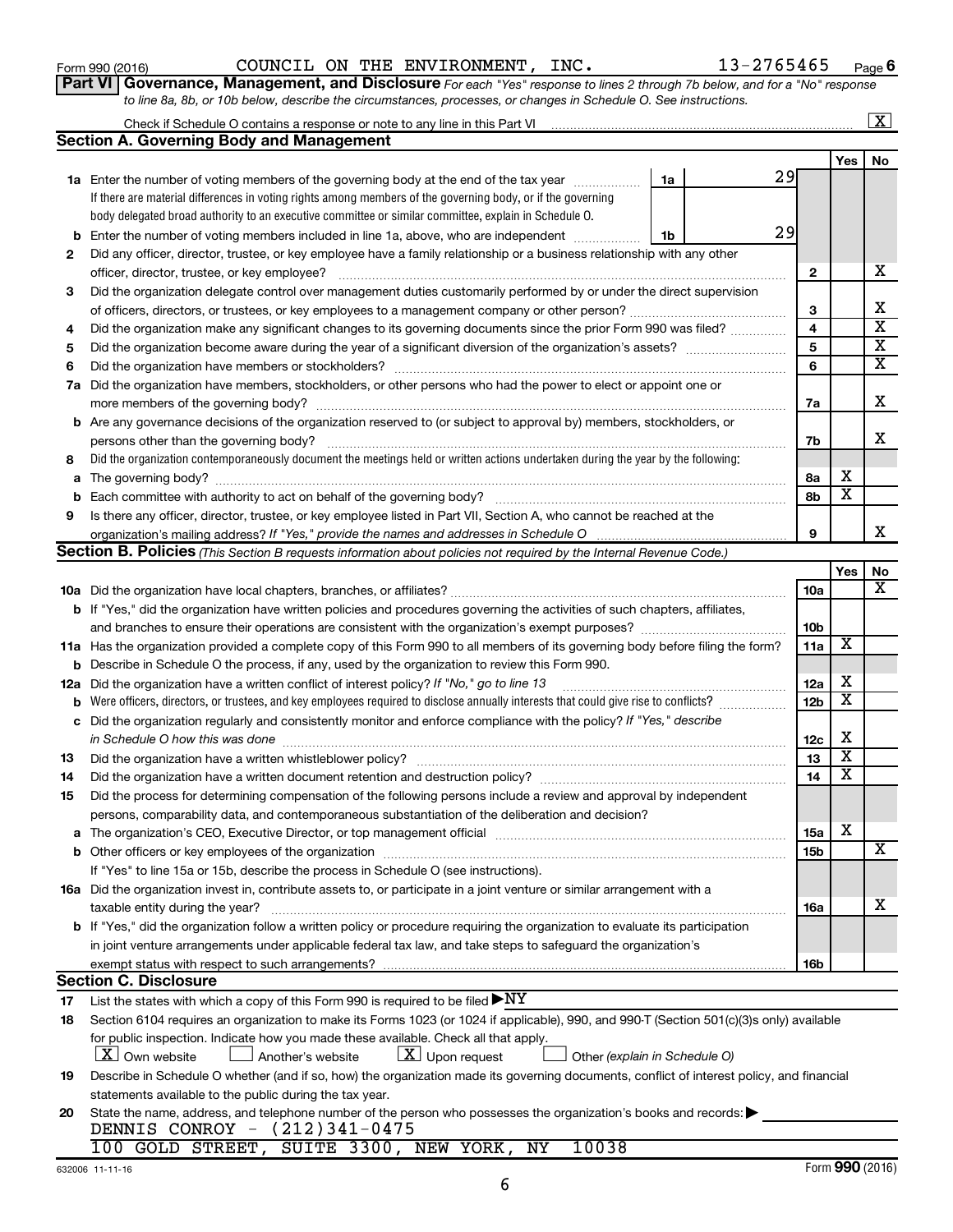$\Box$ 

| Part VII Compensation of Officers, Directors, Trustees, Key Employees, Highest Compensated |
|--------------------------------------------------------------------------------------------|
| <b>Employees, and Independent Contractors</b>                                              |

Check if Schedule O contains a response or note to any line in this Part VII

**Section A. Officers, Directors, Trustees, Key Employees, and Highest Compensated Employees**

**1a**  Complete this table for all persons required to be listed. Report compensation for the calendar year ending with or within the organization's tax year.

**•** List all of the organization's current officers, directors, trustees (whether individuals or organizations), regardless of amount of compensation. Enter -0- in columns  $(D)$ ,  $(E)$ , and  $(F)$  if no compensation was paid.

**•** List all of the organization's **current** key employees, if any. See instructions for definition of "key employee."

**•** List the organization's five current highest compensated employees (other than an officer, director, trustee, or key employee) who received reportable compensation (Box 5 of Form W-2 and/or Box 7 of Form 1099-MISC) of more than \$100,000 from the organization and any related organizations.

**•** List all of the organization's former officers, key employees, and highest compensated employees who received more than \$100,000 of reportable compensation from the organization and any related organizations.

**•** List all of the organization's former directors or trustees that received, in the capacity as a former director or trustee of the organization, more than \$10,000 of reportable compensation from the organization and any related organizations.

List persons in the following order: individual trustees or directors; institutional trustees; officers; key employees; highest compensated employees; and former such persons.

Check this box if neither the organization nor any related organization compensated any current officer, director, or trustee. †

| (A)                       | (B)                    |                                |                             |             | (C)                                                              |                                 |        | (D)                 | (E)                              | (F)                      |
|---------------------------|------------------------|--------------------------------|-----------------------------|-------------|------------------------------------------------------------------|---------------------------------|--------|---------------------|----------------------------------|--------------------------|
| Name and Title            | Average                |                                | (do not check more than one |             | Position                                                         |                                 |        | Reportable          | Reportable                       | Estimated                |
|                           | hours per              |                                |                             |             | box, unless person is both an<br>officer and a director/trustee) |                                 |        | compensation        | compensation                     | amount of                |
|                           | week                   |                                |                             |             |                                                                  |                                 |        | from                | from related                     | other                    |
|                           | (list any<br>hours for |                                |                             |             |                                                                  |                                 |        | the<br>organization | organizations<br>(W-2/1099-MISC) | compensation<br>from the |
|                           | related                |                                |                             |             |                                                                  |                                 |        | (W-2/1099-MISC)     |                                  | organization             |
|                           | organizations          |                                |                             |             |                                                                  |                                 |        |                     |                                  | and related              |
|                           | below                  | Individual trustee or director | Institutional trustee       |             | Key employee                                                     |                                 |        |                     |                                  | organizations            |
|                           | line)                  |                                |                             | Officer     |                                                                  | Highest compensated<br>employee | Former |                     |                                  |                          |
| ROBERT KAFIN, ESQ.<br>(1) | 1.00                   |                                |                             |             |                                                                  |                                 |        |                     |                                  |                          |
| CHAIRMAN                  |                        | $\mathbf x$                    |                             | $\mathbf X$ |                                                                  |                                 |        | $\mathbf 0$         | $\mathbf 0$                      | $0$ .                    |
| (2)<br>SONIA TOLEDO       | 1.00                   |                                |                             |             |                                                                  |                                 |        |                     |                                  |                          |
| VICE CHAIR                |                        | $\mathbf X$                    |                             | $\rm X$     |                                                                  |                                 |        | $\mathbf 0$         | $\mathbf 0$                      | $\mathbf 0$ .            |
| (3)<br>JORDAN BAROWITZ    | 1.00                   |                                |                             |             |                                                                  |                                 |        |                     |                                  |                          |
| <b>SECRETARY</b>          |                        | $\mathbf X$                    |                             | $\mathbf X$ |                                                                  |                                 |        | $\mathbf 0$         | $\mathbf 0$                      | $\mathbf 0$ .            |
| STELLA STROMBOLIS<br>(4)  | 1.00                   |                                |                             |             |                                                                  |                                 |        |                     |                                  |                          |
| <b>TREASURER</b>          |                        | $\mathbf X$                    |                             | $\rm X$     |                                                                  |                                 |        | 0                   | $\mathbf 0$                      | $\mathbf 0$ .            |
| RICHARD ABRONS<br>(5)     | 1.00                   |                                |                             |             |                                                                  |                                 |        |                     |                                  |                          |
| <b>DIRECTOR</b>           |                        | $\mathbf X$                    |                             |             |                                                                  |                                 |        | 0                   | $\mathbf 0$                      | $\mathbf 0$ .            |
| (6)<br>ARLINE BRONZAFT    | 1.00                   |                                |                             |             |                                                                  |                                 |        |                     |                                  |                          |
| <b>DIRECTOR</b>           |                        | $\mathbf X$                    |                             |             |                                                                  |                                 |        | $\mathbf 0$         | $\mathbf 0$                      | $\mathbf 0$ .            |
| VICTORIA CONTINO<br>(7)   | 1.00                   |                                |                             |             |                                                                  |                                 |        |                     |                                  |                          |
| <b>DIRECTOR</b>           |                        | $\mathbf X$                    |                             |             |                                                                  |                                 |        | $\mathbf 0$         | $\mathbf 0$                      | $\mathbf 0$ .            |
| (8)<br>BRET CSENCSITZ     | 1.00                   |                                |                             |             |                                                                  |                                 |        |                     |                                  |                          |
| <b>DIRECTOR</b>           |                        | $\mathbf X$                    |                             |             |                                                                  |                                 |        | 0                   | $\mathbf 0$                      | $\mathbf 0$ .            |
| JACQUELINE DRYFOOS<br>(9) | 1.00                   |                                |                             |             |                                                                  |                                 |        |                     |                                  |                          |
| <b>DIRECTOR</b>           |                        | $\mathbf X$                    |                             |             |                                                                  |                                 |        | $\mathbf 0$         | 0.                               | $\mathbf 0$ .            |
| (10) CHRISTOPHER ELLIMAN  | 1.00                   |                                |                             |             |                                                                  |                                 |        |                     |                                  |                          |
| <b>DIRECTOR</b>           |                        | $\mathbf X$                    |                             |             |                                                                  |                                 |        | $\mathbf 0$         | $\mathbf 0$ .                    | $\mathbf 0$ .            |
| (11) EVERARD FINDLAY      | 1.00                   |                                |                             |             |                                                                  |                                 |        |                     |                                  |                          |
| <b>DIRECTOR</b>           |                        | $\mathbf X$                    |                             |             |                                                                  |                                 |        | $\mathbf 0$         | $\mathbf 0$                      | $\mathbf 0$ .            |
| (12) ERIC GOLDSTEIN       | 1.00                   |                                |                             |             |                                                                  |                                 |        |                     |                                  |                          |
| <b>DIRECTOR</b>           |                        | $\mathbf X$                    |                             |             |                                                                  |                                 |        | $\mathbf 0$         | $\mathbf 0$ .                    | $\mathbf 0$ .            |
| (13) MARIAN S. HEISKELL   | 1.00                   |                                |                             |             |                                                                  |                                 |        |                     |                                  |                          |
| <b>DIRECTOR</b>           |                        | $\mathbf X$                    |                             |             |                                                                  |                                 |        | $\mathbf 0$ .       | $\mathbf 0$ .                    | $\mathbf 0$ .            |
| (14) ANITA KAWATRA        | 1.00                   |                                |                             |             |                                                                  |                                 |        |                     |                                  |                          |
| <b>DIRECTOR</b>           |                        | $\mathbf X$                    |                             |             |                                                                  |                                 |        | $\mathbf 0$         | $\mathbf 0$ .                    | $\mathbf 0$ .            |
| (15) ANJALI KUMAR         | 1.00                   |                                |                             |             |                                                                  |                                 |        |                     |                                  |                          |
| <b>DIRECTOR</b>           |                        | $\mathbf x$                    |                             |             |                                                                  |                                 |        | $\mathbf 0$ .       | $\mathbf 0$ .                    | $\mathbf 0$ .            |
| (16) JOHN S. LYONS        | 1.00                   |                                |                             |             |                                                                  |                                 |        |                     |                                  |                          |
| <b>DIRECTOR</b>           |                        | $\mathbf X$                    |                             |             |                                                                  |                                 |        | 0.                  | $\mathbf 0$ .                    | $\mathbf 0$ .            |
| (17) LIZ NEUMARK          | 1.00                   |                                |                             |             |                                                                  |                                 |        |                     |                                  |                          |
| <b>DIRECTOR</b>           |                        | $\mathbf X$                    |                             |             |                                                                  |                                 |        | 0.                  | $\mathbf 0$ .                    | 0.                       |

632007 11-11-16

Form (2016) **990**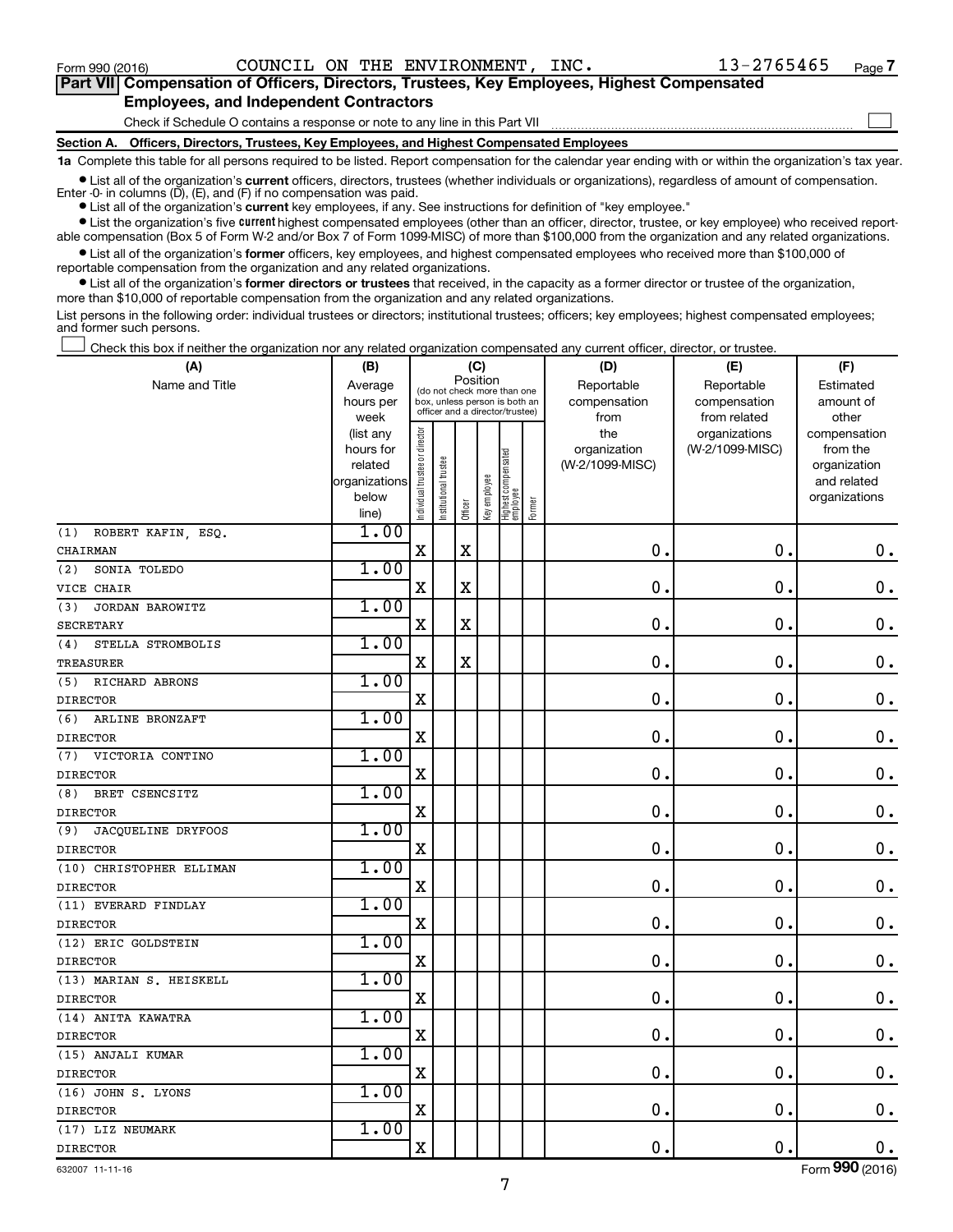| COUNCIL ON THE ENVIRONMENT, INC.<br>Form 990 (2016)                                                                                          |               |                                |                       |         |              |                                                              |        |                                | 13-2765465       |   |                     | Page 8 |                    |
|----------------------------------------------------------------------------------------------------------------------------------------------|---------------|--------------------------------|-----------------------|---------|--------------|--------------------------------------------------------------|--------|--------------------------------|------------------|---|---------------------|--------|--------------------|
| <b>Part VII</b><br>Section A. Officers, Directors, Trustees, Key Employees, and Highest Compensated Employees (continued)                    |               |                                |                       |         |              |                                                              |        |                                |                  |   |                     |        |                    |
| (B)<br>(A)<br>(C)<br>(D)<br>(E)                                                                                                              |               |                                |                       |         |              |                                                              |        |                                |                  |   | (F)                 |        |                    |
| Name and title                                                                                                                               | Average       |                                |                       |         | Position     |                                                              |        | Reportable                     | Reportable       |   | Estimated           |        |                    |
|                                                                                                                                              | hours per     |                                |                       |         |              | (do not check more than one<br>box, unless person is both an |        | compensation                   | compensation     |   | amount of           |        |                    |
|                                                                                                                                              | week          |                                |                       |         |              | officer and a director/trustee)                              |        | from                           | from related     |   | other               |        |                    |
|                                                                                                                                              | (list any     |                                |                       |         |              |                                                              |        | the                            | organizations    |   | compensation        |        |                    |
|                                                                                                                                              | hours for     |                                |                       |         |              |                                                              |        | organization                   | (W-2/1099-MISC)  |   | from the            |        |                    |
|                                                                                                                                              | related       |                                |                       |         |              |                                                              |        | (W-2/1099-MISC)                |                  |   | organization        |        |                    |
|                                                                                                                                              | organizations |                                |                       |         |              |                                                              |        |                                |                  |   | and related         |        |                    |
|                                                                                                                                              | below         | Individual trustee or director | Institutional trustee |         | key employee |                                                              |        |                                |                  |   | organizations       |        |                    |
|                                                                                                                                              | line)         |                                |                       | Officer |              | Highest compensated<br>  employee                            | Former |                                |                  |   |                     |        |                    |
| (18) LYS MCLAUGHLIN PIKE                                                                                                                     | 1.00          |                                |                       |         |              |                                                              |        |                                |                  |   |                     |        |                    |
| <b>DIRECTOR</b>                                                                                                                              |               | X                              |                       |         |              |                                                              |        | 0.                             | 0.               |   |                     |        | 0.                 |
| (19) COCO QUINLAN                                                                                                                            | 1.00          |                                |                       |         |              |                                                              |        |                                |                  |   |                     |        |                    |
| <b>DIRECTOR</b>                                                                                                                              |               | X                              |                       |         |              |                                                              |        | 0.                             | 0.               |   |                     |        | $\mathbf 0$ .      |
| (20) CHARLES RAMAT                                                                                                                           | 1.00          |                                |                       |         |              |                                                              |        |                                |                  |   |                     |        |                    |
| <b>DIRECTOR</b>                                                                                                                              |               | X                              |                       |         |              |                                                              |        | 0.                             | 0.               |   |                     |        | $\mathbf 0$ .      |
| (21) FRANCES A. RESHESKE                                                                                                                     | 1.00          |                                |                       |         |              |                                                              |        |                                |                  |   |                     |        |                    |
| <b>DIRECTOR</b>                                                                                                                              |               | X                              |                       |         |              |                                                              |        | 0.                             | 0.               |   |                     |        | $\mathbf 0$ .      |
| (22) STEVEN P. SALSBERG, ESQ.                                                                                                                | 1.00          |                                |                       |         |              |                                                              |        |                                |                  |   |                     |        |                    |
| <b>DIRECTOR</b>                                                                                                                              |               | X                              |                       |         |              |                                                              |        | 0.                             | 0.               |   |                     |        | $\mathbf 0$ .      |
| (23) BARBARA SAMUELSON                                                                                                                       | 1.00          |                                |                       |         |              |                                                              |        |                                |                  |   |                     |        |                    |
| <b>DIRECTOR</b>                                                                                                                              |               | X                              |                       |         |              |                                                              |        | 0.                             | 0.               |   |                     |        | $\mathbf 0$ .      |
| (24) AXEL SANTIAGO                                                                                                                           | 1.00          |                                |                       |         |              |                                                              |        |                                |                  |   |                     |        |                    |
| <b>DIRECTOR</b>                                                                                                                              |               | X                              |                       |         |              |                                                              |        | 0.                             | 0.               |   |                     |        | $\boldsymbol{0}$ . |
| (25) NICHOLAS SCHARLATT                                                                                                                      | 1.00          |                                |                       |         |              |                                                              |        |                                |                  |   |                     |        |                    |
| <b>DIRECTOR</b>                                                                                                                              |               | X                              |                       |         |              |                                                              |        | 0.                             | 0.               |   |                     |        | 0.                 |
| (26) EUGENE SCHNEUR                                                                                                                          | 1.00          |                                |                       |         |              |                                                              |        |                                |                  |   |                     |        |                    |
| <b>DIRECTOR</b>                                                                                                                              |               | X                              |                       |         |              |                                                              |        | 0.                             | 0.               |   |                     |        | 0.                 |
| 1b Sub-total                                                                                                                                 |               |                                |                       |         |              |                                                              | ▶      | $\overline{0}$ .               | σ.               |   |                     |        | $\overline{0}$ .   |
| c Total from continuation sheets to Part VII, Section A manuscription.                                                                       |               |                                |                       |         |              |                                                              |        | 979,774.                       | $\overline{0}$ . |   | 122, 248.           |        |                    |
|                                                                                                                                              |               |                                |                       |         |              |                                                              |        | 979,774.                       | $\overline{0}$ . |   | 122, 248.           |        |                    |
| Total number of individuals (including but not limited to those listed above) who received more than \$100,000 of reportable<br>$\mathbf{2}$ |               |                                |                       |         |              |                                                              |        |                                |                  |   |                     |        |                    |
| compensation from the organization                                                                                                           |               |                                |                       |         |              |                                                              |        |                                |                  |   |                     |        |                    |
|                                                                                                                                              |               |                                |                       |         |              |                                                              |        |                                |                  |   | Yes                 |        | No                 |
| 3<br>Did the organization list any former officer, director, or trustee, key employee, or highest compensated employee on                    |               |                                |                       |         |              |                                                              |        |                                |                  |   |                     |        |                    |
|                                                                                                                                              |               |                                |                       |         |              |                                                              |        |                                |                  | 3 | х                   |        |                    |
| For any individual listed on line 1a, is the sum of reportable compensation and other compensation from the organization                     |               |                                |                       |         |              |                                                              |        |                                |                  |   |                     |        |                    |
| and related organizations greater than \$150,000? If "Yes," complete Schedule J for such individual                                          |               |                                |                       |         |              |                                                              |        |                                |                  | 4 | х                   |        |                    |
| Did any person listed on line 1a receive or accrue compensation from any unrelated organization or individual for services<br>5              |               |                                |                       |         |              |                                                              |        |                                |                  |   |                     |        |                    |
|                                                                                                                                              |               |                                |                       |         |              |                                                              |        |                                |                  | 5 |                     |        | x                  |
| <b>Section B. Independent Contractors</b>                                                                                                    |               |                                |                       |         |              |                                                              |        |                                |                  |   |                     |        |                    |
| Complete this table for your five highest compensated independent contractors that received more than \$100,000 of compensation from<br>1.   |               |                                |                       |         |              |                                                              |        |                                |                  |   |                     |        |                    |
| the organization. Report compensation for the calendar year ending with or within the organization's tax year.                               |               |                                |                       |         |              |                                                              |        |                                |                  |   |                     |        |                    |
| (A)<br>Name and business address                                                                                                             |               |                                |                       |         |              |                                                              |        | (B)<br>Description of services |                  |   | (C)<br>Compensation |        |                    |
| ZENITH BUILDERS LLC, 3333 HENRY HUDSON                                                                                                       |               |                                |                       |         |              |                                                              |        | GENERAL CONTRACTING            |                  |   |                     |        |                    |
| PKWY #20H, BRONX, NY 10463                                                                                                                   |               |                                |                       |         |              |                                                              |        | SERVICES                       |                  |   | 617, 207.           |        |                    |
|                                                                                                                                              |               |                                |                       |         |              |                                                              |        |                                |                  |   |                     |        |                    |
|                                                                                                                                              |               |                                |                       |         |              |                                                              |        |                                |                  |   |                     |        |                    |
|                                                                                                                                              |               |                                |                       |         |              |                                                              |        |                                |                  |   |                     |        |                    |
|                                                                                                                                              |               |                                |                       |         |              |                                                              |        |                                |                  |   |                     |        |                    |
|                                                                                                                                              |               |                                |                       |         |              |                                                              |        |                                |                  |   |                     |        |                    |
|                                                                                                                                              |               |                                |                       |         |              |                                                              |        |                                |                  |   |                     |        |                    |
|                                                                                                                                              |               |                                |                       |         |              |                                                              |        |                                |                  |   |                     |        |                    |
|                                                                                                                                              |               |                                |                       |         |              |                                                              |        |                                |                  |   |                     |        |                    |
|                                                                                                                                              |               |                                |                       |         |              |                                                              |        |                                |                  |   |                     |        |                    |

**2** Total number of independent contractors (including but not limited to those listed above) who received more than  $$100,000$  of compensation from the organization  $\blacktriangleright$  1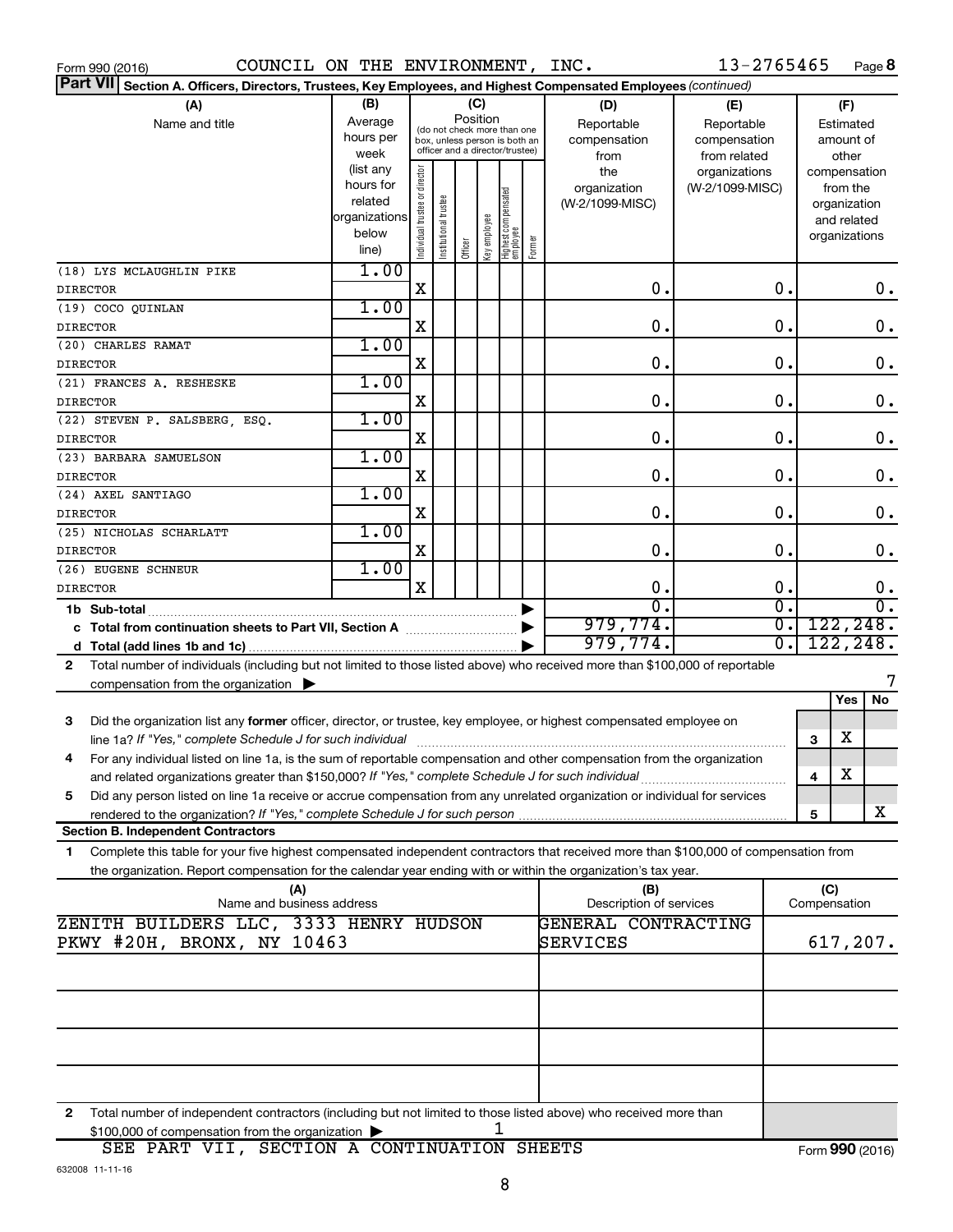| COUNCIL ON THE ENVIRONMENT, INC.<br>Form 990                                                                    |                        |                                |                       |                         |          |                              |        |                 | 13-2765465      |               |
|-----------------------------------------------------------------------------------------------------------------|------------------------|--------------------------------|-----------------------|-------------------------|----------|------------------------------|--------|-----------------|-----------------|---------------|
| Part VII Section A. Officers, Directors, Trustees, Key Employees, and Highest Compensated Employees (continued) |                        |                                |                       |                         |          |                              |        |                 |                 |               |
| (A)<br>(B)<br>(C)                                                                                               |                        |                                |                       |                         |          |                              | (D)    | (E)             | (F)             |               |
| Name and title                                                                                                  | Average                |                                |                       |                         | Position |                              |        | Reportable      | Reportable      | Estimated     |
|                                                                                                                 | hours                  |                                |                       |                         |          | (check all that apply)       |        | compensation    | compensation    | amount of     |
|                                                                                                                 | per                    |                                |                       |                         |          |                              |        | from            | from related    | other         |
|                                                                                                                 | week                   |                                |                       |                         |          |                              |        | the             | organizations   | compensation  |
|                                                                                                                 | (list any              |                                |                       |                         |          |                              |        | organization    | (W-2/1099-MISC) | from the      |
|                                                                                                                 | hours for              |                                |                       |                         |          |                              |        | (W-2/1099-MISC) |                 | organization  |
|                                                                                                                 | related                |                                |                       |                         |          |                              |        |                 |                 | and related   |
|                                                                                                                 | organizations<br>below |                                |                       |                         |          |                              |        |                 |                 | organizations |
|                                                                                                                 | line)                  | Individual trustee or director | Institutional trustee | Officer<br>Key employee |          | Highest compensated employee | Former |                 |                 |               |
| (27) MARIANNE SPRAGGINS                                                                                         | 1.00                   |                                |                       |                         |          |                              |        |                 |                 |               |
| <b>DIRECTOR</b>                                                                                                 |                        | X                              |                       |                         |          |                              |        | 0.              | $\mathbf 0$ .   | $0 \cdot$     |
| (28) EVA TAN                                                                                                    | 1.00                   |                                |                       |                         |          |                              |        |                 |                 |               |
| <b>DIRECTOR</b>                                                                                                 |                        | X                              |                       |                         |          |                              |        | $\mathbf 0$ .   | $\mathbf 0$ .   | $\mathbf 0$ . |
| (29) JEFFREY ZUROFSKY                                                                                           | 1.00                   |                                |                       |                         |          |                              |        |                 |                 |               |
| <b>DIRECTOR</b>                                                                                                 |                        | X                              |                       |                         |          |                              |        | $0$ .           | $0$ .           | 0.            |
| (30) MARCEL VAN OOYEN                                                                                           | 35.00                  |                                |                       |                         |          |                              |        |                 |                 |               |
| PRESIDENT/CEO                                                                                                   |                        |                                |                       | $\mathbf X$             |          |                              |        | 224,567.        | $\mathbf 0$ .   | 36,972.       |
| (31) JULIE WALSH                                                                                                | 35.00                  |                                |                       |                         |          |                              |        |                 |                 |               |
| ASSISTANT DIRECTOR                                                                                              |                        |                                |                       | $\mathbf X$             |          |                              |        | 122,430.        | $\mathbf 0$ .   | 18,541.       |
| (32) MICHAEL HURWITZ                                                                                            | 35.00                  |                                |                       |                         |          |                              |        |                 |                 |               |
| DIRECTOR, GREENMARKET PROG                                                                                      |                        |                                |                       |                         |          | $\mathbf X$                  |        | 148,239.        | $\mathbf 0$ .   | 10,445.       |
| (33) GERARD LORDAHL                                                                                             | 35.00                  |                                |                       |                         |          |                              |        |                 |                 |               |
| DIR., GREENING & GARDENS                                                                                        |                        |                                |                       |                         |          | $\mathbf X$                  |        | 131,565.        | $\mathbf 0$ .   | 32,814.       |
| (34) DAVID HURD                                                                                                 | 35.00                  |                                |                       |                         |          |                              |        |                 |                 |               |
| DIR., OFFICE OF RECYCLING                                                                                       |                        |                                |                       |                         |          | $\mathbf X$                  |        | 107,459.        | $\mathbf 0$ .   | 15,857.       |
| (35) DENNIS CONROY                                                                                              | 35.00                  |                                |                       |                         |          |                              |        |                 |                 |               |
| COMPTROLLER                                                                                                     |                        |                                |                       |                         |          | $\mathbf X$                  |        | 110,490.        | 0.              | 7,619.        |
| (36) MICHAEL ZAMM                                                                                               | 35.00                  |                                |                       |                         |          |                              |        |                 |                 |               |
|                                                                                                                 |                        |                                |                       |                         |          |                              | Χ      | 135,024.        | $\mathbf 0$ .   | 0.            |
| DIR., ENVIRONMENTAL EDUC. (FORMER)                                                                              |                        |                                |                       |                         |          |                              |        |                 |                 |               |
|                                                                                                                 |                        |                                |                       |                         |          |                              |        |                 |                 |               |
|                                                                                                                 |                        |                                |                       |                         |          |                              |        |                 |                 |               |
|                                                                                                                 |                        |                                |                       |                         |          |                              |        |                 |                 |               |
|                                                                                                                 |                        |                                |                       |                         |          |                              |        |                 |                 |               |
|                                                                                                                 |                        |                                |                       |                         |          |                              |        |                 |                 |               |
|                                                                                                                 |                        |                                |                       |                         |          |                              |        |                 |                 |               |
|                                                                                                                 |                        |                                |                       |                         |          |                              |        |                 |                 |               |
|                                                                                                                 |                        |                                |                       |                         |          |                              |        |                 |                 |               |
|                                                                                                                 |                        |                                |                       |                         |          |                              |        |                 |                 |               |
|                                                                                                                 |                        |                                |                       |                         |          |                              |        |                 |                 |               |
|                                                                                                                 |                        |                                |                       |                         |          |                              |        |                 |                 |               |
|                                                                                                                 |                        |                                |                       |                         |          |                              |        |                 |                 |               |
|                                                                                                                 |                        |                                |                       |                         |          |                              |        |                 |                 |               |
|                                                                                                                 |                        |                                |                       |                         |          |                              |        |                 |                 |               |
|                                                                                                                 |                        |                                |                       |                         |          |                              |        |                 |                 |               |
|                                                                                                                 |                        |                                |                       |                         |          |                              |        |                 |                 |               |
|                                                                                                                 |                        |                                |                       |                         |          |                              |        |                 |                 |               |
|                                                                                                                 |                        |                                |                       |                         |          |                              |        |                 |                 |               |
|                                                                                                                 |                        |                                |                       |                         |          |                              |        |                 |                 |               |
|                                                                                                                 |                        |                                |                       |                         |          |                              |        |                 |                 |               |
|                                                                                                                 |                        |                                |                       |                         |          |                              |        |                 |                 |               |
|                                                                                                                 |                        |                                |                       |                         |          |                              |        | 979,774.        |                 | 122,248.      |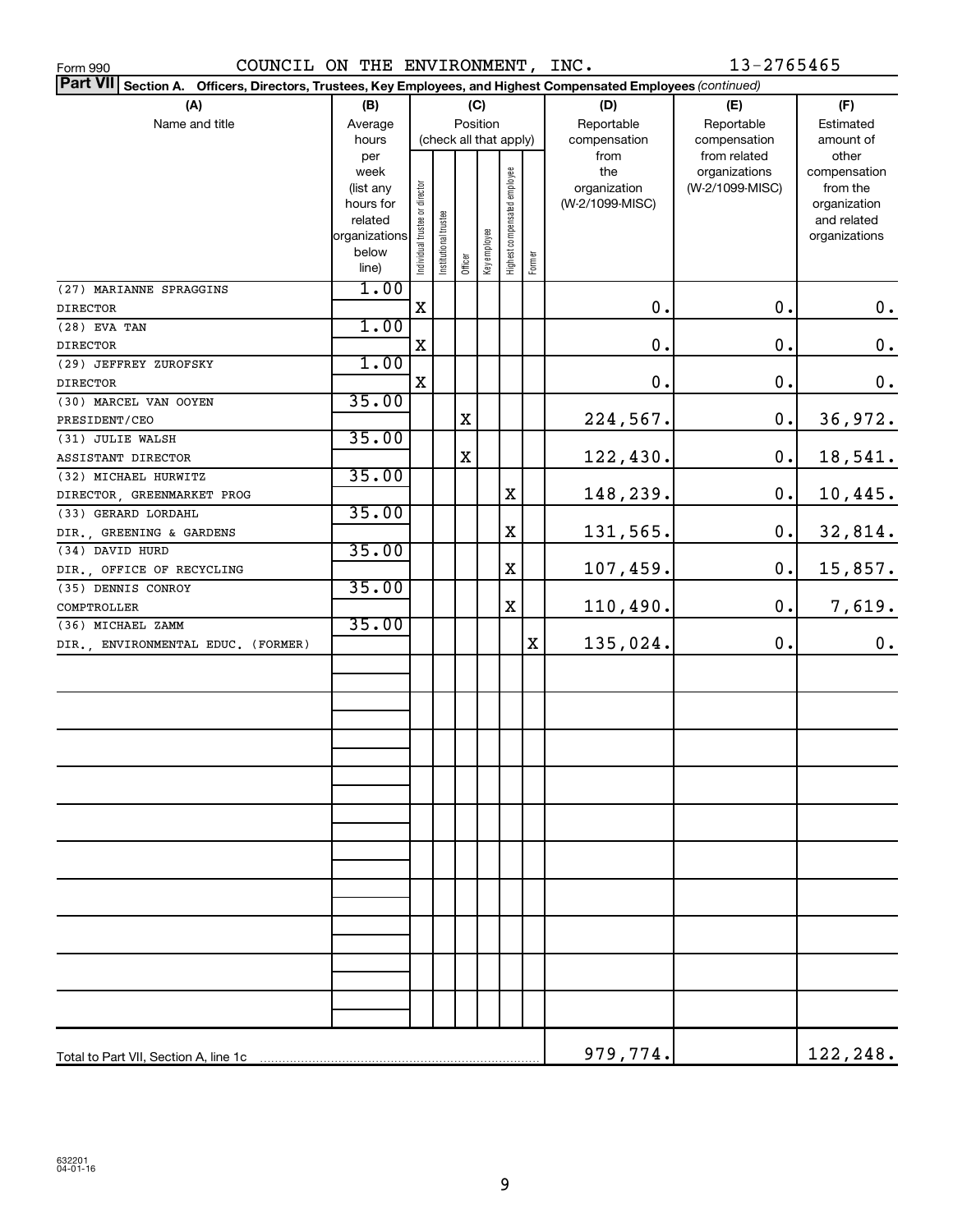| Form 990 (2016) |                                         | COUNCIL |
|-----------------|-----------------------------------------|---------|
|                 | <b>Part VIII   Statement of Revenue</b> |         |

Form 990 (2016)  $\sim$  COUNCIL ON THE ENVIRONMENT, INC.  $\sim$  13-2765465 Page

|                                                           |    | Check if Schedule O contains a response or note to any line in this Part VIII                                                                                                                |                |                      |                      |                                                 |                                         |                                                                      |
|-----------------------------------------------------------|----|----------------------------------------------------------------------------------------------------------------------------------------------------------------------------------------------|----------------|----------------------|----------------------|-------------------------------------------------|-----------------------------------------|----------------------------------------------------------------------|
|                                                           |    |                                                                                                                                                                                              |                |                      | (A)<br>Total revenue | (B)<br>Related or<br>exempt function<br>revenue | (C)<br>Unrelated<br>business<br>revenue | (D)<br>Revenue excluded<br>from tax under<br>sections<br>$512 - 514$ |
|                                                           |    | 1 a Federated campaigns                                                                                                                                                                      | 1a             |                      |                      |                                                 |                                         |                                                                      |
|                                                           |    | <b>b</b> Membership dues                                                                                                                                                                     | 1 <sub>b</sub> |                      |                      |                                                 |                                         |                                                                      |
|                                                           |    | c Fundraising events                                                                                                                                                                         | 1 <sub>c</sub> |                      |                      |                                                 |                                         |                                                                      |
|                                                           |    | d Related organizations                                                                                                                                                                      | 1d             |                      |                      |                                                 |                                         |                                                                      |
|                                                           |    | e Government grants (contributions)                                                                                                                                                          | 1e             | 5,026,486.           |                      |                                                 |                                         |                                                                      |
|                                                           |    | f All other contributions, gifts, grants, and                                                                                                                                                |                |                      |                      |                                                 |                                         |                                                                      |
|                                                           |    | similar amounts not included above                                                                                                                                                           | 1f             | 2,775,815.           |                      |                                                 |                                         |                                                                      |
| Contributions, Gifts, Grants<br>and Other Similar Amounts |    | <b>g</b> Noncash contributions included in lines 1a-1f: $\$                                                                                                                                  |                | 108,000              |                      |                                                 |                                         |                                                                      |
|                                                           |    |                                                                                                                                                                                              |                |                      | 7,802,301            |                                                 |                                         |                                                                      |
|                                                           |    |                                                                                                                                                                                              |                | <b>Business Code</b> |                      |                                                 |                                         |                                                                      |
|                                                           | 2a | PARTICIPANT RENTAL FEE                                                                                                                                                                       |                | 532000               | 4,025,848.           | 4,025,848                                       |                                         |                                                                      |
|                                                           | b  | FOOD ACCESS                                                                                                                                                                                  | 611600         | 2,734,096.           | 2,734,096.           |                                                 |                                         |                                                                      |
|                                                           |    | MISC                                                                                                                                                                                         | 611600         | 501,762.             | 501,762.             |                                                 |                                         |                                                                      |
|                                                           | d  |                                                                                                                                                                                              |                |                      |                      |                                                 |                                         |                                                                      |
| Program Service<br>Revenue                                |    |                                                                                                                                                                                              |                |                      |                      |                                                 |                                         |                                                                      |
|                                                           |    | All other program service revenue                                                                                                                                                            |                |                      |                      |                                                 |                                         |                                                                      |
|                                                           |    |                                                                                                                                                                                              |                |                      | 7,261,706.           |                                                 |                                         |                                                                      |
|                                                           | 3  | Investment income (including dividends, interest, and                                                                                                                                        |                |                      |                      |                                                 |                                         |                                                                      |
|                                                           |    |                                                                                                                                                                                              |                |                      | 36,357.              |                                                 |                                         | 36, 357.                                                             |
|                                                           | 4  | Income from investment of tax-exempt bond proceeds                                                                                                                                           |                |                      |                      |                                                 |                                         |                                                                      |
|                                                           | 5  |                                                                                                                                                                                              |                |                      |                      |                                                 |                                         |                                                                      |
|                                                           |    |                                                                                                                                                                                              | (i) Real       | (ii) Personal        |                      |                                                 |                                         |                                                                      |
|                                                           |    | 6 a Gross rents                                                                                                                                                                              |                |                      |                      |                                                 |                                         |                                                                      |
|                                                           |    | <b>b</b> Less: rental expenses                                                                                                                                                               |                |                      |                      |                                                 |                                         |                                                                      |
|                                                           |    | <b>c</b> Rental income or (loss) $\ldots$                                                                                                                                                    |                |                      |                      |                                                 |                                         |                                                                      |
|                                                           |    | 7 a Gross amount from sales of                                                                                                                                                               | (i) Securities |                      |                      |                                                 |                                         |                                                                      |
|                                                           |    | assets other than inventory                                                                                                                                                                  | 193,274.       | (ii) Other           |                      |                                                 |                                         |                                                                      |
|                                                           |    | <b>b</b> Less: cost or other basis                                                                                                                                                           |                |                      |                      |                                                 |                                         |                                                                      |
|                                                           |    | and sales expenses <i></i>                                                                                                                                                                   | 181,346.       |                      |                      |                                                 |                                         |                                                                      |
|                                                           |    |                                                                                                                                                                                              |                |                      |                      |                                                 |                                         |                                                                      |
|                                                           |    |                                                                                                                                                                                              |                |                      | 11,928               |                                                 |                                         | 11,928.                                                              |
|                                                           |    | 8 a Gross income from fundraising events (not                                                                                                                                                |                |                      |                      |                                                 |                                         |                                                                      |
| g                                                         |    | including \$<br>$\mathcal{L}^{\mathcal{L}}(\mathcal{L}^{\mathcal{L}})$ and $\mathcal{L}^{\mathcal{L}}(\mathcal{L}^{\mathcal{L}})$ and $\mathcal{L}^{\mathcal{L}}(\mathcal{L}^{\mathcal{L}})$ |                |                      |                      |                                                 |                                         |                                                                      |
|                                                           |    | contributions reported on line 1c). See                                                                                                                                                      |                |                      |                      |                                                 |                                         |                                                                      |
| Other Rever                                               |    |                                                                                                                                                                                              |                |                      |                      |                                                 |                                         |                                                                      |
|                                                           |    |                                                                                                                                                                                              |                |                      |                      |                                                 |                                         |                                                                      |
|                                                           |    | c Net income or (loss) from fundraising events                                                                                                                                               |                | .                    |                      |                                                 |                                         |                                                                      |
|                                                           |    | 9 a Gross income from gaming activities. See                                                                                                                                                 |                |                      |                      |                                                 |                                         |                                                                      |
|                                                           |    |                                                                                                                                                                                              |                |                      |                      |                                                 |                                         |                                                                      |
|                                                           |    |                                                                                                                                                                                              |                |                      |                      |                                                 |                                         |                                                                      |
|                                                           |    | c Net income or (loss) from gaming activities                                                                                                                                                |                |                      |                      |                                                 |                                         |                                                                      |
|                                                           |    | 10 a Gross sales of inventory, less returns                                                                                                                                                  |                |                      |                      |                                                 |                                         |                                                                      |
|                                                           |    |                                                                                                                                                                                              |                |                      |                      |                                                 |                                         |                                                                      |
|                                                           |    |                                                                                                                                                                                              |                |                      |                      |                                                 |                                         |                                                                      |
|                                                           |    | c Net income or (loss) from sales of inventory                                                                                                                                               |                |                      |                      |                                                 |                                         |                                                                      |
|                                                           |    | Miscellaneous Revenue                                                                                                                                                                        |                | <b>Business Code</b> |                      |                                                 |                                         |                                                                      |
|                                                           |    | 11 a MISCELLANEOUS                                                                                                                                                                           |                | 900099               | 146,381.             |                                                 |                                         | 146,381.                                                             |
|                                                           | b  |                                                                                                                                                                                              |                |                      |                      |                                                 |                                         |                                                                      |
|                                                           | с  |                                                                                                                                                                                              |                |                      |                      |                                                 |                                         |                                                                      |
|                                                           |    |                                                                                                                                                                                              |                |                      |                      |                                                 |                                         |                                                                      |
|                                                           |    |                                                                                                                                                                                              |                | ▶                    | 146,381.             |                                                 |                                         |                                                                      |
|                                                           | 12 |                                                                                                                                                                                              |                |                      | 15, 258, 673.        | 7,261,706.                                      | 0.                                      | 194,666.                                                             |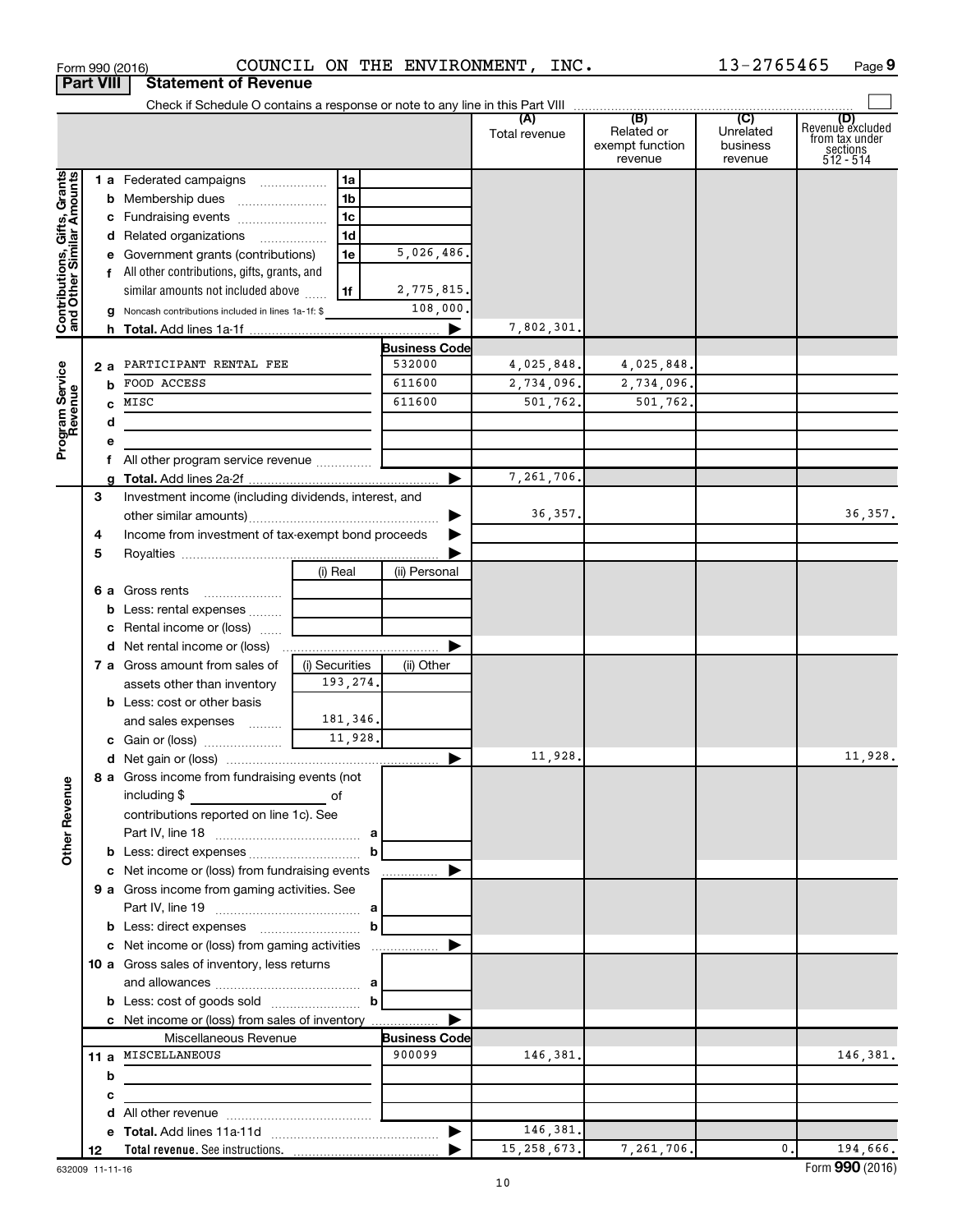Form 990 (2016) Page COUNCIL ON THE ENVIRONMENT, INC. 13-2765465

| Section 501(c)(3) and 501(c)(4) organizations must complete all columns. All other organizations must complete column (A). |                                                                                                                                                                                                             |                       |                                    |                                    |                                |  |  |  |  |  |
|----------------------------------------------------------------------------------------------------------------------------|-------------------------------------------------------------------------------------------------------------------------------------------------------------------------------------------------------------|-----------------------|------------------------------------|------------------------------------|--------------------------------|--|--|--|--|--|
|                                                                                                                            | Check if Schedule O contains a response or note to any line in this Part IX.                                                                                                                                |                       |                                    |                                    |                                |  |  |  |  |  |
|                                                                                                                            | Do not include amounts reported on lines 6b,<br>7b, 8b, 9b, and 10b of Part VIII.                                                                                                                           | (A)<br>Total expenses | (B)<br>Program service<br>expenses | Management and<br>general expenses | (D)<br>Fundraising<br>expenses |  |  |  |  |  |
| 1.                                                                                                                         | Grants and other assistance to domestic organizations                                                                                                                                                       |                       |                                    |                                    |                                |  |  |  |  |  |
|                                                                                                                            | and domestic governments. See Part IV, line 21                                                                                                                                                              | 99,696.               | 99,696.                            |                                    |                                |  |  |  |  |  |
| $\mathbf{2}$                                                                                                               | Grants and other assistance to domestic                                                                                                                                                                     |                       |                                    |                                    |                                |  |  |  |  |  |
|                                                                                                                            | individuals. See Part IV, line 22                                                                                                                                                                           |                       |                                    |                                    |                                |  |  |  |  |  |
| 3                                                                                                                          | Grants and other assistance to foreign                                                                                                                                                                      |                       |                                    |                                    |                                |  |  |  |  |  |
|                                                                                                                            | organizations, foreign governments, and foreign                                                                                                                                                             |                       |                                    |                                    |                                |  |  |  |  |  |
|                                                                                                                            | individuals. See Part IV, lines 15 and 16                                                                                                                                                                   |                       |                                    |                                    |                                |  |  |  |  |  |
| 4                                                                                                                          | Benefits paid to or for members                                                                                                                                                                             |                       |                                    |                                    |                                |  |  |  |  |  |
| 5                                                                                                                          | Compensation of current officers, directors,                                                                                                                                                                |                       |                                    |                                    |                                |  |  |  |  |  |
|                                                                                                                            | trustees, and key employees                                                                                                                                                                                 | 414,245.              |                                    | 220,397.                           | 193,848.                       |  |  |  |  |  |
| 6                                                                                                                          | Compensation not included above, to disqualified                                                                                                                                                            |                       |                                    |                                    |                                |  |  |  |  |  |
|                                                                                                                            | persons (as defined under section 4958(f)(1)) and                                                                                                                                                           |                       |                                    |                                    |                                |  |  |  |  |  |
|                                                                                                                            | persons described in section 4958(c)(3)(B)                                                                                                                                                                  |                       |                                    |                                    |                                |  |  |  |  |  |
| 7                                                                                                                          |                                                                                                                                                                                                             | 6,818,530.            | 6,053,446.                         | 403, 231.                          | 361,853.                       |  |  |  |  |  |
| 8                                                                                                                          | Pension plan accruals and contributions (include                                                                                                                                                            |                       |                                    |                                    |                                |  |  |  |  |  |
|                                                                                                                            | section 401(k) and 403(b) employer contributions)                                                                                                                                                           | 220,498.<br>870,952.  | 210,707.                           | 8,189.                             | $\frac{1,602}{34,624}$         |  |  |  |  |  |
| 9                                                                                                                          | Other employee benefits                                                                                                                                                                                     |                       | 772,561.                           | 63,767.                            |                                |  |  |  |  |  |
| 10                                                                                                                         |                                                                                                                                                                                                             | 515,469.              | 448,113.                           | 42, 156.                           | 25, 200.                       |  |  |  |  |  |
| 11                                                                                                                         | Fees for services (non-employees):                                                                                                                                                                          |                       |                                    |                                    |                                |  |  |  |  |  |
| a                                                                                                                          |                                                                                                                                                                                                             |                       |                                    |                                    |                                |  |  |  |  |  |
| b                                                                                                                          |                                                                                                                                                                                                             | 176, 161.<br>36,000.  | 176, 161.                          |                                    |                                |  |  |  |  |  |
|                                                                                                                            |                                                                                                                                                                                                             |                       |                                    | 36,000.                            |                                |  |  |  |  |  |
|                                                                                                                            | <b>d</b> Lobbying                                                                                                                                                                                           |                       |                                    |                                    |                                |  |  |  |  |  |
|                                                                                                                            | Professional fundraising services. See Part IV, line 17                                                                                                                                                     | 13,038.               |                                    | 13,038.                            |                                |  |  |  |  |  |
|                                                                                                                            | Investment management fees<br>g Other. (If line 11g amount exceeds 10% of line 25,                                                                                                                          |                       |                                    |                                    |                                |  |  |  |  |  |
|                                                                                                                            | column (A) amount, list line 11g expenses on Sch O.)                                                                                                                                                        | 787,774.              | 673,081.                           | 106,942.                           |                                |  |  |  |  |  |
|                                                                                                                            |                                                                                                                                                                                                             | 129, 148.             | 128,248.                           | 720.                               | $\frac{7,751}{180}$            |  |  |  |  |  |
| 12                                                                                                                         |                                                                                                                                                                                                             | 191,973.              | 166,418.                           | 22,886.                            | 2,669.                         |  |  |  |  |  |
| 13<br>14                                                                                                                   |                                                                                                                                                                                                             | 119,855.              | 106, 343.                          | 13,512.                            |                                |  |  |  |  |  |
| 15                                                                                                                         |                                                                                                                                                                                                             |                       |                                    |                                    |                                |  |  |  |  |  |
| 16                                                                                                                         |                                                                                                                                                                                                             | 669,530.              | 669,530.                           |                                    |                                |  |  |  |  |  |
| 17                                                                                                                         |                                                                                                                                                                                                             | 84, 201.              | 83,434.                            | 620.                               | 147.                           |  |  |  |  |  |
| 18                                                                                                                         | Payments of travel or entertainment expenses                                                                                                                                                                |                       |                                    |                                    |                                |  |  |  |  |  |
|                                                                                                                            | for any federal, state, or local public officials                                                                                                                                                           |                       |                                    |                                    |                                |  |  |  |  |  |
| 19                                                                                                                         | Conferences, conventions, and meetings                                                                                                                                                                      | 90,651.               | 69,305.                            | 14,870.                            | 6,476.                         |  |  |  |  |  |
| 20                                                                                                                         | Interest                                                                                                                                                                                                    | 4,596.                |                                    | 4,596.                             |                                |  |  |  |  |  |
| 21                                                                                                                         |                                                                                                                                                                                                             |                       |                                    |                                    |                                |  |  |  |  |  |
| 22                                                                                                                         | Depreciation, depletion, and amortization                                                                                                                                                                   | 95,916.               | 86,786.                            | 9,130.                             |                                |  |  |  |  |  |
| 23                                                                                                                         | Insurance                                                                                                                                                                                                   | 231,750.              | 203,630.                           | 28,120.                            |                                |  |  |  |  |  |
| 24                                                                                                                         | Other expenses. Itemize expenses not covered<br>above. (List miscellaneous expenses in line 24e. If line<br>24e amount exceeds 10% of line 25, column (A)<br>amount, list line 24e expenses on Schedule O.) |                       |                                    |                                    |                                |  |  |  |  |  |
| a                                                                                                                          | COST OF FOOD/PLANTS                                                                                                                                                                                         | 2,067,518.            | 2,067,518.                         |                                    |                                |  |  |  |  |  |
|                                                                                                                            | FIELD SUPPLIES                                                                                                                                                                                              | 421,028.              | 419,444.                           | 223.                               | 1,361.                         |  |  |  |  |  |
|                                                                                                                            | <b>MISCELLANEOUS</b>                                                                                                                                                                                        | 172, 261.             | 146,923.                           | 19,047.                            | 6, 291.                        |  |  |  |  |  |
| d                                                                                                                          | EQUIPMENT LEASE/RENTAL                                                                                                                                                                                      | 130,996.              | 102, 783.                          | 28, 213.                           |                                |  |  |  |  |  |
|                                                                                                                            | e All other expenses                                                                                                                                                                                        | 192,611.              | 179,516.                           | 12,222.                            | 873.                           |  |  |  |  |  |
| 25                                                                                                                         | Total functional expenses. Add lines 1 through 24e                                                                                                                                                          | 14,554,397.           | 12,863,643.                        | 1,047,879.                         | 642,875.                       |  |  |  |  |  |
| 26                                                                                                                         | Joint costs. Complete this line only if the organization                                                                                                                                                    |                       |                                    |                                    |                                |  |  |  |  |  |
|                                                                                                                            | reported in column (B) joint costs from a combined                                                                                                                                                          |                       |                                    |                                    |                                |  |  |  |  |  |
|                                                                                                                            | educational campaign and fundraising solicitation.                                                                                                                                                          |                       |                                    |                                    |                                |  |  |  |  |  |
|                                                                                                                            | Check here $\blacktriangleright$<br>if following SOP 98-2 (ASC 958-720)                                                                                                                                     |                       |                                    |                                    |                                |  |  |  |  |  |

632010 11-11-16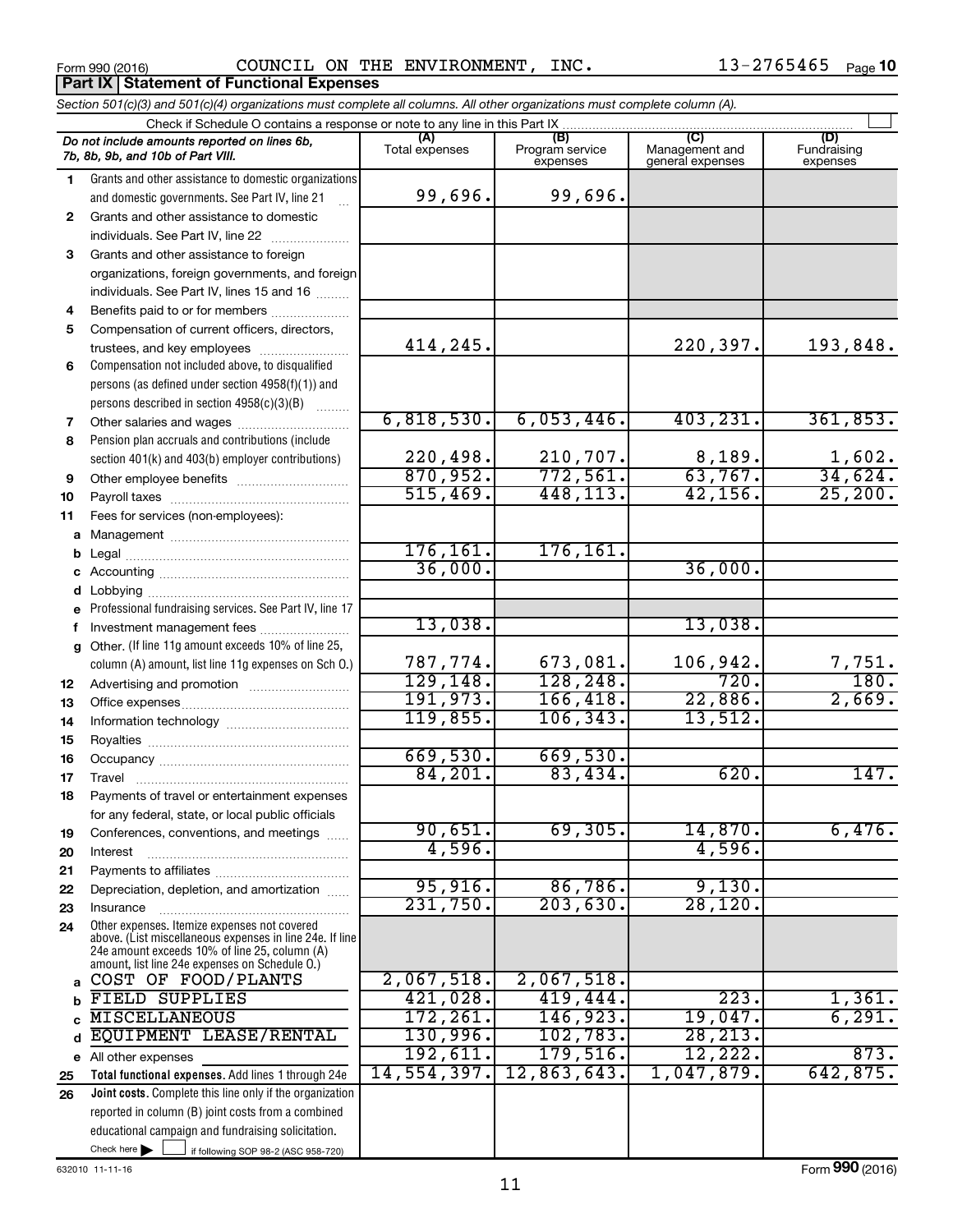| /65465<br>INC.<br>COUNCIL<br>ON<br><b>ENVIRONMENT</b><br>THE<br>Form 990 (2016)<br> | Page |
|-------------------------------------------------------------------------------------|------|
|-------------------------------------------------------------------------------------|------|

|                             | Part X   | <b>Balance Sheet</b>                                                                                                       |              |                               |                          |                         |                          |
|-----------------------------|----------|----------------------------------------------------------------------------------------------------------------------------|--------------|-------------------------------|--------------------------|-------------------------|--------------------------|
|                             |          |                                                                                                                            |              |                               |                          |                         |                          |
|                             |          |                                                                                                                            |              |                               | (A)<br>Beginning of year |                         | (B)<br>End of year       |
|                             | 1        |                                                                                                                            |              |                               | 1,332,699.               | $\mathbf{1}$            | 1,141,660.               |
|                             | 2        |                                                                                                                            |              |                               | 938, 331.                | $\overline{\mathbf{2}}$ | 730,594.                 |
|                             | 3        |                                                                                                                            |              |                               | 3,334,003.               | $\overline{\mathbf{3}}$ | 3,579,751.               |
|                             | 4        |                                                                                                                            |              |                               | 464, 325.                | $\overline{\mathbf{4}}$ | 822, 876.                |
|                             | 5        | Loans and other receivables from current and former officers, directors,                                                   |              |                               |                          |                         |                          |
|                             |          | trustees, key employees, and highest compensated employees. Complete                                                       |              |                               | 5                        |                         |                          |
|                             | 6        | Loans and other receivables from other disqualified persons (as defined under                                              |              |                               |                          |                         |                          |
|                             |          | section 4958(f)(1)), persons described in section 4958(c)(3)(B), and contributing                                          |              |                               |                          |                         |                          |
|                             |          | employers and sponsoring organizations of section 501(c)(9) voluntary                                                      |              |                               |                          |                         |                          |
|                             |          | employees' beneficiary organizations (see instr). Complete Part II of Sch L                                                |              |                               |                          | 6                       |                          |
| Assets                      | 7        |                                                                                                                            |              |                               |                          | $\overline{7}$          |                          |
|                             | 8        |                                                                                                                            |              |                               | 49,630.                  | 8                       |                          |
|                             | 9        | Prepaid expenses and deferred charges                                                                                      |              |                               | 239, 341.                | 9                       | $\frac{57,034}{411,122}$ |
|                             |          | 10a Land, buildings, and equipment: cost or other                                                                          |              |                               |                          |                         |                          |
|                             |          | basis. Complete Part VI of Schedule D  10a                                                                                 |              | $\frac{1,827,792.}{681,839.}$ |                          |                         |                          |
|                             |          |                                                                                                                            |              | 356, 132.                     | 10 <sub>c</sub>          | 1, 145, 953.            |                          |
|                             | 11       |                                                                                                                            | 1, 258, 412. | 11                            | 1,618,829.               |                         |                          |
|                             | 12       |                                                                                                                            |              |                               | 12                       |                         |                          |
|                             | 13       |                                                                                                                            |              | 13                            |                          |                         |                          |
|                             | 14       |                                                                                                                            |              |                               | 14                       |                         |                          |
|                             | 15       |                                                                                                                            |              | 15                            |                          |                         |                          |
|                             | 16       |                                                                                                                            |              |                               | 7,972,873.               | 16                      | 9,507,819.               |
|                             | 17       |                                                                                                                            |              |                               | 1, 246, 636.             | 17                      | 1,637,861.               |
|                             | 18       |                                                                                                                            |              |                               |                          | 18                      |                          |
|                             | 19       |                                                                                                                            |              |                               | 920,882.                 | 19                      | 954,862.                 |
|                             | 20       |                                                                                                                            |              |                               |                          | 20                      |                          |
|                             | 21       | Escrow or custodial account liability. Complete Part IV of Schedule D                                                      |              |                               |                          | 21                      |                          |
|                             | 22       | Loans and other payables to current and former officers, directors, trustees,                                              |              |                               |                          |                         |                          |
|                             |          | key employees, highest compensated employees, and disqualified persons.                                                    |              |                               |                          |                         |                          |
| Liabilities                 |          |                                                                                                                            |              |                               |                          | 22                      |                          |
|                             | 23       | Secured mortgages and notes payable to unrelated third parties                                                             |              |                               |                          | 23                      | 200,000.                 |
|                             | 24       | Unsecured notes and loans payable to unrelated third parties                                                               |              |                               | 105,000.                 | 24                      | 120,000.                 |
|                             | 25       | Other liabilities (including federal income tax, payables to related third                                                 |              |                               |                          |                         |                          |
|                             |          | parties, and other liabilities not included on lines 17-24). Complete Part X of                                            |              |                               |                          |                         |                          |
|                             |          | Schedule D                                                                                                                 |              |                               | 2, 272, 518.             | 25                      | 2,912,723.               |
|                             | 26       | Total liabilities. Add lines 17 through 25                                                                                 |              |                               |                          | 26                      |                          |
|                             |          | Organizations that follow SFAS 117 (ASC 958), check here $\blacktriangleright \begin{array}{c} \perp X \\ \end{array}$ and |              |                               |                          |                         |                          |
|                             |          | complete lines 27 through 29, and lines 33 and 34.                                                                         |              |                               | 3,896,580.               | 27                      | 4,245,466.               |
|                             | 27<br>28 | Temporarily restricted net assets                                                                                          |              |                               | 1,803,775.               | 28                      | 2,349,630.               |
|                             | 29       | Permanently restricted net assets                                                                                          |              |                               |                          | 29                      |                          |
|                             |          | Organizations that do not follow SFAS 117 (ASC 958), check here $\blacktriangleright$                                      |              |                               |                          |                         |                          |
|                             |          | and complete lines 30 through 34.                                                                                          |              |                               |                          |                         |                          |
|                             | 30       |                                                                                                                            |              |                               |                          | 30                      |                          |
|                             | 31       | Paid-in or capital surplus, or land, building, or equipment fund                                                           |              |                               |                          | 31                      |                          |
| Net Assets or Fund Balances | 32       | Retained earnings, endowment, accumulated income, or other funds                                                           |              | .                             |                          | 32                      |                          |
|                             |          | tol not accoto as fund boloncoo                                                                                            | 5, 700, 355  | $\sim$                        | 6.595.096                |                         |                          |

Form (2016) **990** 7,972,873. <sub>34</sub> 9,507,819.

 $\overline{5,700,355.}$  33 6,595,096.

Capital stock or trust principal, or current funds ~~~~~~~~~~~~~~~ Paid-in or capital surplus, or land, building, or equipment fund ....................... Retained earnings, endowment, accumulated income, or other funds ............ Total net assets or fund balances ~~~~~~~~~~~~~~~~~~~~~~

Total liabilities and net assets/fund balances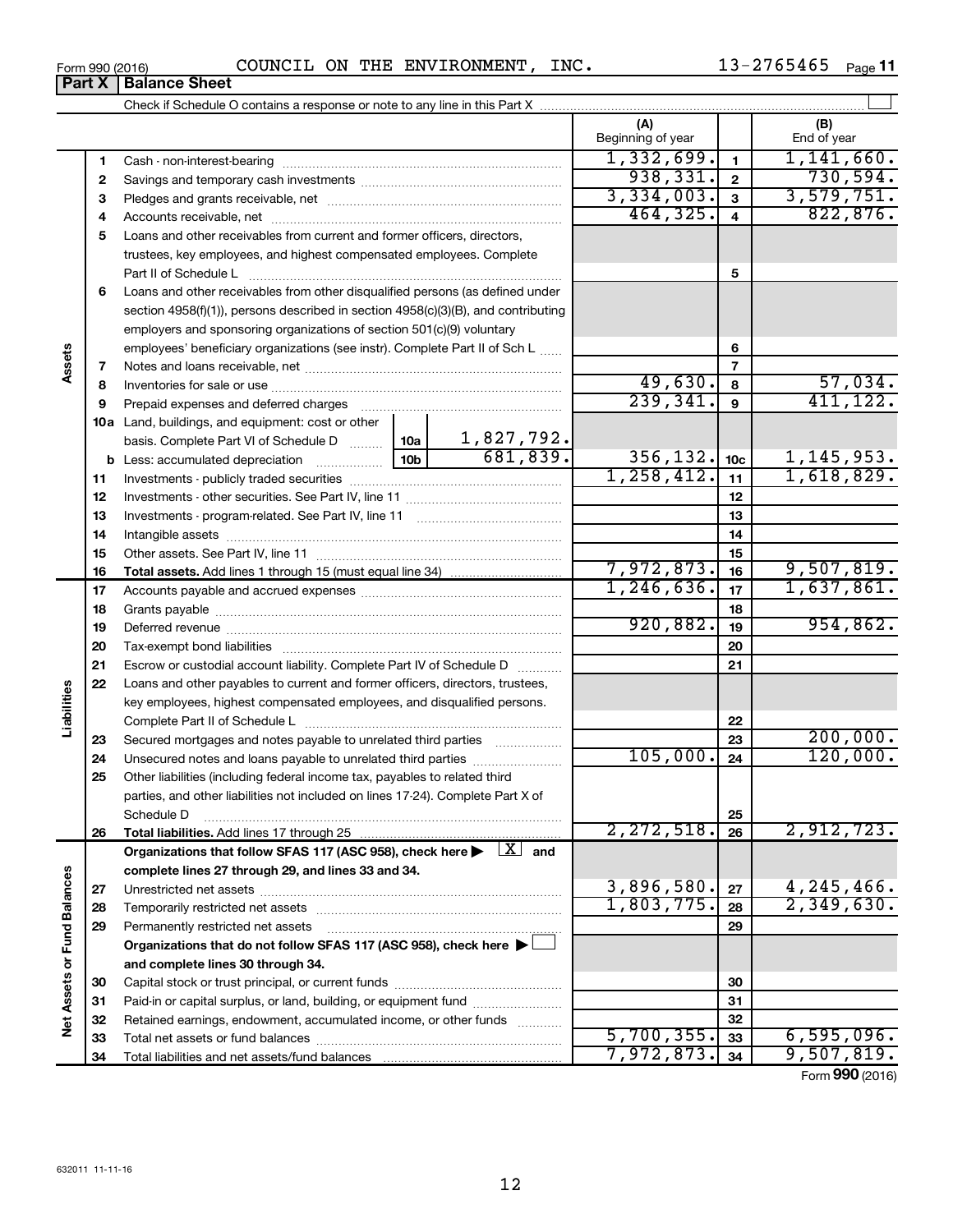| Part XI Reconciliation of Net Assets<br>Check if Schedule O contains a response or note to any line in this Part XI<br>15, 258, 673.<br>$\mathbf{1}$<br>1<br>14,554,397.<br>$\mathbf{2}$<br>2<br>704, 276.<br>3<br>Revenue less expenses. Subtract line 2 from line 1<br>З<br>5,700,355.<br>$\overline{\mathbf{4}}$<br>4<br>190, 465.<br>5<br>5<br>6<br>Donated services and use of facilities<br>6<br>$\overline{7}$<br>Investment expenses<br>7<br>8<br>Prior period adjustments<br>8<br>9<br>9<br>Net assets or fund balances at end of year. Combine lines 3 through 9 (must equal Part X, line 33,<br>10<br>6,595,096.<br>10<br>column (B))<br><b>Part XII</b> Financial Statements and Reporting<br>$\overline{\mathbf{x}}$<br><b>No</b><br>Yes<br>Accounting method used to prepare the Form 990: $\Box$ Cash $\Box X$ Accrual $\Box$ Other<br>1<br>If the organization changed its method of accounting from a prior year or checked "Other," explain in Schedule O.<br>х<br>2a<br>If "Yes," check a box below to indicate whether the financial statements for the year were compiled or reviewed on a<br>separate basis, consolidated basis, or both:<br>Separate basis<br>Consolidated basis<br>Both consolidated and separate basis<br>х<br>2 <sub>b</sub><br>If "Yes," check a box below to indicate whether the financial statements for the year were audited on a separate basis,<br>consolidated basis, or both:<br>$\lfloor x \rfloor$ Consolidated basis<br>Both consolidated and separate basis<br>Separate basis<br>c If "Yes" to line 2a or 2b, does the organization have a committee that assumes responsibility for oversight of the audit,<br>х<br>2c<br>If the organization changed either its oversight process or selection process during the tax year, explain in Schedule O.<br>3a As a result of a federal award, was the organization required to undergo an audit or audits as set forth in the Single Audit<br>X<br>За<br>b If "Yes," did the organization undergo the required audit or audits? If the organization did not undergo the required audit<br>3b<br>Form 990 (2016) | COUNCIL ON THE ENVIRONMENT, INC.<br>Form 990 (2016) | $13 - 2765465$ Page 12 |                  |
|----------------------------------------------------------------------------------------------------------------------------------------------------------------------------------------------------------------------------------------------------------------------------------------------------------------------------------------------------------------------------------------------------------------------------------------------------------------------------------------------------------------------------------------------------------------------------------------------------------------------------------------------------------------------------------------------------------------------------------------------------------------------------------------------------------------------------------------------------------------------------------------------------------------------------------------------------------------------------------------------------------------------------------------------------------------------------------------------------------------------------------------------------------------------------------------------------------------------------------------------------------------------------------------------------------------------------------------------------------------------------------------------------------------------------------------------------------------------------------------------------------------------------------------------------------------------------------------------------------------------------------------------------------------------------------------------------------------------------------------------------------------------------------------------------------------------------------------------------------------------------------------------------------------------------------------------------------------------------------------------------------------------------------------------------------------------------------------------------------------------|-----------------------------------------------------|------------------------|------------------|
|                                                                                                                                                                                                                                                                                                                                                                                                                                                                                                                                                                                                                                                                                                                                                                                                                                                                                                                                                                                                                                                                                                                                                                                                                                                                                                                                                                                                                                                                                                                                                                                                                                                                                                                                                                                                                                                                                                                                                                                                                                                                                                                      |                                                     |                        |                  |
|                                                                                                                                                                                                                                                                                                                                                                                                                                                                                                                                                                                                                                                                                                                                                                                                                                                                                                                                                                                                                                                                                                                                                                                                                                                                                                                                                                                                                                                                                                                                                                                                                                                                                                                                                                                                                                                                                                                                                                                                                                                                                                                      |                                                     |                        |                  |
|                                                                                                                                                                                                                                                                                                                                                                                                                                                                                                                                                                                                                                                                                                                                                                                                                                                                                                                                                                                                                                                                                                                                                                                                                                                                                                                                                                                                                                                                                                                                                                                                                                                                                                                                                                                                                                                                                                                                                                                                                                                                                                                      |                                                     |                        |                  |
|                                                                                                                                                                                                                                                                                                                                                                                                                                                                                                                                                                                                                                                                                                                                                                                                                                                                                                                                                                                                                                                                                                                                                                                                                                                                                                                                                                                                                                                                                                                                                                                                                                                                                                                                                                                                                                                                                                                                                                                                                                                                                                                      |                                                     |                        |                  |
|                                                                                                                                                                                                                                                                                                                                                                                                                                                                                                                                                                                                                                                                                                                                                                                                                                                                                                                                                                                                                                                                                                                                                                                                                                                                                                                                                                                                                                                                                                                                                                                                                                                                                                                                                                                                                                                                                                                                                                                                                                                                                                                      |                                                     |                        |                  |
|                                                                                                                                                                                                                                                                                                                                                                                                                                                                                                                                                                                                                                                                                                                                                                                                                                                                                                                                                                                                                                                                                                                                                                                                                                                                                                                                                                                                                                                                                                                                                                                                                                                                                                                                                                                                                                                                                                                                                                                                                                                                                                                      |                                                     |                        |                  |
|                                                                                                                                                                                                                                                                                                                                                                                                                                                                                                                                                                                                                                                                                                                                                                                                                                                                                                                                                                                                                                                                                                                                                                                                                                                                                                                                                                                                                                                                                                                                                                                                                                                                                                                                                                                                                                                                                                                                                                                                                                                                                                                      |                                                     |                        |                  |
|                                                                                                                                                                                                                                                                                                                                                                                                                                                                                                                                                                                                                                                                                                                                                                                                                                                                                                                                                                                                                                                                                                                                                                                                                                                                                                                                                                                                                                                                                                                                                                                                                                                                                                                                                                                                                                                                                                                                                                                                                                                                                                                      |                                                     |                        |                  |
|                                                                                                                                                                                                                                                                                                                                                                                                                                                                                                                                                                                                                                                                                                                                                                                                                                                                                                                                                                                                                                                                                                                                                                                                                                                                                                                                                                                                                                                                                                                                                                                                                                                                                                                                                                                                                                                                                                                                                                                                                                                                                                                      |                                                     |                        |                  |
|                                                                                                                                                                                                                                                                                                                                                                                                                                                                                                                                                                                                                                                                                                                                                                                                                                                                                                                                                                                                                                                                                                                                                                                                                                                                                                                                                                                                                                                                                                                                                                                                                                                                                                                                                                                                                                                                                                                                                                                                                                                                                                                      |                                                     |                        |                  |
|                                                                                                                                                                                                                                                                                                                                                                                                                                                                                                                                                                                                                                                                                                                                                                                                                                                                                                                                                                                                                                                                                                                                                                                                                                                                                                                                                                                                                                                                                                                                                                                                                                                                                                                                                                                                                                                                                                                                                                                                                                                                                                                      |                                                     |                        |                  |
|                                                                                                                                                                                                                                                                                                                                                                                                                                                                                                                                                                                                                                                                                                                                                                                                                                                                                                                                                                                                                                                                                                                                                                                                                                                                                                                                                                                                                                                                                                                                                                                                                                                                                                                                                                                                                                                                                                                                                                                                                                                                                                                      |                                                     |                        | $\overline{0}$ . |
|                                                                                                                                                                                                                                                                                                                                                                                                                                                                                                                                                                                                                                                                                                                                                                                                                                                                                                                                                                                                                                                                                                                                                                                                                                                                                                                                                                                                                                                                                                                                                                                                                                                                                                                                                                                                                                                                                                                                                                                                                                                                                                                      |                                                     |                        |                  |
|                                                                                                                                                                                                                                                                                                                                                                                                                                                                                                                                                                                                                                                                                                                                                                                                                                                                                                                                                                                                                                                                                                                                                                                                                                                                                                                                                                                                                                                                                                                                                                                                                                                                                                                                                                                                                                                                                                                                                                                                                                                                                                                      |                                                     |                        |                  |
|                                                                                                                                                                                                                                                                                                                                                                                                                                                                                                                                                                                                                                                                                                                                                                                                                                                                                                                                                                                                                                                                                                                                                                                                                                                                                                                                                                                                                                                                                                                                                                                                                                                                                                                                                                                                                                                                                                                                                                                                                                                                                                                      |                                                     |                        |                  |
|                                                                                                                                                                                                                                                                                                                                                                                                                                                                                                                                                                                                                                                                                                                                                                                                                                                                                                                                                                                                                                                                                                                                                                                                                                                                                                                                                                                                                                                                                                                                                                                                                                                                                                                                                                                                                                                                                                                                                                                                                                                                                                                      |                                                     |                        |                  |
|                                                                                                                                                                                                                                                                                                                                                                                                                                                                                                                                                                                                                                                                                                                                                                                                                                                                                                                                                                                                                                                                                                                                                                                                                                                                                                                                                                                                                                                                                                                                                                                                                                                                                                                                                                                                                                                                                                                                                                                                                                                                                                                      |                                                     |                        |                  |
|                                                                                                                                                                                                                                                                                                                                                                                                                                                                                                                                                                                                                                                                                                                                                                                                                                                                                                                                                                                                                                                                                                                                                                                                                                                                                                                                                                                                                                                                                                                                                                                                                                                                                                                                                                                                                                                                                                                                                                                                                                                                                                                      |                                                     |                        |                  |
|                                                                                                                                                                                                                                                                                                                                                                                                                                                                                                                                                                                                                                                                                                                                                                                                                                                                                                                                                                                                                                                                                                                                                                                                                                                                                                                                                                                                                                                                                                                                                                                                                                                                                                                                                                                                                                                                                                                                                                                                                                                                                                                      |                                                     |                        |                  |
|                                                                                                                                                                                                                                                                                                                                                                                                                                                                                                                                                                                                                                                                                                                                                                                                                                                                                                                                                                                                                                                                                                                                                                                                                                                                                                                                                                                                                                                                                                                                                                                                                                                                                                                                                                                                                                                                                                                                                                                                                                                                                                                      |                                                     |                        |                  |
|                                                                                                                                                                                                                                                                                                                                                                                                                                                                                                                                                                                                                                                                                                                                                                                                                                                                                                                                                                                                                                                                                                                                                                                                                                                                                                                                                                                                                                                                                                                                                                                                                                                                                                                                                                                                                                                                                                                                                                                                                                                                                                                      |                                                     |                        |                  |
|                                                                                                                                                                                                                                                                                                                                                                                                                                                                                                                                                                                                                                                                                                                                                                                                                                                                                                                                                                                                                                                                                                                                                                                                                                                                                                                                                                                                                                                                                                                                                                                                                                                                                                                                                                                                                                                                                                                                                                                                                                                                                                                      |                                                     |                        |                  |
|                                                                                                                                                                                                                                                                                                                                                                                                                                                                                                                                                                                                                                                                                                                                                                                                                                                                                                                                                                                                                                                                                                                                                                                                                                                                                                                                                                                                                                                                                                                                                                                                                                                                                                                                                                                                                                                                                                                                                                                                                                                                                                                      |                                                     |                        |                  |
|                                                                                                                                                                                                                                                                                                                                                                                                                                                                                                                                                                                                                                                                                                                                                                                                                                                                                                                                                                                                                                                                                                                                                                                                                                                                                                                                                                                                                                                                                                                                                                                                                                                                                                                                                                                                                                                                                                                                                                                                                                                                                                                      |                                                     |                        |                  |
|                                                                                                                                                                                                                                                                                                                                                                                                                                                                                                                                                                                                                                                                                                                                                                                                                                                                                                                                                                                                                                                                                                                                                                                                                                                                                                                                                                                                                                                                                                                                                                                                                                                                                                                                                                                                                                                                                                                                                                                                                                                                                                                      |                                                     |                        |                  |
|                                                                                                                                                                                                                                                                                                                                                                                                                                                                                                                                                                                                                                                                                                                                                                                                                                                                                                                                                                                                                                                                                                                                                                                                                                                                                                                                                                                                                                                                                                                                                                                                                                                                                                                                                                                                                                                                                                                                                                                                                                                                                                                      |                                                     |                        |                  |
|                                                                                                                                                                                                                                                                                                                                                                                                                                                                                                                                                                                                                                                                                                                                                                                                                                                                                                                                                                                                                                                                                                                                                                                                                                                                                                                                                                                                                                                                                                                                                                                                                                                                                                                                                                                                                                                                                                                                                                                                                                                                                                                      |                                                     |                        |                  |
|                                                                                                                                                                                                                                                                                                                                                                                                                                                                                                                                                                                                                                                                                                                                                                                                                                                                                                                                                                                                                                                                                                                                                                                                                                                                                                                                                                                                                                                                                                                                                                                                                                                                                                                                                                                                                                                                                                                                                                                                                                                                                                                      |                                                     |                        |                  |
|                                                                                                                                                                                                                                                                                                                                                                                                                                                                                                                                                                                                                                                                                                                                                                                                                                                                                                                                                                                                                                                                                                                                                                                                                                                                                                                                                                                                                                                                                                                                                                                                                                                                                                                                                                                                                                                                                                                                                                                                                                                                                                                      |                                                     |                        |                  |
|                                                                                                                                                                                                                                                                                                                                                                                                                                                                                                                                                                                                                                                                                                                                                                                                                                                                                                                                                                                                                                                                                                                                                                                                                                                                                                                                                                                                                                                                                                                                                                                                                                                                                                                                                                                                                                                                                                                                                                                                                                                                                                                      |                                                     |                        |                  |
|                                                                                                                                                                                                                                                                                                                                                                                                                                                                                                                                                                                                                                                                                                                                                                                                                                                                                                                                                                                                                                                                                                                                                                                                                                                                                                                                                                                                                                                                                                                                                                                                                                                                                                                                                                                                                                                                                                                                                                                                                                                                                                                      |                                                     |                        |                  |
|                                                                                                                                                                                                                                                                                                                                                                                                                                                                                                                                                                                                                                                                                                                                                                                                                                                                                                                                                                                                                                                                                                                                                                                                                                                                                                                                                                                                                                                                                                                                                                                                                                                                                                                                                                                                                                                                                                                                                                                                                                                                                                                      |                                                     |                        |                  |
|                                                                                                                                                                                                                                                                                                                                                                                                                                                                                                                                                                                                                                                                                                                                                                                                                                                                                                                                                                                                                                                                                                                                                                                                                                                                                                                                                                                                                                                                                                                                                                                                                                                                                                                                                                                                                                                                                                                                                                                                                                                                                                                      |                                                     |                        |                  |
|                                                                                                                                                                                                                                                                                                                                                                                                                                                                                                                                                                                                                                                                                                                                                                                                                                                                                                                                                                                                                                                                                                                                                                                                                                                                                                                                                                                                                                                                                                                                                                                                                                                                                                                                                                                                                                                                                                                                                                                                                                                                                                                      |                                                     |                        |                  |
|                                                                                                                                                                                                                                                                                                                                                                                                                                                                                                                                                                                                                                                                                                                                                                                                                                                                                                                                                                                                                                                                                                                                                                                                                                                                                                                                                                                                                                                                                                                                                                                                                                                                                                                                                                                                                                                                                                                                                                                                                                                                                                                      |                                                     |                        |                  |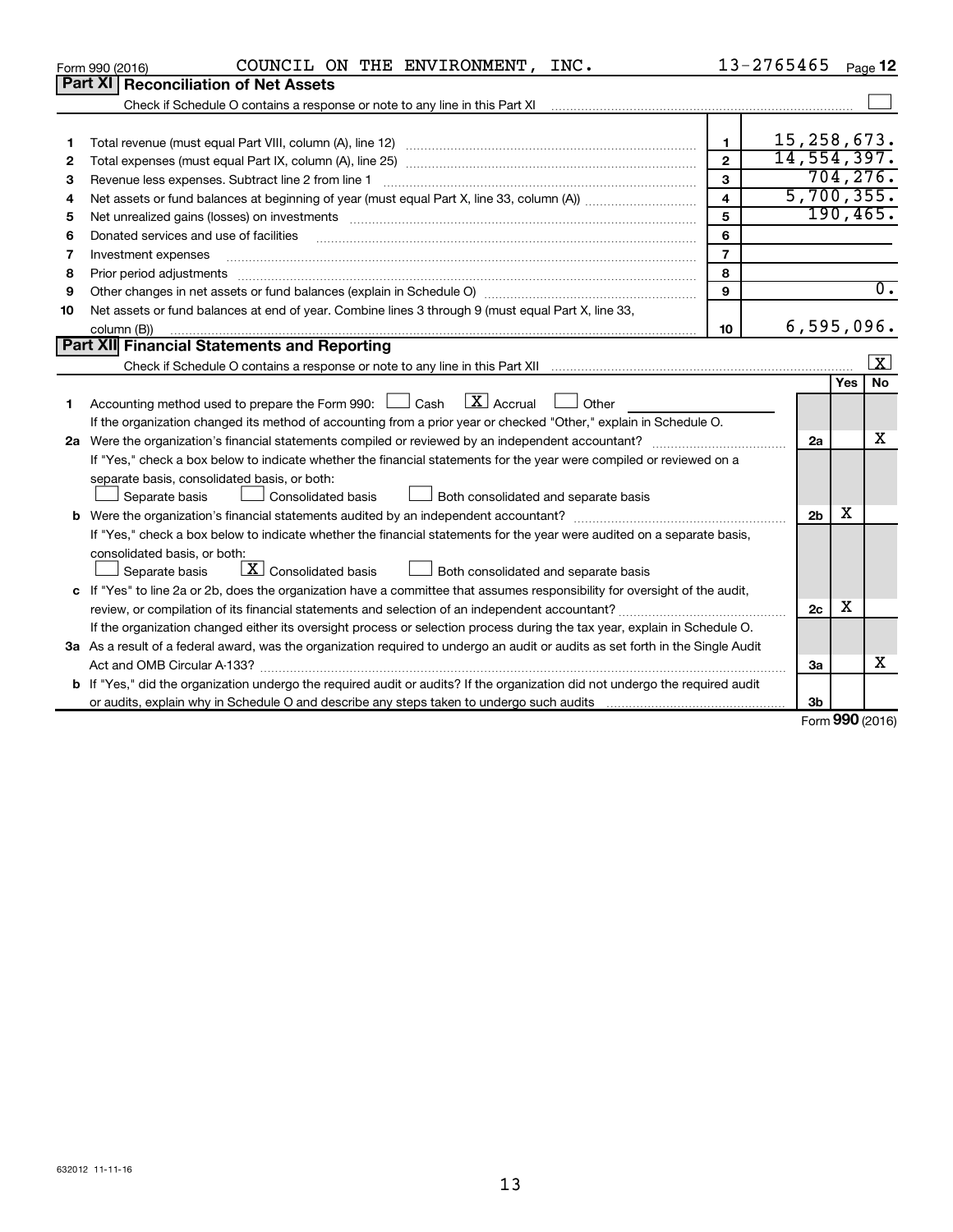| (Form 990 or 990-EZ |  |  |
|---------------------|--|--|
|                     |  |  |

# Form 990 or 990-EZ) **Public Charity Status and Public Support**<br>
Complete if the organization is a section 501(c)(3) organization or a section<br> **2016**

**4947(a)(1) nonexempt charitable trust.**

|  |  |  | $\blacktriangleright$ Attach to Form 990 or Form 990-EZ. |  |
|--|--|--|----------------------------------------------------------|--|
|  |  |  |                                                          |  |

**Open to Public Inspection**

OMB No. 1545-0047

| Department of the Treasury<br>Internal Revenue Service |                          |                                       |  | Attach to Form 990 or Form 990-EZ.<br>Information about Schedule A (Form 990 or 990-EZ) and its instructions is at WWW.irs.gov/form990. |                                                                                                                                               |                                 |                             |                                                      |  |                                                    |  |  |
|--------------------------------------------------------|--------------------------|---------------------------------------|--|-----------------------------------------------------------------------------------------------------------------------------------------|-----------------------------------------------------------------------------------------------------------------------------------------------|---------------------------------|-----------------------------|------------------------------------------------------|--|----------------------------------------------------|--|--|
|                                                        | Name of the organization |                                       |  |                                                                                                                                         |                                                                                                                                               |                                 | <b>Inspection</b>           |                                                      |  |                                                    |  |  |
|                                                        |                          |                                       |  | COUNCIL ON THE ENVIRONMENT, INC.                                                                                                        |                                                                                                                                               |                                 |                             |                                                      |  | <b>Employer identification number</b>              |  |  |
|                                                        |                          |                                       |  |                                                                                                                                         |                                                                                                                                               |                                 |                             |                                                      |  | 13-2765465                                         |  |  |
|                                                        | Part I                   |                                       |  |                                                                                                                                         | Reason for Public Charity Status (All organizations must complete this part.) See instructions.                                               |                                 |                             |                                                      |  |                                                    |  |  |
|                                                        |                          |                                       |  |                                                                                                                                         | The organization is not a private foundation because it is: (For lines 1 through 12, check only one box.)                                     |                                 |                             |                                                      |  |                                                    |  |  |
| 1                                                      |                          |                                       |  |                                                                                                                                         | A church, convention of churches, or association of churches described in section 170(b)(1)(A)(i).                                            |                                 |                             |                                                      |  |                                                    |  |  |
| 2                                                      |                          |                                       |  |                                                                                                                                         | A school described in section 170(b)(1)(A)(ii). (Attach Schedule E (Form 990 or 990-EZ).)                                                     |                                 |                             |                                                      |  |                                                    |  |  |
| 3                                                      |                          |                                       |  |                                                                                                                                         | A hospital or a cooperative hospital service organization described in section 170(b)(1)(A)(iii).                                             |                                 |                             |                                                      |  |                                                    |  |  |
| 4                                                      |                          |                                       |  |                                                                                                                                         | A medical research organization operated in conjunction with a hospital described in section 170(b)(1)(A)(iii). Enter the hospital's name,    |                                 |                             |                                                      |  |                                                    |  |  |
|                                                        |                          | city, and state:                      |  |                                                                                                                                         |                                                                                                                                               |                                 |                             |                                                      |  |                                                    |  |  |
| 5                                                      |                          |                                       |  |                                                                                                                                         | An organization operated for the benefit of a college or university owned or operated by a governmental unit described in                     |                                 |                             |                                                      |  |                                                    |  |  |
|                                                        |                          |                                       |  | section 170(b)(1)(A)(iv). (Complete Part II.)                                                                                           |                                                                                                                                               |                                 |                             |                                                      |  |                                                    |  |  |
| 6                                                      |                          |                                       |  |                                                                                                                                         | A federal, state, or local government or governmental unit described in section 170(b)(1)(A)(v).                                              |                                 |                             |                                                      |  |                                                    |  |  |
| 7                                                      | <u>X  </u>               |                                       |  |                                                                                                                                         | An organization that normally receives a substantial part of its support from a governmental unit or from the general public described in     |                                 |                             |                                                      |  |                                                    |  |  |
|                                                        |                          |                                       |  | section 170(b)(1)(A)(vi). (Complete Part II.)                                                                                           |                                                                                                                                               |                                 |                             |                                                      |  |                                                    |  |  |
| 8                                                      |                          |                                       |  |                                                                                                                                         | A community trust described in section 170(b)(1)(A)(vi). (Complete Part II.)                                                                  |                                 |                             |                                                      |  |                                                    |  |  |
| 9                                                      |                          |                                       |  |                                                                                                                                         | An agricultural research organization described in section 170(b)(1)(A)(ix) operated in conjunction with a land-grant college                 |                                 |                             |                                                      |  |                                                    |  |  |
|                                                        |                          |                                       |  |                                                                                                                                         | or university or a non-land-grant college of agriculture (see instructions). Enter the name, city, and state of the college or                |                                 |                             |                                                      |  |                                                    |  |  |
|                                                        |                          | university:                           |  |                                                                                                                                         |                                                                                                                                               |                                 |                             |                                                      |  |                                                    |  |  |
| 10                                                     |                          |                                       |  |                                                                                                                                         | An organization that normally receives: (1) more than 33 1/3% of its support from contributions, membership fees, and gross receipts from     |                                 |                             |                                                      |  |                                                    |  |  |
|                                                        |                          |                                       |  |                                                                                                                                         | activities related to its exempt functions - subject to certain exceptions, and (2) no more than 33 1/3% of its support from gross investment |                                 |                             |                                                      |  |                                                    |  |  |
|                                                        |                          |                                       |  |                                                                                                                                         | income and unrelated business taxable income (less section 511 tax) from businesses acquired by the organization after June 30, 1975.         |                                 |                             |                                                      |  |                                                    |  |  |
|                                                        |                          |                                       |  | See section 509(a)(2). (Complete Part III.)                                                                                             |                                                                                                                                               |                                 |                             |                                                      |  |                                                    |  |  |
| 11                                                     |                          |                                       |  |                                                                                                                                         | An organization organized and operated exclusively to test for public safety. See section 509(a)(4).                                          |                                 |                             |                                                      |  |                                                    |  |  |
| 12                                                     |                          |                                       |  |                                                                                                                                         | An organization organized and operated exclusively for the benefit of, to perform the functions of, or to carry out the purposes of one or    |                                 |                             |                                                      |  |                                                    |  |  |
|                                                        |                          |                                       |  |                                                                                                                                         | more publicly supported organizations described in section 509(a)(1) or section 509(a)(2). See section 509(a)(3). Check the box in            |                                 |                             |                                                      |  |                                                    |  |  |
|                                                        |                          |                                       |  |                                                                                                                                         | lines 12a through 12d that describes the type of supporting organization and complete lines 12e, 12f, and 12g.                                |                                 |                             |                                                      |  |                                                    |  |  |
| а                                                      |                          |                                       |  |                                                                                                                                         | Type I. A supporting organization operated, supervised, or controlled by its supported organization(s), typically by giving                   |                                 |                             |                                                      |  |                                                    |  |  |
|                                                        |                          |                                       |  |                                                                                                                                         | the supported organization(s) the power to regularly appoint or elect a majority of the directors or trustees of the supporting               |                                 |                             |                                                      |  |                                                    |  |  |
|                                                        |                          |                                       |  | organization. You must complete Part IV, Sections A and B.                                                                              |                                                                                                                                               |                                 |                             |                                                      |  |                                                    |  |  |
| b                                                      |                          |                                       |  |                                                                                                                                         | Type II. A supporting organization supervised or controlled in connection with its supported organization(s), by having                       |                                 |                             |                                                      |  |                                                    |  |  |
|                                                        |                          |                                       |  |                                                                                                                                         | control or management of the supporting organization vested in the same persons that control or manage the supported                          |                                 |                             |                                                      |  |                                                    |  |  |
|                                                        |                          |                                       |  |                                                                                                                                         | organization(s). You must complete Part IV, Sections A and C.                                                                                 |                                 |                             |                                                      |  |                                                    |  |  |
| с                                                      |                          |                                       |  |                                                                                                                                         | Type III functionally integrated. A supporting organization operated in connection with, and functionally integrated with,                    |                                 |                             |                                                      |  |                                                    |  |  |
|                                                        |                          |                                       |  |                                                                                                                                         | its supported organization(s) (see instructions). You must complete Part IV, Sections A, D, and E.                                            |                                 |                             |                                                      |  |                                                    |  |  |
| d                                                      |                          |                                       |  |                                                                                                                                         | Type III non-functionally integrated. A supporting organization operated in connection with its supported organization(s)                     |                                 |                             |                                                      |  |                                                    |  |  |
|                                                        |                          |                                       |  |                                                                                                                                         | that is not functionally integrated. The organization generally must satisfy a distribution requirement and an attentiveness                  |                                 |                             |                                                      |  |                                                    |  |  |
|                                                        |                          |                                       |  |                                                                                                                                         | requirement (see instructions). You must complete Part IV, Sections A and D, and Part V.                                                      |                                 |                             |                                                      |  |                                                    |  |  |
| е                                                      |                          |                                       |  |                                                                                                                                         | Check this box if the organization received a written determination from the IRS that it is a Type I, Type II, Type III                       |                                 |                             |                                                      |  |                                                    |  |  |
|                                                        |                          |                                       |  |                                                                                                                                         | functionally integrated, or Type III non-functionally integrated supporting organization.                                                     |                                 |                             |                                                      |  |                                                    |  |  |
|                                                        |                          |                                       |  |                                                                                                                                         |                                                                                                                                               |                                 |                             |                                                      |  |                                                    |  |  |
| g                                                      |                          |                                       |  | Provide the following information about the supported organization(s).                                                                  |                                                                                                                                               | (iv) Is the organization listed |                             |                                                      |  |                                                    |  |  |
|                                                        |                          | (i) Name of supported<br>organization |  | (ii) EIN                                                                                                                                | (iii) Type of organization<br>(described on lines 1-10                                                                                        |                                 | in your governing document? | (v) Amount of monetary<br>support (see instructions) |  | (vi) Amount of other<br>support (see instructions) |  |  |
|                                                        |                          |                                       |  |                                                                                                                                         | above (see instructions))                                                                                                                     | Yes                             | No                          |                                                      |  |                                                    |  |  |
|                                                        |                          |                                       |  |                                                                                                                                         |                                                                                                                                               |                                 |                             |                                                      |  |                                                    |  |  |
|                                                        |                          |                                       |  |                                                                                                                                         |                                                                                                                                               |                                 |                             |                                                      |  |                                                    |  |  |
|                                                        |                          |                                       |  |                                                                                                                                         |                                                                                                                                               |                                 |                             |                                                      |  |                                                    |  |  |
|                                                        |                          |                                       |  |                                                                                                                                         |                                                                                                                                               |                                 |                             |                                                      |  |                                                    |  |  |
|                                                        |                          |                                       |  |                                                                                                                                         |                                                                                                                                               |                                 |                             |                                                      |  |                                                    |  |  |
|                                                        |                          |                                       |  |                                                                                                                                         |                                                                                                                                               |                                 |                             |                                                      |  |                                                    |  |  |
|                                                        |                          |                                       |  |                                                                                                                                         |                                                                                                                                               |                                 |                             |                                                      |  |                                                    |  |  |
|                                                        |                          |                                       |  |                                                                                                                                         |                                                                                                                                               |                                 |                             |                                                      |  |                                                    |  |  |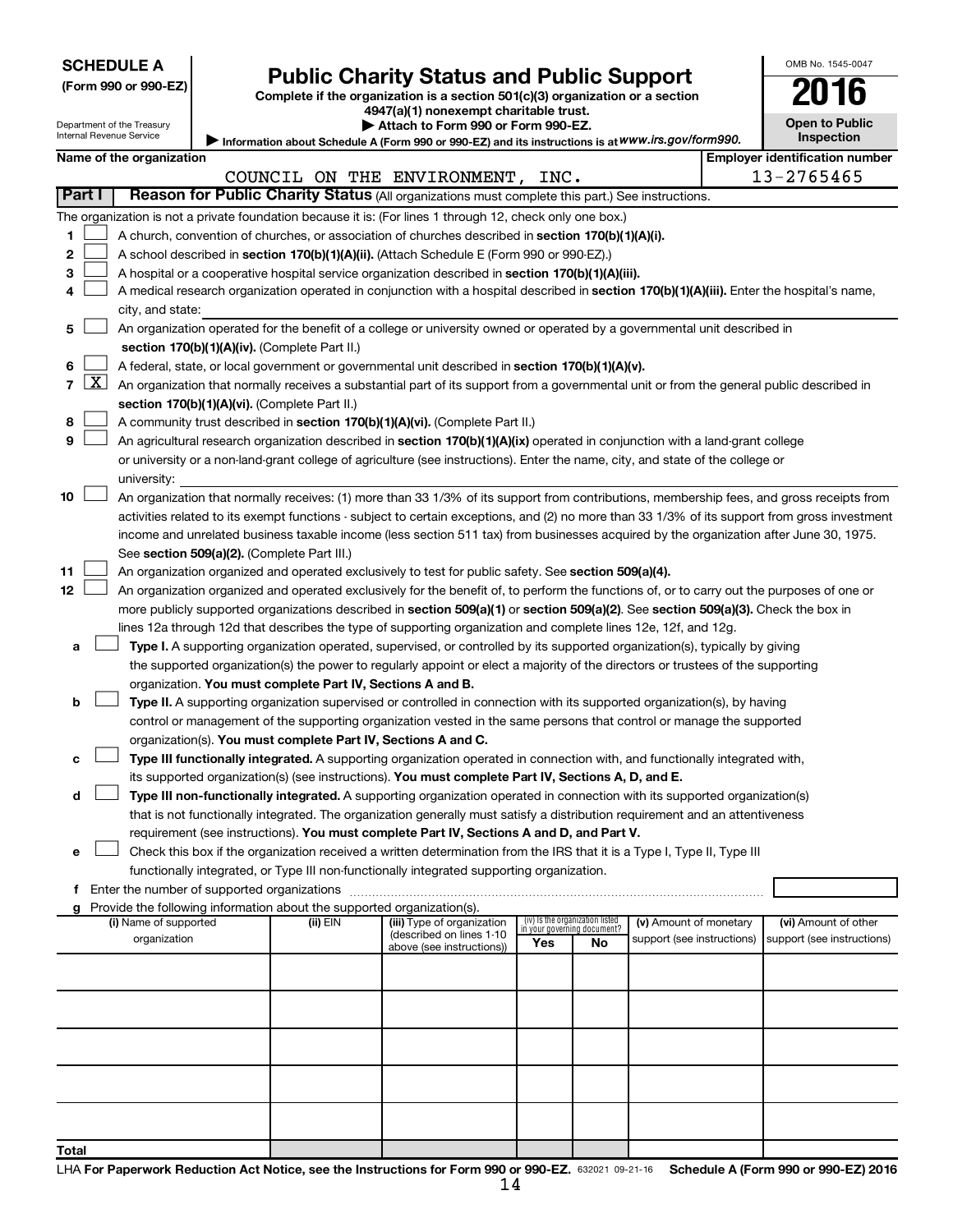# Schedule A (Form 990 or 990-EZ) 2016 Page COUNCIL ON THE ENVIRONMENT, INC. 13-2765465

(Complete only if you checked the box on line 5, 7, or 8 of Part I or if the organization failed to qualify under Part III. If the organization fails to qualify under the tests listed below, please complete Part III.) **Part II Support Schedule for Organizations Described in Sections 170(b)(1)(A)(iv) and 170(b)(1)(A)(vi)**

| <b>Section A. Public Support</b>                                                                                                                                                                                               |          |          |                                                                      |            |                 |                                          |
|--------------------------------------------------------------------------------------------------------------------------------------------------------------------------------------------------------------------------------|----------|----------|----------------------------------------------------------------------|------------|-----------------|------------------------------------------|
| Calendar year (or fiscal year beginning in)                                                                                                                                                                                    | (a) 2012 | (b) 2013 | $(c)$ 2014                                                           | $(d)$ 2015 | (e) 2016        | (f) Total                                |
| 1 Gifts, grants, contributions, and                                                                                                                                                                                            |          |          |                                                                      |            |                 |                                          |
| membership fees received. (Do not                                                                                                                                                                                              |          |          |                                                                      |            |                 |                                          |
| include any "unusual grants.")                                                                                                                                                                                                 | 4626382. | 5425383. | 6172589.                                                             | 6811752.   |                 | 7802301.30838407.                        |
| 2 Tax revenues levied for the organ-                                                                                                                                                                                           |          |          |                                                                      |            |                 |                                          |
| ization's benefit and either paid to                                                                                                                                                                                           |          |          |                                                                      |            |                 |                                          |
| or expended on its behalf                                                                                                                                                                                                      |          |          |                                                                      |            |                 |                                          |
| 3 The value of services or facilities                                                                                                                                                                                          |          |          |                                                                      |            |                 |                                          |
| furnished by a governmental unit to                                                                                                                                                                                            |          |          |                                                                      |            |                 |                                          |
| the organization without charge                                                                                                                                                                                                |          |          | $635,920.$ 635,916. 635,916. 611,448.                                |            |                 | $611, 450.$ 3130650.                     |
| 4 Total. Add lines 1 through 3                                                                                                                                                                                                 | 5262302. | 6061299. | 6808505.                                                             | 7423200.   |                 | 8413751.33969057.                        |
| 5 The portion of total contributions                                                                                                                                                                                           |          |          |                                                                      |            |                 |                                          |
| by each person (other than a                                                                                                                                                                                                   |          |          |                                                                      |            |                 |                                          |
| governmental unit or publicly                                                                                                                                                                                                  |          |          |                                                                      |            |                 |                                          |
| supported organization) included                                                                                                                                                                                               |          |          |                                                                      |            |                 |                                          |
| on line 1 that exceeds 2% of the                                                                                                                                                                                               |          |          |                                                                      |            |                 |                                          |
| amount shown on line 11,                                                                                                                                                                                                       |          |          |                                                                      |            |                 |                                          |
| column (f)                                                                                                                                                                                                                     |          |          |                                                                      |            |                 | 1096050.                                 |
| 6 Public support. Subtract line 5 from line 4.                                                                                                                                                                                 |          |          |                                                                      |            |                 | 32873007.                                |
| <b>Section B. Total Support</b>                                                                                                                                                                                                |          |          |                                                                      |            |                 |                                          |
| Calendar year (or fiscal year beginning in)                                                                                                                                                                                    | (a) 2012 | (b) 2013 | $(c)$ 2014                                                           | $(d)$ 2015 | (e) 2016        | (f) Total                                |
| 7 Amounts from line 4                                                                                                                                                                                                          | 5262302. | 6061299. | 6808505                                                              | 7423200    |                 | 8413751.33969057.                        |
| 8 Gross income from interest.                                                                                                                                                                                                  |          |          |                                                                      |            |                 |                                          |
| dividends, payments received on                                                                                                                                                                                                |          |          |                                                                      |            |                 |                                          |
| securities loans, rents, royalties                                                                                                                                                                                             |          |          |                                                                      |            |                 |                                          |
| and income from similar sources                                                                                                                                                                                                | 56,470.  | 72,775.  | 49,675.                                                              | 36,018.    | 36, 357.        | 251,295.                                 |
| <b>9</b> Net income from unrelated business                                                                                                                                                                                    |          |          |                                                                      |            |                 |                                          |
| activities, whether or not the                                                                                                                                                                                                 |          |          |                                                                      |            |                 |                                          |
| business is regularly carried on                                                                                                                                                                                               |          |          |                                                                      |            |                 |                                          |
| 10 Other income. Do not include gain                                                                                                                                                                                           |          |          |                                                                      |            |                 |                                          |
| or loss from the sale of capital                                                                                                                                                                                               |          |          |                                                                      |            |                 |                                          |
| assets (Explain in Part VI.)                                                                                                                                                                                                   |          |          | 65, 931.   191, 089.   122, 986.   137, 354.   146, 381.   663, 741. |            |                 |                                          |
| 11 Total support. Add lines 7 through 10                                                                                                                                                                                       |          |          |                                                                      |            |                 | 34884093.                                |
| <b>12</b> Gross receipts from related activities, etc. (see instructions)                                                                                                                                                      |          |          |                                                                      |            | 12 <sub>2</sub> | 28,464,067.                              |
| 13 First five years. If the Form 990 is for the organization's first, second, third, fourth, or fifth tax year as a section 501(c)(3)                                                                                          |          |          |                                                                      |            |                 |                                          |
| organization, check this box and stop here                                                                                                                                                                                     |          |          |                                                                      |            |                 |                                          |
| <b>Section C. Computation of Public Support Percentage</b>                                                                                                                                                                     |          |          |                                                                      |            |                 |                                          |
|                                                                                                                                                                                                                                |          |          |                                                                      |            | 14              | 94.23<br>$\%$                            |
|                                                                                                                                                                                                                                |          |          |                                                                      |            | 15              | 93.09<br>$\%$                            |
| 16a 33 1/3% support test - 2016. If the organization did not check the box on line 13, and line 14 is 33 1/3% or more, check this box and                                                                                      |          |          |                                                                      |            |                 |                                          |
| stop here. The organization qualifies as a publicly supported organization manufaction manufacture or manufacture or the organization manufacture or the organization of the state of the state of the state of the state or m |          |          |                                                                      |            |                 | $\blacktriangleright$ $\boxed{\text{X}}$ |
| b 33 1/3% support test - 2015. If the organization did not check a box on line 13 or 16a, and line 15 is 33 1/3% or more, check this box                                                                                       |          |          |                                                                      |            |                 |                                          |
|                                                                                                                                                                                                                                |          |          |                                                                      |            |                 |                                          |
| 17a 10% -facts-and-circumstances test - 2016. If the organization did not check a box on line 13, 16a, or 16b, and line 14 is 10% or more,                                                                                     |          |          |                                                                      |            |                 |                                          |
| and if the organization meets the "facts-and-circumstances" test, check this box and stop here. Explain in Part VI how the organization                                                                                        |          |          |                                                                      |            |                 |                                          |
|                                                                                                                                                                                                                                |          |          |                                                                      |            |                 |                                          |
| <b>b 10%</b> -facts-and-circumstances test - 2015. If the organization did not check a box on line 13, 16a, 16b, or 17a, and line 15 is 10% or                                                                                 |          |          |                                                                      |            |                 |                                          |
| more, and if the organization meets the "facts-and-circumstances" test, check this box and stop here. Explain in Part VI how the                                                                                               |          |          |                                                                      |            |                 |                                          |
| organization meets the "facts-and-circumstances" test. The organization qualifies as a publicly supported organization                                                                                                         |          |          |                                                                      |            |                 |                                          |
| 18 Private foundation. If the organization did not check a box on line 13, 16a, 16b, 17a, or 17b, check this box and see instructions                                                                                          |          |          |                                                                      |            |                 |                                          |
|                                                                                                                                                                                                                                |          |          |                                                                      |            |                 |                                          |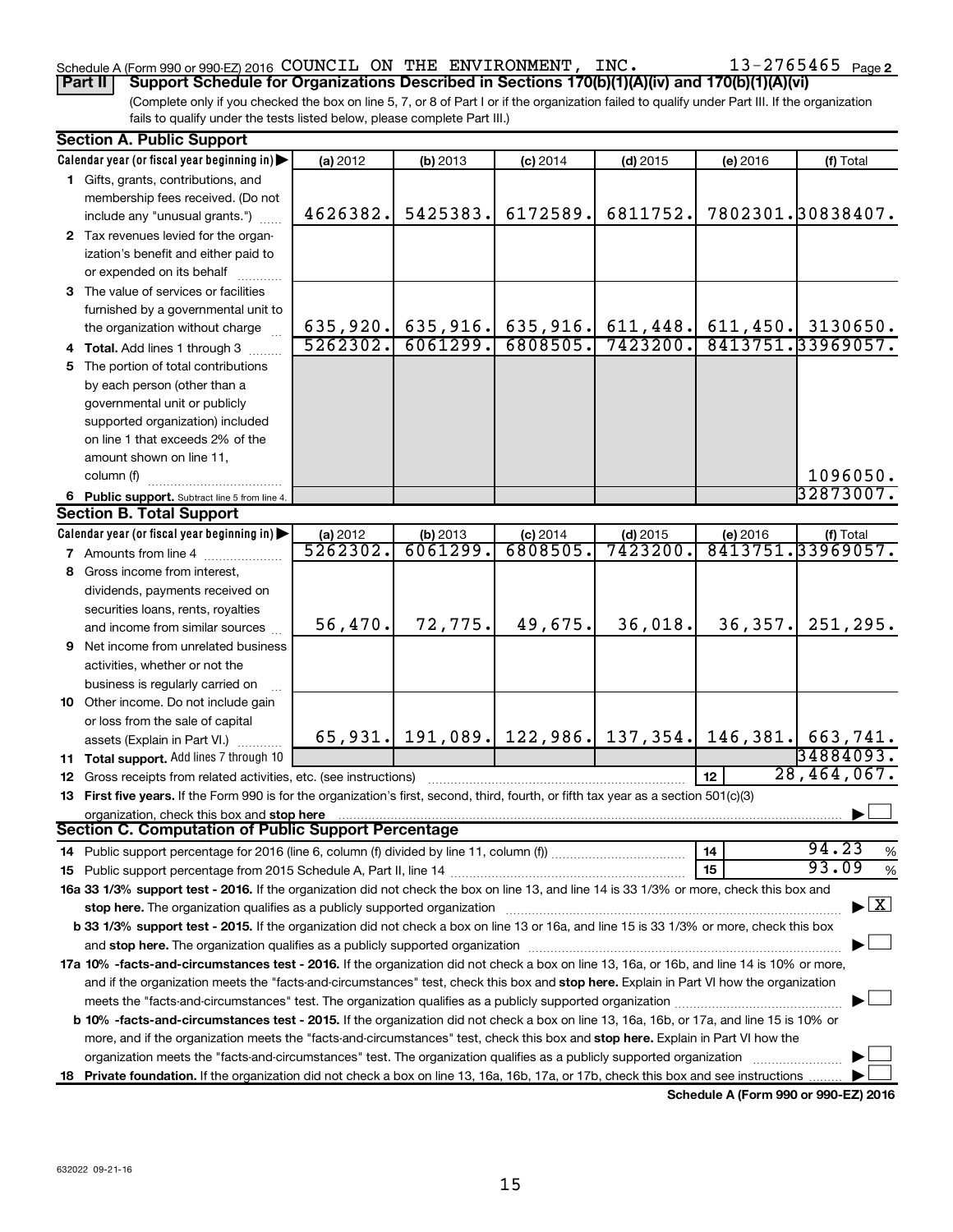#### Schedule A (Form 990 or 990-EZ) 2016 Page COUNCIL ON THE ENVIRONMENT, INC. 13-2765465 **Part III Support Schedule for Organizations Described in Section 509(a)(2)**

(Complete only if you checked the box on line 10 of Part I or if the organization failed to qualify under Part II. If the organization fails to qualify under the tests listed below, please complete Part II.)

| <b>Section A. Public Support</b>                                                                                                                                                                                               |          |          |            |            |          |                                      |
|--------------------------------------------------------------------------------------------------------------------------------------------------------------------------------------------------------------------------------|----------|----------|------------|------------|----------|--------------------------------------|
| Calendar year (or fiscal year beginning in)                                                                                                                                                                                    | (a) 2012 | (b) 2013 | $(c)$ 2014 | $(d)$ 2015 | (e) 2016 | (f) Total                            |
| 1 Gifts, grants, contributions, and                                                                                                                                                                                            |          |          |            |            |          |                                      |
| membership fees received. (Do not                                                                                                                                                                                              |          |          |            |            |          |                                      |
| include any "unusual grants.")                                                                                                                                                                                                 |          |          |            |            |          |                                      |
| 2 Gross receipts from admissions,<br>merchandise sold or services per-<br>formed, or facilities furnished in<br>any activity that is related to the<br>organization's tax-exempt purpose                                       |          |          |            |            |          |                                      |
| 3 Gross receipts from activities that                                                                                                                                                                                          |          |          |            |            |          |                                      |
| are not an unrelated trade or bus-<br>iness under section 513                                                                                                                                                                  |          |          |            |            |          |                                      |
| 4 Tax revenues levied for the organ-                                                                                                                                                                                           |          |          |            |            |          |                                      |
| ization's benefit and either paid to                                                                                                                                                                                           |          |          |            |            |          |                                      |
| or expended on its behalf                                                                                                                                                                                                      |          |          |            |            |          |                                      |
| 5 The value of services or facilities<br>furnished by a governmental unit to<br>the organization without charge                                                                                                                |          |          |            |            |          |                                      |
| <b>6 Total.</b> Add lines 1 through 5                                                                                                                                                                                          |          |          |            |            |          |                                      |
| 7a Amounts included on lines 1, 2, and                                                                                                                                                                                         |          |          |            |            |          |                                      |
| 3 received from disqualified persons                                                                                                                                                                                           |          |          |            |            |          |                                      |
| <b>b</b> Amounts included on lines 2 and 3 received<br>from other than disqualified persons that<br>exceed the greater of \$5,000 or 1% of the<br>amount on line 13 for the year                                               |          |          |            |            |          |                                      |
| c Add lines 7a and 7b                                                                                                                                                                                                          |          |          |            |            |          |                                      |
| 8 Public support. (Subtract line 7c from line 6.)                                                                                                                                                                              |          |          |            |            |          |                                      |
| <b>Section B. Total Support</b>                                                                                                                                                                                                |          |          |            |            |          |                                      |
| Calendar year (or fiscal year beginning in)                                                                                                                                                                                    | (a) 2012 | (b) 2013 | $(c)$ 2014 | $(d)$ 2015 | (e) 2016 | (f) Total                            |
| <b>9</b> Amounts from line 6<br><b>10a</b> Gross income from interest,<br>dividends, payments received on<br>securities loans, rents, royalties<br>and income from similar sources                                             |          |          |            |            |          |                                      |
| <b>b</b> Unrelated business taxable income                                                                                                                                                                                     |          |          |            |            |          |                                      |
| (less section 511 taxes) from businesses                                                                                                                                                                                       |          |          |            |            |          |                                      |
| acquired after June 30, 1975<br>$\overline{\phantom{a}}$                                                                                                                                                                       |          |          |            |            |          |                                      |
| c Add lines 10a and 10b                                                                                                                                                                                                        |          |          |            |            |          |                                      |
| <b>11</b> Net income from unrelated business<br>activities not included in line 10b.<br>whether or not the business is<br>regularly carried on                                                                                 |          |          |            |            |          |                                      |
| <b>12</b> Other income. Do not include gain<br>or loss from the sale of capital<br>assets (Explain in Part VI.)                                                                                                                |          |          |            |            |          |                                      |
| <b>13</b> Total support. (Add lines 9, 10c, 11, and 12.)                                                                                                                                                                       |          |          |            |            |          |                                      |
| 14 First five years. If the Form 990 is for the organization's first, second, third, fourth, or fifth tax year as a section 501(c)(3) organization,                                                                            |          |          |            |            |          |                                      |
| check this box and stop here with the content of the content of the state of the content of the state of the state of the content of the content of the content of the content of the content of the content of the content of |          |          |            |            |          |                                      |
| <b>Section C. Computation of Public Support Percentage</b>                                                                                                                                                                     |          |          |            |            |          |                                      |
|                                                                                                                                                                                                                                |          |          |            |            | 15       | %                                    |
| 16 Public support percentage from 2015 Schedule A, Part III, line 15                                                                                                                                                           |          |          |            |            | 16       | %                                    |
| Section D. Computation of Investment Income Percentage                                                                                                                                                                         |          |          |            |            |          |                                      |
|                                                                                                                                                                                                                                |          |          |            |            | 17       | %                                    |
| 18 Investment income percentage from 2015 Schedule A, Part III, line 17                                                                                                                                                        |          |          |            |            | 18       | %                                    |
| 19a 33 1/3% support tests - 2016. If the organization did not check the box on line 14, and line 15 is more than 33 1/3%, and line 17 is not                                                                                   |          |          |            |            |          |                                      |
| more than 33 1/3%, check this box and stop here. The organization qualifies as a publicly supported organization                                                                                                               |          |          |            |            |          |                                      |
| <b>b 33 1/3% support tests - 2015.</b> If the organization did not check a box on line 14 or line 19a, and line 16 is more than 33 1/3%, and                                                                                   |          |          |            |            |          |                                      |
| line 18 is not more than 33 1/3%, check this box and stop here. The organization qualifies as a publicly supported organization                                                                                                |          |          |            |            |          |                                      |
|                                                                                                                                                                                                                                |          |          |            |            |          |                                      |
| 632023 09-21-16                                                                                                                                                                                                                |          |          |            |            |          | Schedule A (Form 990 or 990-EZ) 2016 |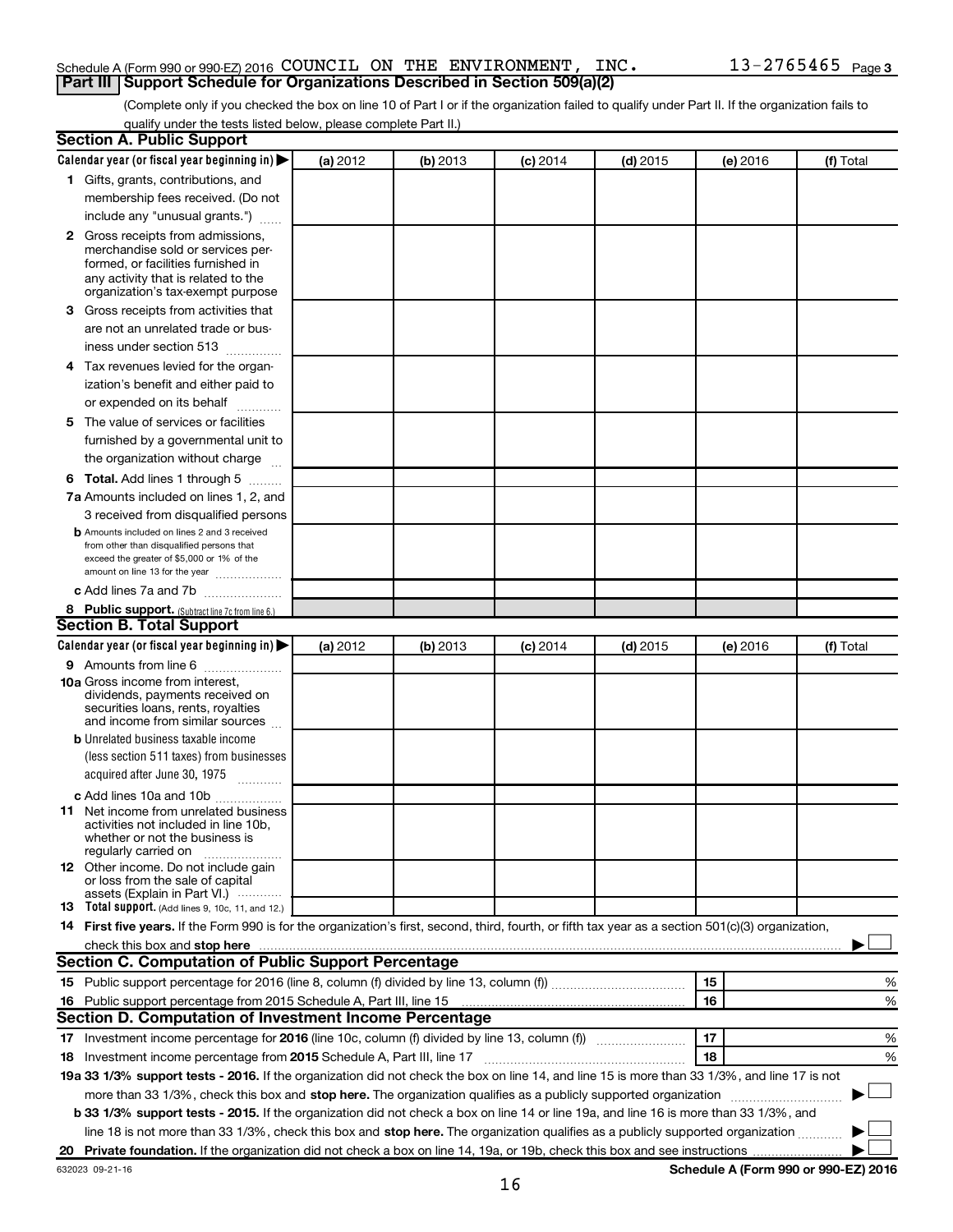**Yes No**

#### **Part IV Supporting Organizations**

(Complete only if you checked a box in line 12 on Part I. If you checked 12a of Part I, complete Sections A and B. If you checked 12b of Part I, complete Sections A and C. If you checked 12c of Part I, complete Sections A, D, and E. If you checked 12d of Part I, complete Sections A and D, and complete Part V.)

#### **Section A. All Supporting Organizations**

- **1** Are all of the organization's supported organizations listed by name in the organization's governing documents? If "No," describe in Part VI how the supported organizations are designated. If designated by *class or purpose, describe the designation. If historic and continuing relationship, explain.*
- **2** Did the organization have any supported organization that does not have an IRS determination of status under section 509(a)(1) or (2)? If "Yes," explain in Part VI how the organization determined that the supported *organization was described in section 509(a)(1) or (2).*
- **3a** Did the organization have a supported organization described in section 501(c)(4), (5), or (6)? If "Yes," answer *(b) and (c) below.*
- **b** Did the organization confirm that each supported organization qualified under section 501(c)(4), (5), or (6) and satisfied the public support tests under section 509(a)(2)? If "Yes," describe in Part VI when and how the *organization made the determination.*
- **c** Did the organization ensure that all support to such organizations was used exclusively for section 170(c)(2)(B) purposes? If "Yes," explain in Part VI what controls the organization put in place to ensure such use.
- **4 a** *If* Was any supported organization not organized in the United States ("foreign supported organization")? *"Yes," and if you checked 12a or 12b in Part I, answer (b) and (c) below.*
- **b** Did the organization have ultimate control and discretion in deciding whether to make grants to the foreign supported organization? If "Yes," describe in Part VI how the organization had such control and discretion *despite being controlled or supervised by or in connection with its supported organizations.*
- **c** Did the organization support any foreign supported organization that does not have an IRS determination under sections 501(c)(3) and 509(a)(1) or (2)? If "Yes," explain in Part VI what controls the organization used *to ensure that all support to the foreign supported organization was used exclusively for section 170(c)(2)(B) purposes.*
- **5a** Did the organization add, substitute, or remove any supported organizations during the tax year? If "Yes," answer (b) and (c) below (if applicable). Also, provide detail in Part VI, including (i) the names and EIN *numbers of the supported organizations added, substituted, or removed; (ii) the reasons for each such action; (iii) the authority under the organization's organizing document authorizing such action; and (iv) how the action was accomplished (such as by amendment to the organizing document).*
- **b Type I or Type II only.** Was any added or substituted supported organization part of a class already designated in the organization's organizing document?
- **c Substitutions only.**  Was the substitution the result of an event beyond the organization's control?
- **6** Did the organization provide support (whether in the form of grants or the provision of services or facilities) to support or benefit one or more of the filing organization's supported organizations? If "Yes," provide detail in anyone other than (i) its supported organizations, (ii) individuals that are part of the charitable class benefited by one or more of its supported organizations, or (iii) other supporting organizations that also *Part VI.*
- **7** Did the organization provide a grant, loan, compensation, or other similar payment to a substantial contributor regard to a substantial contributor? If "Yes," complete Part I of Schedule L (Form 990 or 990-EZ). (defined in section 4958(c)(3)(C)), a family member of a substantial contributor, or a 35% controlled entity with
- **8** Did the organization make a loan to a disqualified person (as defined in section 4958) not described in line 7? *If "Yes," complete Part I of Schedule L (Form 990 or 990-EZ).*
- **9 a** Was the organization controlled directly or indirectly at any time during the tax year by one or more in section 509(a)(1) or (2))? If "Yes," provide detail in Part VI. disqualified persons as defined in section 4946 (other than foundation managers and organizations described
- **b** Did one or more disqualified persons (as defined in line 9a) hold a controlling interest in any entity in which the supporting organization had an interest? If "Yes," provide detail in Part VI.
- **c** Did a disqualified person (as defined in line 9a) have an ownership interest in, or derive any personal benefit from, assets in which the supporting organization also had an interest? If "Yes," provide detail in Part VI.
- **10 a** Was the organization subject to the excess business holdings rules of section 4943 because of section supporting organizations)? If "Yes," answer 10b below. 4943(f) (regarding certain Type II supporting organizations, and all Type III non-functionally integrated
- **b** Did the organization have any excess business holdings in the tax year? (Use Schedule C, Form 4720, to *determine whether the organization had excess business holdings.)*

**1 2 3a 3b 3c 4a 4b 4c 5a 5b 5c 6 7 8 9a 9b 9c**

17

**10a**

**10b**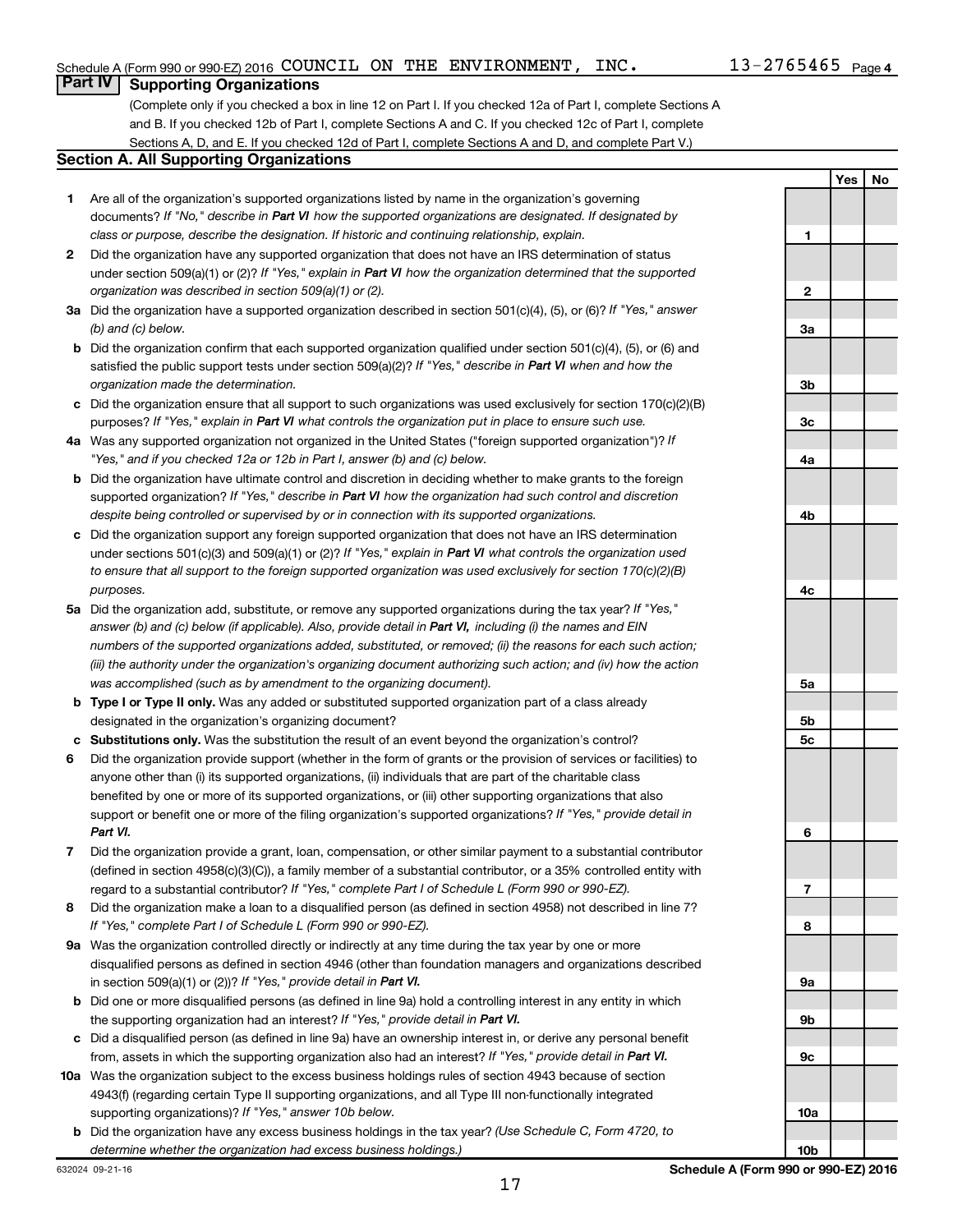## Schedule A (Form 990 or 990-EZ) 2016 Page COUNCIL ON THE ENVIRONMENT, INC. 13-2765465 **Part IV Supporting Organizations** *(continued)*

|    |                                                                                                                                 |              | Yes | No |
|----|---------------------------------------------------------------------------------------------------------------------------------|--------------|-----|----|
| 11 | Has the organization accepted a gift or contribution from any of the following persons?                                         |              |     |    |
|    | a A person who directly or indirectly controls, either alone or together with persons described in (b) and (c)                  |              |     |    |
|    | below, the governing body of a supported organization?                                                                          | 11a          |     |    |
|    | <b>b</b> A family member of a person described in (a) above?                                                                    | 11b          |     |    |
|    | c A 35% controlled entity of a person described in (a) or (b) above? If "Yes" to a, b, or c, provide detail in Part VI.         | 11c          |     |    |
|    | <b>Section B. Type I Supporting Organizations</b>                                                                               |              |     |    |
|    |                                                                                                                                 |              | Yes | No |
| 1  | Did the directors, trustees, or membership of one or more supported organizations have the power to                             |              |     |    |
|    | regularly appoint or elect at least a majority of the organization's directors or trustees at all times during the              |              |     |    |
|    | tax year? If "No," describe in Part VI how the supported organization(s) effectively operated, supervised, or                   |              |     |    |
|    | controlled the organization's activities. If the organization had more than one supported organization,                         |              |     |    |
|    | describe how the powers to appoint and/or remove directors or trustees were allocated among the supported                       |              |     |    |
|    | organizations and what conditions or restrictions, if any, applied to such powers during the tax year.                          | 1            |     |    |
| 2  | Did the organization operate for the benefit of any supported organization other than the supported                             |              |     |    |
|    | organization(s) that operated, supervised, or controlled the supporting organization? If "Yes," explain in                      |              |     |    |
|    | Part VI how providing such benefit carried out the purposes of the supported organization(s) that operated,                     |              |     |    |
|    | supervised, or controlled the supporting organization.                                                                          | 2            |     |    |
|    | <b>Section C. Type II Supporting Organizations</b>                                                                              |              |     |    |
|    |                                                                                                                                 |              | Yes | No |
| 1  | Were a majority of the organization's directors or trustees during the tax year also a majority of the directors                |              |     |    |
|    | or trustees of each of the organization's supported organization(s)? If "No," describe in Part VI how control                   |              |     |    |
|    | or management of the supporting organization was vested in the same persons that controlled or managed                          |              |     |    |
|    | the supported organization(s).                                                                                                  | 1            |     |    |
|    | <b>Section D. All Type III Supporting Organizations</b>                                                                         |              |     |    |
|    |                                                                                                                                 |              | Yes | No |
| 1  | Did the organization provide to each of its supported organizations, by the last day of the fifth month of the                  |              |     |    |
|    | organization's tax year, (i) a written notice describing the type and amount of support provided during the prior tax           |              |     |    |
|    | year, (ii) a copy of the Form 990 that was most recently filed as of the date of notification, and (iii) copies of the          |              |     |    |
|    | organization's governing documents in effect on the date of notification, to the extent not previously provided?                | 1            |     |    |
| 2  | Were any of the organization's officers, directors, or trustees either (i) appointed or elected by the supported                |              |     |    |
|    | organization(s) or (ii) serving on the governing body of a supported organization? If "No," explain in Part VI how              |              |     |    |
|    | the organization maintained a close and continuous working relationship with the supported organization(s).                     | $\mathbf{2}$ |     |    |
| 3  | By reason of the relationship described in (2), did the organization's supported organizations have a                           |              |     |    |
|    | significant voice in the organization's investment policies and in directing the use of the organization's                      |              |     |    |
|    | income or assets at all times during the tax year? If "Yes," describe in Part VI the role the organization's                    |              |     |    |
|    | supported organizations played in this regard.                                                                                  | 3            |     |    |
|    | Section E. Type III Functionally Integrated Supporting Organizations                                                            |              |     |    |
| 1  | Check the box next to the method that the organization used to satisfy the Integral Part Test during the yealsee instructions). |              |     |    |
| a  | The organization satisfied the Activities Test. Complete line 2 below.                                                          |              |     |    |
| b  | The organization is the parent of each of its supported organizations. Complete line 3 below.                                   |              |     |    |
| c  | The organization supported a governmental entity. Describe in Part VI how you supported a government entity (see instructions). |              |     |    |
| 2  | Activities Test. Answer (a) and (b) below.                                                                                      |              | Yes | No |
| a  | Did substantially all of the organization's activities during the tax year directly further the exempt purposes of              |              |     |    |
|    | the supported organization(s) to which the organization was responsive? If "Yes," then in Part VI identify                      |              |     |    |
|    | how these activities directly furthered their exempt purposes,<br>those supported organizations and explain                     |              |     |    |
|    | how the organization was responsive to those supported organizations, and how the organization determined                       |              |     |    |
|    | that these activities constituted substantially all of its activities.                                                          | 2a           |     |    |
|    | <b>b</b> Did the activities described in (a) constitute activities that, but for the organization's involvement, one or more    |              |     |    |
|    | of the organization's supported organization(s) would have been engaged in? If "Yes," explain in Part VI the                    |              |     |    |
|    | reasons for the organization's position that its supported organization(s) would have engaged in these                          |              |     |    |
|    | activities but for the organization's involvement.                                                                              | 2b           |     |    |
| з  | Parent of Supported Organizations. Answer (a) and (b) below.                                                                    |              |     |    |
| а  | Did the organization have the power to regularly appoint or elect a majority of the officers, directors, or                     |              |     |    |
|    | trustees of each of the supported organizations? Provide details in Part VI.                                                    | За           |     |    |
|    | <b>b</b> Did the organization exercise a substantial degree of direction over the policies, programs, and activities of each    |              |     |    |
|    | of its supported organizations? If "Yes," describe in Part VI the role played by the organization in this regard.               | 3b           |     |    |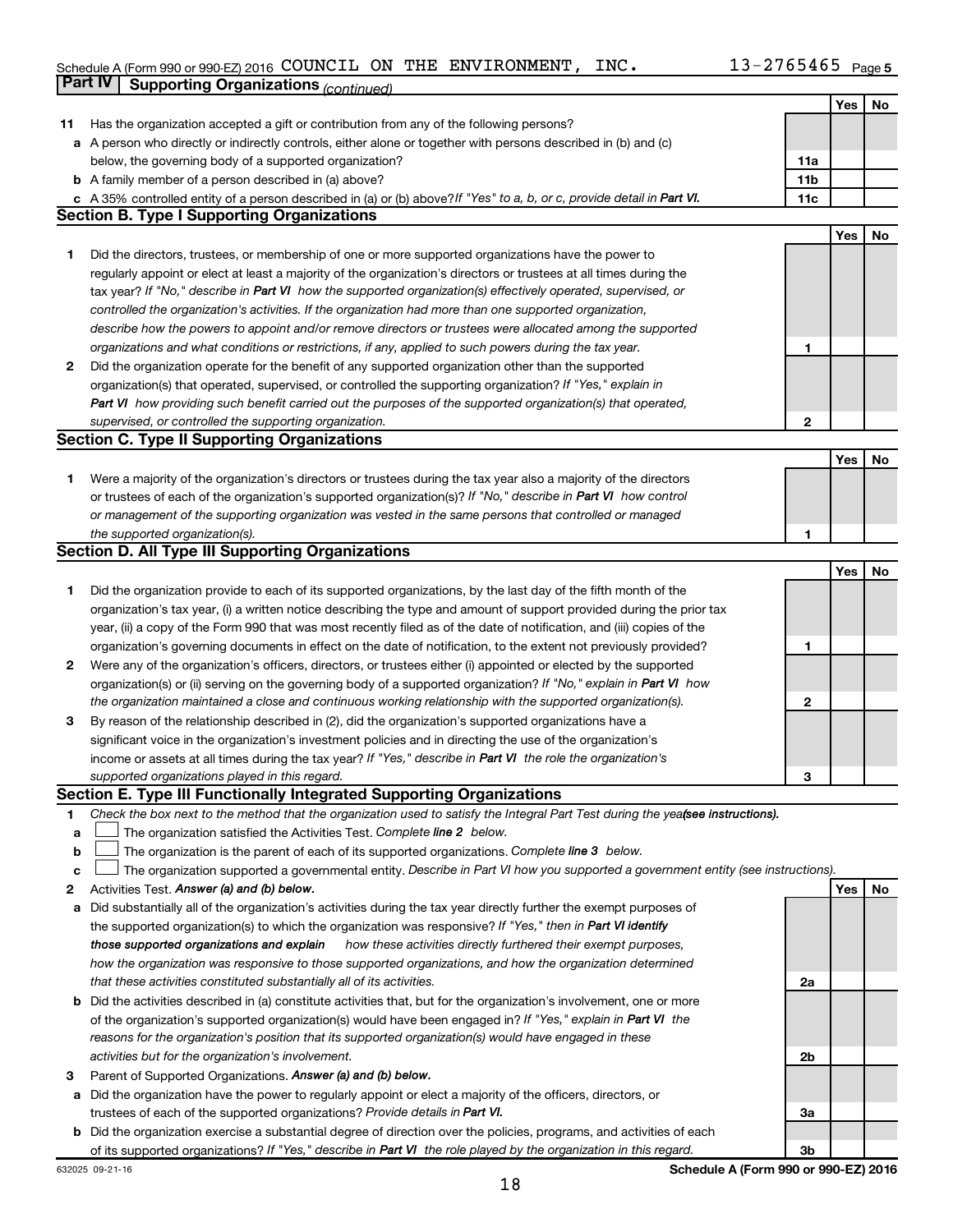|  | Schedule A (Form 990 or 990-EZ) 2016 COUNCIL ON THE ENVIRONMENT, INC.                 |  |  | $13 - 2765465$ Page |  |
|--|---------------------------------------------------------------------------------------|--|--|---------------------|--|
|  | <b>Part V</b> Type III Non-Functionally Integrated 509(a)(3) Supporting Organizations |  |  |                     |  |
|  |                                                                                       |  |  |                     |  |

1 **Letter See instructions.** All Check here if the organization satisfied the Integral Part Test as a qualifying trust on Nov. 20, 1970 (explain in Part VI.) See instructions. All other Type III non-functionally integrated supporting organizations must complete Sections A through E.

| Section A - Adjusted Net Income |                                                                              | (A) Prior Year | (B) Current Year<br>(optional) |                                |
|---------------------------------|------------------------------------------------------------------------------|----------------|--------------------------------|--------------------------------|
| 1                               | Net short-term capital gain                                                  | 1              |                                |                                |
| 2                               | Recoveries of prior-year distributions                                       | $\overline{2}$ |                                |                                |
| 3                               | Other gross income (see instructions)                                        | 3              |                                |                                |
| 4                               | Add lines 1 through 3                                                        | 4              |                                |                                |
| 5                               | Depreciation and depletion                                                   | 5              |                                |                                |
| 6                               | Portion of operating expenses paid or incurred for production or             |                |                                |                                |
|                                 | collection of gross income or for management, conservation, or               |                |                                |                                |
|                                 | maintenance of property held for production of income (see instructions)     | 6              |                                |                                |
| 7                               | Other expenses (see instructions)                                            | $\overline{7}$ |                                |                                |
| 8                               | Adjusted Net Income (subtract lines 5, 6, and 7 from line 4)                 | 8              |                                |                                |
|                                 | <b>Section B - Minimum Asset Amount</b>                                      |                | (A) Prior Year                 | (B) Current Year<br>(optional) |
| 1.                              | Aggregate fair market value of all non-exempt-use assets (see                |                |                                |                                |
|                                 | instructions for short tax year or assets held for part of year):            |                |                                |                                |
|                                 | a Average monthly value of securities                                        | 1a             |                                |                                |
|                                 | <b>b</b> Average monthly cash balances                                       | 1 <sub>b</sub> |                                |                                |
|                                 | c Fair market value of other non-exempt-use assets                           | 1c             |                                |                                |
|                                 | d Total (add lines 1a, 1b, and 1c)                                           | 1d             |                                |                                |
|                                 | e Discount claimed for blockage or other                                     |                |                                |                                |
|                                 | factors (explain in detail in Part VI):                                      |                |                                |                                |
| 2                               | Acquisition indebtedness applicable to non-exempt-use assets                 | $\mathbf{2}$   |                                |                                |
| З                               | Subtract line 2 from line 1d                                                 | 3              |                                |                                |
| 4                               | Cash deemed held for exempt use. Enter 1-1/2% of line 3 (for greater amount, |                |                                |                                |
|                                 | see instructions)                                                            | 4              |                                |                                |
| 5                               | Net value of non-exempt-use assets (subtract line 4 from line 3)             | 5              |                                |                                |
| 6                               | Multiply line 5 by .035                                                      | 6              |                                |                                |
| 7                               | Recoveries of prior-year distributions                                       | $\overline{7}$ |                                |                                |
| 8                               | Minimum Asset Amount (add line 7 to line 6)                                  | 8              |                                |                                |
|                                 | <b>Section C - Distributable Amount</b>                                      |                |                                | <b>Current Year</b>            |
| 1                               | Adjusted net income for prior year (from Section A, line 8, Column A)        | 1              |                                |                                |
| $\mathbf{2}$                    | Enter 85% of line 1                                                          | $\mathbf{2}$   |                                |                                |
| 3                               | Minimum asset amount for prior year (from Section B, line 8, Column A)       | 3              |                                |                                |
| 4                               | Enter greater of line 2 or line 3                                            | 4              |                                |                                |
| 5                               | Income tax imposed in prior year                                             | 5              |                                |                                |
| 6                               | Distributable Amount. Subtract line 5 from line 4, unless subject to         |                |                                |                                |
|                                 | emergency temporary reduction (see instructions)                             | 6              |                                |                                |
|                                 |                                                                              |                |                                |                                |

**7** Let Check here if the current year is the organization's first as a non-functionally integrated Type III supporting organization (see instructions).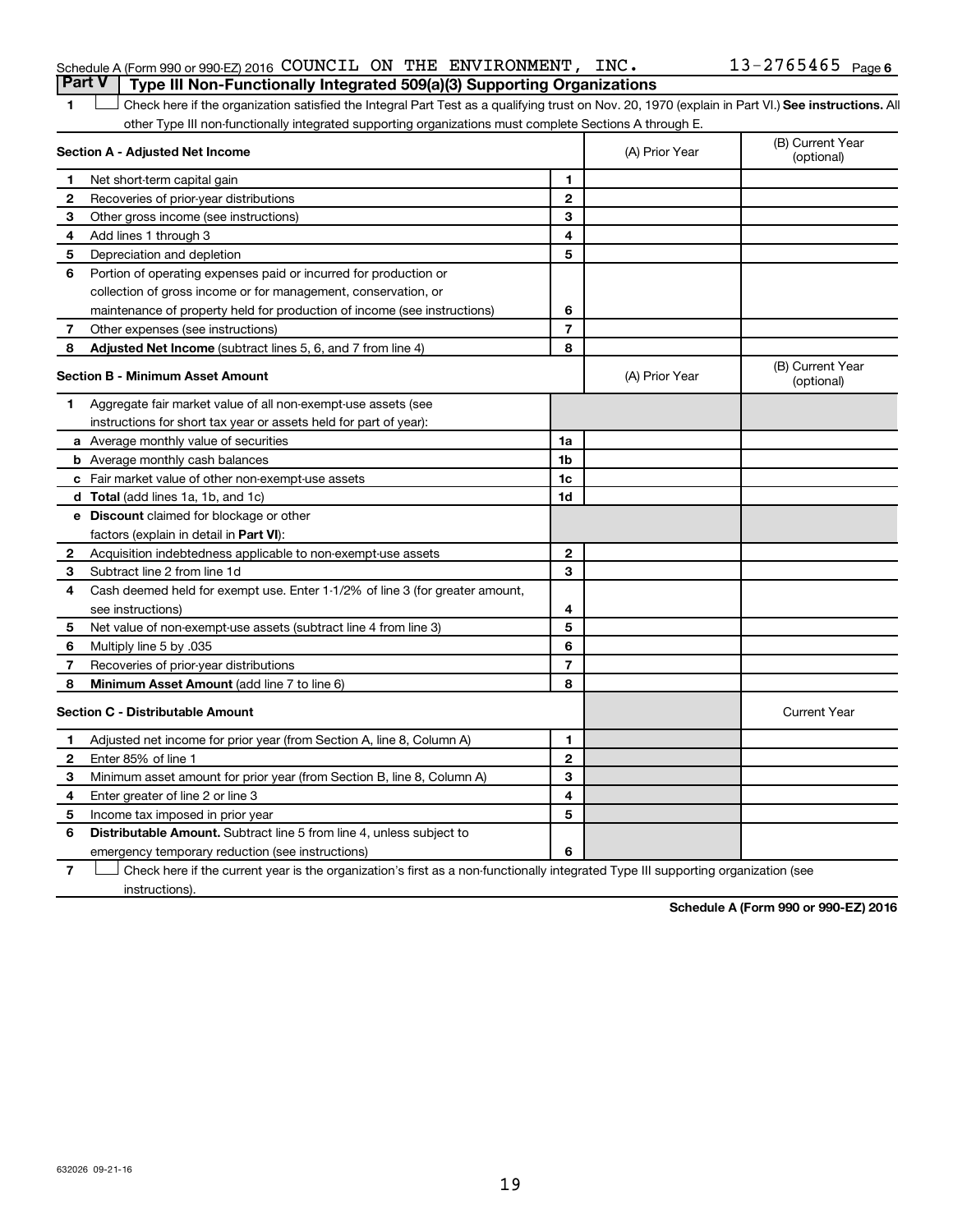#### Schedule A (Form 990 or 990-EZ) 2016 COUNCIL ON THE ENVIRONMENT, INC.  $13-2765465$  Page COUNCIL ON THE ENVIRONMENT, INC. 13-2765465

|                | <b>Part V</b><br>Type III Non-Functionally Integrated 509(a)(3) Supporting Organizations (continued) |                             |                                       |                                         |  |  |  |  |  |
|----------------|------------------------------------------------------------------------------------------------------|-----------------------------|---------------------------------------|-----------------------------------------|--|--|--|--|--|
|                | <b>Section D - Distributions</b>                                                                     |                             |                                       | <b>Current Year</b>                     |  |  |  |  |  |
| 1              | Amounts paid to supported organizations to accomplish exempt purposes                                |                             |                                       |                                         |  |  |  |  |  |
| $\mathbf{2}$   | Amounts paid to perform activity that directly furthers exempt purposes of supported                 |                             |                                       |                                         |  |  |  |  |  |
|                | organizations, in excess of income from activity                                                     |                             |                                       |                                         |  |  |  |  |  |
| 3              | Administrative expenses paid to accomplish exempt purposes of supported organizations                |                             |                                       |                                         |  |  |  |  |  |
| 4              | Amounts paid to acquire exempt-use assets                                                            |                             |                                       |                                         |  |  |  |  |  |
| 5              | Qualified set-aside amounts (prior IRS approval required)                                            |                             |                                       |                                         |  |  |  |  |  |
| 6              | Other distributions (describe in <b>Part VI</b> ). See instructions                                  |                             |                                       |                                         |  |  |  |  |  |
| 7              | <b>Total annual distributions.</b> Add lines 1 through 6                                             |                             |                                       |                                         |  |  |  |  |  |
| 8              | Distributions to attentive supported organizations to which the organization is responsive           |                             |                                       |                                         |  |  |  |  |  |
|                | (provide details in Part VI). See instructions                                                       |                             |                                       |                                         |  |  |  |  |  |
| 9              | Distributable amount for 2016 from Section C, line 6                                                 |                             |                                       |                                         |  |  |  |  |  |
| 10             | Line 8 amount divided by Line 9 amount                                                               |                             |                                       |                                         |  |  |  |  |  |
|                |                                                                                                      | (i)                         | (ii)                                  | (iii)                                   |  |  |  |  |  |
|                | Section E - Distribution Allocations (see instructions)                                              | <b>Excess Distributions</b> | <b>Underdistributions</b><br>Pre-2016 | <b>Distributable</b><br>Amount for 2016 |  |  |  |  |  |
|                |                                                                                                      |                             |                                       |                                         |  |  |  |  |  |
| 1              | Distributable amount for 2016 from Section C, line 6                                                 |                             |                                       |                                         |  |  |  |  |  |
| $\mathbf{2}$   | Underdistributions, if any, for years prior to 2016 (reason-                                         |                             |                                       |                                         |  |  |  |  |  |
|                | able cause required- explain in Part VI). See instructions                                           |                             |                                       |                                         |  |  |  |  |  |
| 3              | Excess distributions carryover, if any, to 2016:                                                     |                             |                                       |                                         |  |  |  |  |  |
| а              |                                                                                                      |                             |                                       |                                         |  |  |  |  |  |
| b              |                                                                                                      |                             |                                       |                                         |  |  |  |  |  |
|                | c From 2013                                                                                          |                             |                                       |                                         |  |  |  |  |  |
|                | <b>d</b> From 2014                                                                                   |                             |                                       |                                         |  |  |  |  |  |
|                | e From 2015                                                                                          |                             |                                       |                                         |  |  |  |  |  |
|                | f Total of lines 3a through e                                                                        |                             |                                       |                                         |  |  |  |  |  |
|                | <b>g</b> Applied to underdistributions of prior years                                                |                             |                                       |                                         |  |  |  |  |  |
|                | h Applied to 2016 distributable amount                                                               |                             |                                       |                                         |  |  |  |  |  |
| Ť.             | Carryover from 2011 not applied (see instructions)                                                   |                             |                                       |                                         |  |  |  |  |  |
|                | Remainder. Subtract lines 3g, 3h, and 3i from 3f.<br>Distributions for 2016 from Section D,          |                             |                                       |                                         |  |  |  |  |  |
| 4              | line $7:$                                                                                            |                             |                                       |                                         |  |  |  |  |  |
|                | a Applied to underdistributions of prior years                                                       |                             |                                       |                                         |  |  |  |  |  |
|                | <b>b</b> Applied to 2016 distributable amount                                                        |                             |                                       |                                         |  |  |  |  |  |
| с              | Remainder. Subtract lines 4a and 4b from 4                                                           |                             |                                       |                                         |  |  |  |  |  |
| 5              | Remaining underdistributions for years prior to 2016, if                                             |                             |                                       |                                         |  |  |  |  |  |
|                | any. Subtract lines 3g and 4a from line 2. For result greater                                        |                             |                                       |                                         |  |  |  |  |  |
|                | than zero, explain in Part VI. See instructions                                                      |                             |                                       |                                         |  |  |  |  |  |
| 6              | Remaining underdistributions for 2016. Subtract lines 3h                                             |                             |                                       |                                         |  |  |  |  |  |
|                | and 4b from line 1. For result greater than zero, explain in                                         |                             |                                       |                                         |  |  |  |  |  |
|                | Part VI. See instructions                                                                            |                             |                                       |                                         |  |  |  |  |  |
| $\overline{7}$ | Excess distributions carryover to 2017. Add lines 3j                                                 |                             |                                       |                                         |  |  |  |  |  |
|                | and 4c                                                                                               |                             |                                       |                                         |  |  |  |  |  |
| 8              | Breakdown of line 7:                                                                                 |                             |                                       |                                         |  |  |  |  |  |
| а              |                                                                                                      |                             |                                       |                                         |  |  |  |  |  |
|                | <b>b</b> Excess from 2013                                                                            |                             |                                       |                                         |  |  |  |  |  |
|                | c Excess from 2014                                                                                   |                             |                                       |                                         |  |  |  |  |  |
|                | d Excess from 2015                                                                                   |                             |                                       |                                         |  |  |  |  |  |
|                | e Excess from 2016                                                                                   |                             |                                       |                                         |  |  |  |  |  |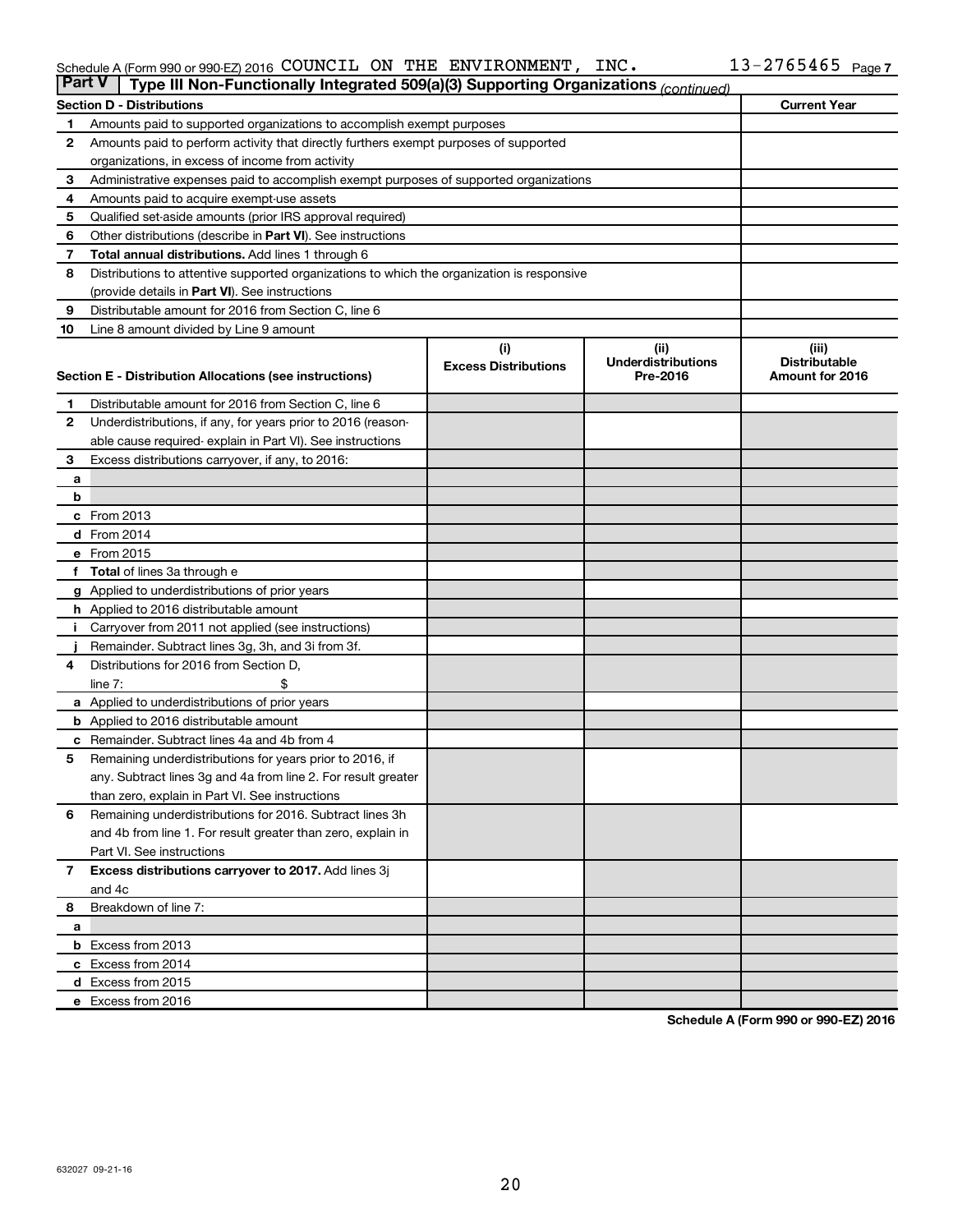|                | Schedule A (Form 990 or 990-EZ) 2016 COUNCIL ON THE ENVIRONMENT, INC.                                                                                                                                                                                                                                                                                                                                                                                                                                                                                                                       |  |  | $13 - 2765465$ Page 8 |  |
|----------------|---------------------------------------------------------------------------------------------------------------------------------------------------------------------------------------------------------------------------------------------------------------------------------------------------------------------------------------------------------------------------------------------------------------------------------------------------------------------------------------------------------------------------------------------------------------------------------------------|--|--|-----------------------|--|
| <b>Part VI</b> | Supplemental Information. Provide the explanations required by Part II, line 10; Part II, line 17a or 17b; Part III, line 12;<br>Part IV, Section A, lines 1, 2, 3b, 3c, 4b, 4c, 5a, 6, 9a, 9b, 9c, 11a, 11b, and 11c; Part IV, Section B, lines 1 and 2; Part IV, Section C,<br>line 1; Part IV, Section D, lines 2 and 3; Part IV, Section E, lines 1c, 2a, 2b, 3a, and 3b; Part V, line 1; Part V, Section B, line 1e; Part V,<br>Section D, lines 5, 6, and 8; and Part V, Section E, lines 2, 5, and 6. Also complete this part for any additional information.<br>(See instructions.) |  |  |                       |  |
|                |                                                                                                                                                                                                                                                                                                                                                                                                                                                                                                                                                                                             |  |  |                       |  |
|                |                                                                                                                                                                                                                                                                                                                                                                                                                                                                                                                                                                                             |  |  |                       |  |
|                |                                                                                                                                                                                                                                                                                                                                                                                                                                                                                                                                                                                             |  |  |                       |  |
|                |                                                                                                                                                                                                                                                                                                                                                                                                                                                                                                                                                                                             |  |  |                       |  |
|                |                                                                                                                                                                                                                                                                                                                                                                                                                                                                                                                                                                                             |  |  |                       |  |
|                |                                                                                                                                                                                                                                                                                                                                                                                                                                                                                                                                                                                             |  |  |                       |  |
|                |                                                                                                                                                                                                                                                                                                                                                                                                                                                                                                                                                                                             |  |  |                       |  |
|                |                                                                                                                                                                                                                                                                                                                                                                                                                                                                                                                                                                                             |  |  |                       |  |
|                |                                                                                                                                                                                                                                                                                                                                                                                                                                                                                                                                                                                             |  |  |                       |  |
|                |                                                                                                                                                                                                                                                                                                                                                                                                                                                                                                                                                                                             |  |  |                       |  |
|                |                                                                                                                                                                                                                                                                                                                                                                                                                                                                                                                                                                                             |  |  |                       |  |
|                |                                                                                                                                                                                                                                                                                                                                                                                                                                                                                                                                                                                             |  |  |                       |  |
|                |                                                                                                                                                                                                                                                                                                                                                                                                                                                                                                                                                                                             |  |  |                       |  |
|                |                                                                                                                                                                                                                                                                                                                                                                                                                                                                                                                                                                                             |  |  |                       |  |
|                |                                                                                                                                                                                                                                                                                                                                                                                                                                                                                                                                                                                             |  |  |                       |  |
|                |                                                                                                                                                                                                                                                                                                                                                                                                                                                                                                                                                                                             |  |  |                       |  |
|                |                                                                                                                                                                                                                                                                                                                                                                                                                                                                                                                                                                                             |  |  |                       |  |
|                |                                                                                                                                                                                                                                                                                                                                                                                                                                                                                                                                                                                             |  |  |                       |  |
|                |                                                                                                                                                                                                                                                                                                                                                                                                                                                                                                                                                                                             |  |  |                       |  |
|                |                                                                                                                                                                                                                                                                                                                                                                                                                                                                                                                                                                                             |  |  |                       |  |
|                |                                                                                                                                                                                                                                                                                                                                                                                                                                                                                                                                                                                             |  |  |                       |  |
|                |                                                                                                                                                                                                                                                                                                                                                                                                                                                                                                                                                                                             |  |  |                       |  |
|                |                                                                                                                                                                                                                                                                                                                                                                                                                                                                                                                                                                                             |  |  |                       |  |
|                |                                                                                                                                                                                                                                                                                                                                                                                                                                                                                                                                                                                             |  |  |                       |  |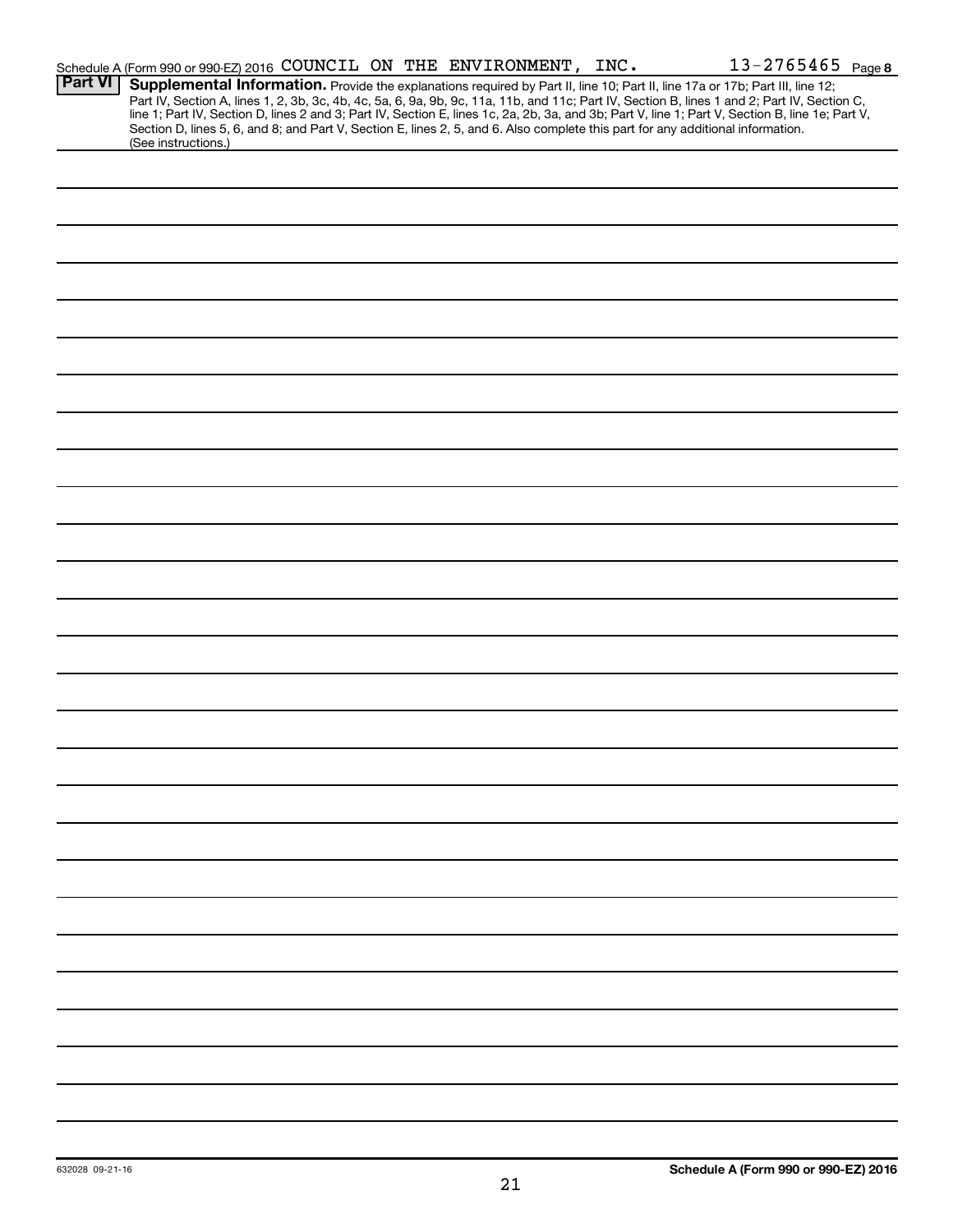| <b>Schedule B</b><br>(Form 990, 990-EZ.<br>or 990-PF)         |
|---------------------------------------------------------------|
| Department of the Treasury<br><b>Internal Revenue Service</b> |

# **Schedule of Contributors**

**or 990-PF) | Attach to Form 990, Form 990-EZ, or Form 990-PF. | Information about Schedule B (Form 990, 990-EZ, or 990-PF) and** its instructions is at www.irs.gov/form990.

OMB No. 1545-0047

**2016**

| Name of the organization              |                                                                                                                                           | <b>Employer identification number</b> |
|---------------------------------------|-------------------------------------------------------------------------------------------------------------------------------------------|---------------------------------------|
|                                       | COUNCIL ON THE ENVIRONMENT, INC.                                                                                                          | 13-2765465                            |
| <b>Organization type (check one):</b> |                                                                                                                                           |                                       |
| Filers of:                            | Section:                                                                                                                                  |                                       |
| Form 990 or 990-EZ                    | $\underline{X}$ 501(c)( 3) (enter number) organization                                                                                    |                                       |
|                                       | 4947(a)(1) nonexempt charitable trust not treated as a private foundation                                                                 |                                       |
|                                       | 527 political organization                                                                                                                |                                       |
| Form 990-PF                           | 501(c)(3) exempt private foundation                                                                                                       |                                       |
|                                       | 4947(a)(1) nonexempt charitable trust treated as a private foundation                                                                     |                                       |
|                                       | 501(c)(3) taxable private foundation                                                                                                      |                                       |
|                                       |                                                                                                                                           |                                       |
|                                       | Check if your organization is covered by the General Rule or a Special Rule.                                                              |                                       |
|                                       | Note: Only a section 501(c)(7), (8), or (10) organization can check boxes for both the General Rule and a Special Rule. See instructions. |                                       |

#### **General Rule**

 $\Box$ 

For an organization filing Form 990, 990-EZ, or 990-PF that received, during the year, contributions totaling \$5,000 or more (in money or property) from any one contributor. Complete Parts I and II. See instructions for determining a contributor's total contributions.

#### **Special Rules**

any one contributor, during the year, total contributions of the greater of **(1)** \$5,000 or **(2)** 2% of the amount on (i) Form 990, Part VIII, line 1h,  $\boxed{\text{X}}$  For an organization described in section 501(c)(3) filing Form 990 or 990-EZ that met the 33 1/3% support test of the regulations under sections 509(a)(1) and 170(b)(1)(A)(vi), that checked Schedule A (Form 990 or 990-EZ), Part II, line 13, 16a, or 16b, and that received from or (ii) Form 990-EZ, line 1. Complete Parts I and II.

year, total contributions of more than \$1,000 *exclusively* for religious, charitable, scientific, literary, or educational purposes, or for For an organization described in section 501(c)(7), (8), or (10) filing Form 990 or 990-EZ that received from any one contributor, during the the prevention of cruelty to children or animals. Complete Parts I, II, and III.  $\Box$ 

purpose. Don't complete any of the parts unless the General Rule applies to this organization because it received nonexclusively year, contributions exclusively for religious, charitable, etc., purposes, but no such contributions totaled more than \$1,000. If this box is checked, enter here the total contributions that were received during the year for an exclusively religious, charitable, etc., For an organization described in section 501(c)(7), (8), or (10) filing Form 990 or 990-EZ that received from any one contributor, during the religious, charitable, etc., contributions totaling \$5,000 or more during the year  $\ldots$  $\ldots$  $\ldots$  $\ldots$  $\ldots$  $\ldots$  $\Box$ 

**Caution:**  An organization that isn't covered by the General Rule and/or the Special Rules doesn't file Schedule B (Form 990, 990-EZ, or 990-PF),  **must** but it answer "No" on Part IV, line 2, of its Form 990; or check the box on line H of its Form 990-EZ or on its Form 990-PF, Part I, line 2, to certify that it doesn't meet the filing requirements of Schedule B (Form 990, 990-EZ, or 990-PF).

LHA For Paperwork Reduction Act Notice, see the Instructions for Form 990, 990-EZ, or 990-PF. Schedule B (Form 990, 990-EZ, or 990-PF) (2016)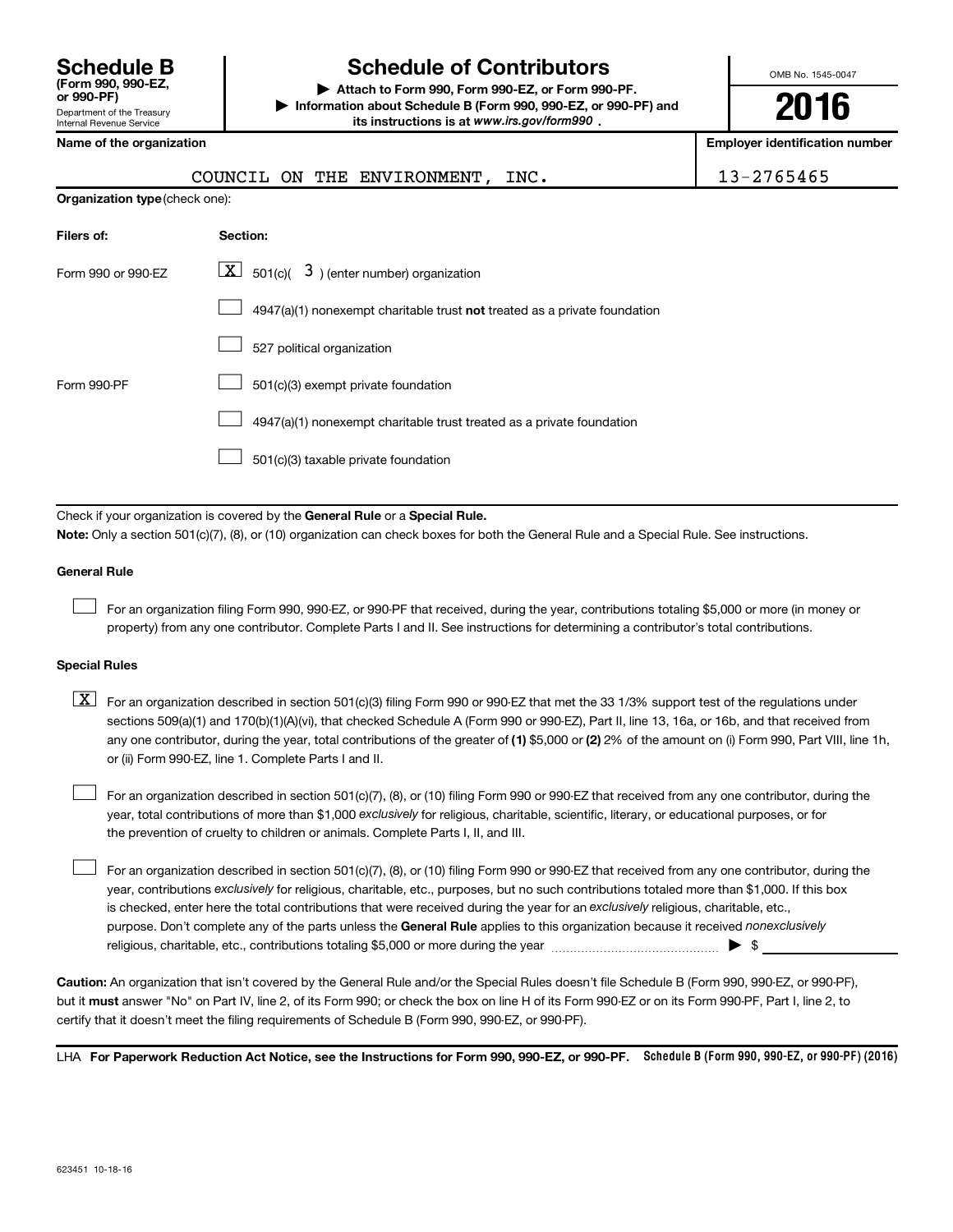|        | <b>SCHEDULE D</b>                                                                                                                                                                                                                                                                                          |                                  | <b>Supplemental Financial Statements</b>                                                                                             |                                 | OMB No. 1545-0047                     |  |
|--------|------------------------------------------------------------------------------------------------------------------------------------------------------------------------------------------------------------------------------------------------------------------------------------------------------------|----------------------------------|--------------------------------------------------------------------------------------------------------------------------------------|---------------------------------|---------------------------------------|--|
|        | (Form 990)                                                                                                                                                                                                                                                                                                 |                                  | Complete if the organization answered "Yes" on Form 990,<br>Part IV, line 6, 7, 8, 9, 10, 11a, 11b, 11c, 11d, 11e, 11f, 12a, or 12b. |                                 |                                       |  |
|        | Department of the Treasury<br>Internal Revenue Service                                                                                                                                                                                                                                                     | Attach to Form 990.              | Information about Schedule D (Form 990) and its instructions is at www.irs.gov/form990.                                              |                                 | <b>Open to Public</b><br>Inspection   |  |
|        | Name of the organization                                                                                                                                                                                                                                                                                   |                                  |                                                                                                                                      |                                 | <b>Employer identification number</b> |  |
|        |                                                                                                                                                                                                                                                                                                            | COUNCIL ON THE ENVIRONMENT, INC. |                                                                                                                                      |                                 | 13-2765465                            |  |
|        | Organizations Maintaining Donor Advised Funds or Other Similar Funds or Accounts. Complete if the<br>Part I                                                                                                                                                                                                |                                  |                                                                                                                                      |                                 |                                       |  |
|        | organization answered "Yes" on Form 990, Part IV, line 6.                                                                                                                                                                                                                                                  |                                  |                                                                                                                                      |                                 |                                       |  |
|        |                                                                                                                                                                                                                                                                                                            |                                  | (a) Donor advised funds                                                                                                              |                                 | (b) Funds and other accounts          |  |
| 1      | Aggregate value of contributions to (during year)                                                                                                                                                                                                                                                          |                                  |                                                                                                                                      |                                 |                                       |  |
| 2<br>з |                                                                                                                                                                                                                                                                                                            |                                  |                                                                                                                                      |                                 |                                       |  |
| 4      |                                                                                                                                                                                                                                                                                                            |                                  |                                                                                                                                      |                                 |                                       |  |
| 5      | Did the organization inform all donors and donor advisors in writing that the assets held in donor advised funds                                                                                                                                                                                           |                                  |                                                                                                                                      |                                 |                                       |  |
|        |                                                                                                                                                                                                                                                                                                            |                                  |                                                                                                                                      |                                 | Yes<br><b>No</b>                      |  |
| 6      | Did the organization inform all grantees, donors, and donor advisors in writing that grant funds can be used only                                                                                                                                                                                          |                                  |                                                                                                                                      |                                 |                                       |  |
|        | for charitable purposes and not for the benefit of the donor or donor advisor, or for any other purpose conferring                                                                                                                                                                                         |                                  |                                                                                                                                      |                                 |                                       |  |
|        | Conservation Easements. Complete if the organization answered "Yes" on Form 990, Part IV, line 7.<br>Part II                                                                                                                                                                                               |                                  |                                                                                                                                      |                                 | Yes<br>No                             |  |
| 1.     | Purpose(s) of conservation easements held by the organization (check all that apply).                                                                                                                                                                                                                      |                                  |                                                                                                                                      |                                 |                                       |  |
|        | Preservation of land for public use (e.g., recreation or education)                                                                                                                                                                                                                                        |                                  | Preservation of a historically important land area                                                                                   |                                 |                                       |  |
|        | Protection of natural habitat                                                                                                                                                                                                                                                                              |                                  | Preservation of a certified historic structure                                                                                       |                                 |                                       |  |
|        | Preservation of open space                                                                                                                                                                                                                                                                                 |                                  |                                                                                                                                      |                                 |                                       |  |
| 2      | Complete lines 2a through 2d if the organization held a qualified conservation contribution in the form of a conservation easement on the last                                                                                                                                                             |                                  |                                                                                                                                      |                                 |                                       |  |
|        | day of the tax year.                                                                                                                                                                                                                                                                                       |                                  |                                                                                                                                      |                                 | Held at the End of the Tax Year       |  |
| a      |                                                                                                                                                                                                                                                                                                            |                                  |                                                                                                                                      | 2a                              |                                       |  |
| b      |                                                                                                                                                                                                                                                                                                            |                                  |                                                                                                                                      | 2b                              |                                       |  |
| с      |                                                                                                                                                                                                                                                                                                            |                                  |                                                                                                                                      | 2c                              |                                       |  |
|        | d Number of conservation easements included in (c) acquired after 8/17/06, and not on a historic structure                                                                                                                                                                                                 |                                  |                                                                                                                                      | 2d                              |                                       |  |
| 3      | Number of conservation easements modified, transferred, released, extinguished, or terminated by the organization during the tax                                                                                                                                                                           |                                  |                                                                                                                                      |                                 |                                       |  |
|        | $year \triangleright$                                                                                                                                                                                                                                                                                      |                                  |                                                                                                                                      |                                 |                                       |  |
| 4      | Number of states where property subject to conservation easement is located $\blacktriangleright$                                                                                                                                                                                                          |                                  |                                                                                                                                      |                                 |                                       |  |
| 5      | Does the organization have a written policy regarding the periodic monitoring, inspection, handling of                                                                                                                                                                                                     |                                  |                                                                                                                                      |                                 |                                       |  |
|        |                                                                                                                                                                                                                                                                                                            |                                  |                                                                                                                                      |                                 | Yes<br>No                             |  |
| 6      | Staff and volunteer hours devoted to monitoring, inspecting, handling of violations, and enforcing conservation easements during the year                                                                                                                                                                  |                                  |                                                                                                                                      |                                 |                                       |  |
|        |                                                                                                                                                                                                                                                                                                            |                                  |                                                                                                                                      |                                 |                                       |  |
| 7      | Amount of expenses incurred in monitoring, inspecting, handling of violations, and enforcing conservation easements during the year<br>▶ \$                                                                                                                                                                |                                  |                                                                                                                                      |                                 |                                       |  |
| 8      | Does each conservation easement reported on line 2(d) above satisfy the requirements of section 170(h)(4)(B)(i)                                                                                                                                                                                            |                                  |                                                                                                                                      |                                 |                                       |  |
|        |                                                                                                                                                                                                                                                                                                            |                                  |                                                                                                                                      |                                 | Yes<br>No                             |  |
| 9      | In Part XIII, describe how the organization reports conservation easements in its revenue and expense statement, and balance sheet, and                                                                                                                                                                    |                                  |                                                                                                                                      |                                 |                                       |  |
|        | include, if applicable, the text of the footnote to the organization's financial statements that describes the organization's accounting for                                                                                                                                                               |                                  |                                                                                                                                      |                                 |                                       |  |
|        | conservation easements.                                                                                                                                                                                                                                                                                    |                                  |                                                                                                                                      |                                 |                                       |  |
|        | Organizations Maintaining Collections of Art, Historical Treasures, or Other Similar Assets.<br>Part III                                                                                                                                                                                                   |                                  |                                                                                                                                      |                                 |                                       |  |
|        | Complete if the organization answered "Yes" on Form 990, Part IV, line 8.                                                                                                                                                                                                                                  |                                  |                                                                                                                                      |                                 |                                       |  |
|        | 1a If the organization elected, as permitted under SFAS 116 (ASC 958), not to report in its revenue statement and balance sheet works of art,<br>historical treasures, or other similar assets held for public exhibition, education, or research in furtherance of public service, provide, in Part XIII, |                                  |                                                                                                                                      |                                 |                                       |  |
|        | the text of the footnote to its financial statements that describes these items.                                                                                                                                                                                                                           |                                  |                                                                                                                                      |                                 |                                       |  |
|        | <b>b</b> If the organization elected, as permitted under SFAS 116 (ASC 958), to report in its revenue statement and balance sheet works of art, historical                                                                                                                                                 |                                  |                                                                                                                                      |                                 |                                       |  |
|        | treasures, or other similar assets held for public exhibition, education, or research in furtherance of public service, provide the following amounts                                                                                                                                                      |                                  |                                                                                                                                      |                                 |                                       |  |
|        | relating to these items:                                                                                                                                                                                                                                                                                   |                                  |                                                                                                                                      |                                 |                                       |  |
|        |                                                                                                                                                                                                                                                                                                            |                                  |                                                                                                                                      |                                 |                                       |  |
|        | (ii) Assets included in Form 990, Part X                                                                                                                                                                                                                                                                   |                                  |                                                                                                                                      |                                 | \$                                    |  |
| 2      | If the organization received or held works of art, historical treasures, or other similar assets for financial gain, provide                                                                                                                                                                               |                                  |                                                                                                                                      |                                 |                                       |  |
|        | the following amounts required to be reported under SFAS 116 (ASC 958) relating to these items:                                                                                                                                                                                                            |                                  |                                                                                                                                      |                                 |                                       |  |
| а      |                                                                                                                                                                                                                                                                                                            |                                  |                                                                                                                                      | - \$<br>$\blacktriangleright$ s |                                       |  |
|        |                                                                                                                                                                                                                                                                                                            |                                  |                                                                                                                                      |                                 |                                       |  |

632051 08-29-16 **For Paperwork Reduction Act Notice, see the Instructions for Form 990. Schedule D (Form 990) 2016** LHA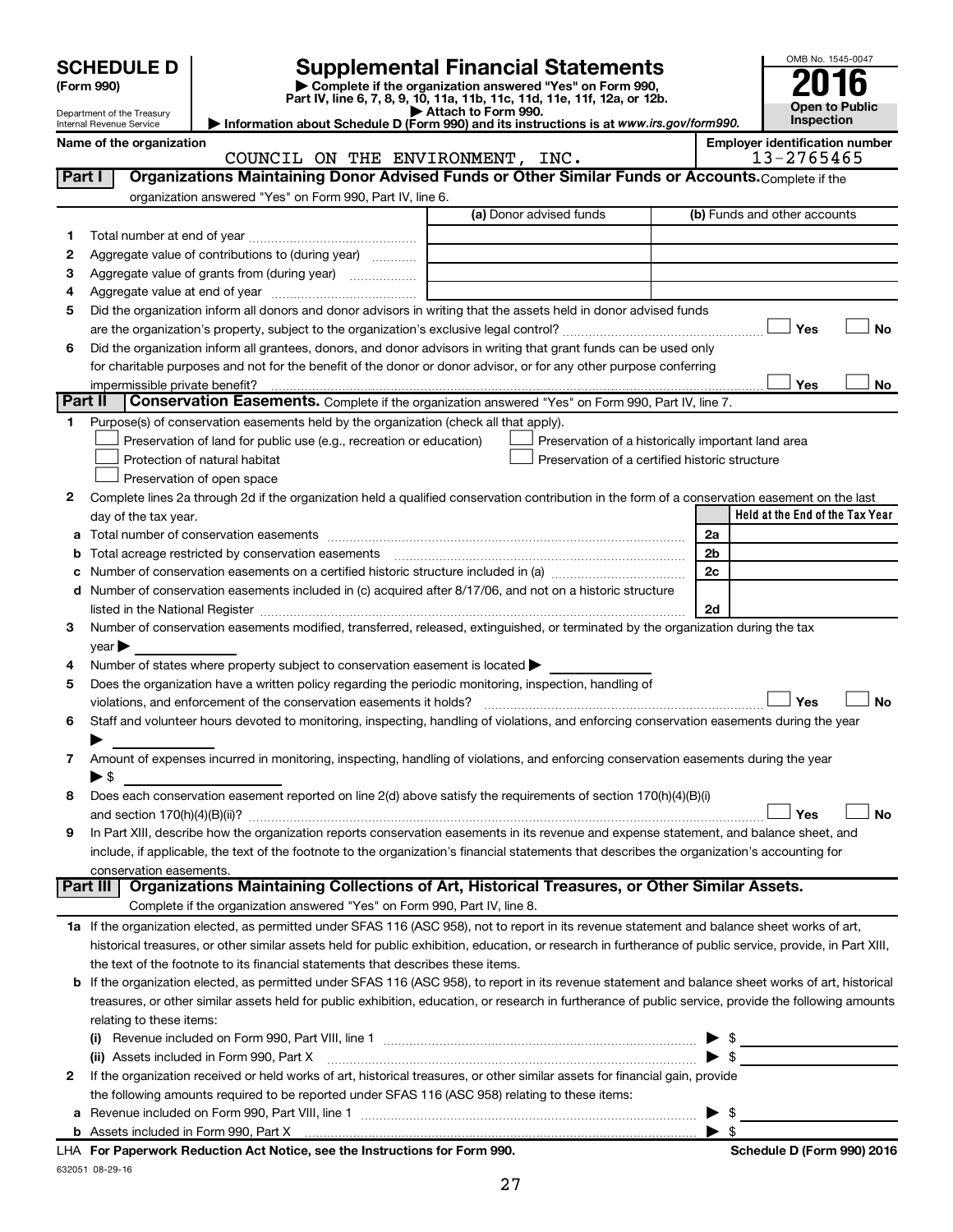| Part III<br>Organizations Maintaining Collections of Art, Historical Treasures, or Other Similar Assets(continued)<br>Using the organization's acquisition, accession, and other records, check any of the following that are a significant use of its collection items<br>3<br>(check all that apply):<br>Public exhibition<br>Loan or exchange programs<br>a<br>Scholarly research<br>Other<br>b<br>е<br>Preservation for future generations<br>c<br>Provide a description of the organization's collections and explain how they further the organization's exempt purpose in Part XIII.<br>4<br>During the year, did the organization solicit or receive donations of art, historical treasures, or other similar assets<br>5<br>Yes<br>No<br>Part IV<br>Escrow and Custodial Arrangements. Complete if the organization answered "Yes" on Form 990, Part IV, line 9, or<br>reported an amount on Form 990, Part X, line 21.<br>1a Is the organization an agent, trustee, custodian or other intermediary for contributions or other assets not included<br><b>No</b><br>Yes<br>b If "Yes," explain the arrangement in Part XIII and complete the following table:<br>Amount<br>c Beginning balance measurements and the contract of the contract of the contract of the contract of the contract of the contract of the contract of the contract of the contract of the contract of the contract of the contr<br>1c<br>1d<br>e Distributions during the year manufactured and an account of the year manufactured and account of the year manufactured and account of the USA of the Distributions during the year<br>1e<br>1f<br>f.<br>2a Did the organization include an amount on Form 990, Part X, line 21, for escrow or custodial account liability?<br>Yes<br>No<br><b>b</b> If "Yes," explain the arrangement in Part XIII. Check here if the explanation has been provided on Part XIII<br><b>Part V</b><br>Endowment Funds. Complete if the organization answered "Yes" on Form 990, Part IV, line 10.<br>(d) Three years back   (e) Four years back<br>(a) Current year<br>(c) Two years back<br>(b) Prior year<br>1,946,979.<br>2,015,222.<br>2,027,776.<br>1,820,404.<br>1,536,994.<br>1a Beginning of year balance<br>b<br>238,491.<br>$-12,554.$<br>$-68, 243.$<br>207,372.<br>283,410.<br>c Net investment earnings, gains, and losses<br>Grants or scholarships<br>d<br>e Other expenditures for facilities<br>and programs<br>f Administrative expenses<br>2,185,470.<br>1,946,979.<br>2,015,222.<br>2,027,776.<br>1,820,404.<br>g<br>Provide the estimated percentage of the current year end balance (line 1g, column (a)) held as:<br>2<br>100.00<br>Board designated or quasi-endowment<br>%<br>a<br>Permanent endowment ><br>%<br>b<br>c Temporarily restricted endowment $\blacktriangleright$<br>%<br>The percentages on lines 2a, 2b, and 2c should equal 100%.<br>3a Are there endowment funds not in the possession of the organization that are held and administered for the organization<br>Yes<br>by:<br>No<br>X<br>(i)<br>3a(i)<br>$\overline{\text{X}}$<br>3a(ii)<br>3b<br>Describe in Part XIII the intended uses of the organization's endowment funds.<br>4<br>Part VI   Land, Buildings, and Equipment.<br>Complete if the organization answered "Yes" on Form 990, Part IV, line 11a. See Form 990, Part X, line 10.<br>(a) Cost or other<br>(b) Cost or other<br>Description of property<br>(c) Accumulated<br>(d) Book value<br>basis (investment)<br>basis (other)<br>depreciation<br>73,069.<br>723,482.<br>796,551.<br>1,031,241.<br>608,770.<br>422, 471.<br>1, 145, 953.<br>Total. Add lines 1a through 1e. (Column (d) must equal Form 990, Part X, column (B), line 10c.) | Schedule D (Form 990) 2016 | COUNCIL ON THE ENVIRONMENT, INC. |  | $13 - 2765465$ Page 2 |  |
|--------------------------------------------------------------------------------------------------------------------------------------------------------------------------------------------------------------------------------------------------------------------------------------------------------------------------------------------------------------------------------------------------------------------------------------------------------------------------------------------------------------------------------------------------------------------------------------------------------------------------------------------------------------------------------------------------------------------------------------------------------------------------------------------------------------------------------------------------------------------------------------------------------------------------------------------------------------------------------------------------------------------------------------------------------------------------------------------------------------------------------------------------------------------------------------------------------------------------------------------------------------------------------------------------------------------------------------------------------------------------------------------------------------------------------------------------------------------------------------------------------------------------------------------------------------------------------------------------------------------------------------------------------------------------------------------------------------------------------------------------------------------------------------------------------------------------------------------------------------------------------------------------------------------------------------------------------------------------------------------------------------------------------------------------------------------------------------------------------------------------------------------------------------------------------------------------------------------------------------------------------------------------------------------------------------------------------------------------------------------------------------------------------------------------------------------------------------------------------------------------------------------------------------------------------------------------------------------------------------------------------------------------------------------------------------------------------------------------------------------------------------------------------------------------------------------------------------------------------------------------------------------------------------------------------------------------------------------------------------------------------------------------------------------------------------------------------------------------------------------------------------------------------------------------------------------------------------------------------------------------------------------------------------------------------------------------------------------------------------------------------------------------------------------------------------------------------------------------------------------------------------------------------------------------------------------------------------------------------------------------------------------------------------------------------------------------------------------------------|----------------------------|----------------------------------|--|-----------------------|--|
|                                                                                                                                                                                                                                                                                                                                                                                                                                                                                                                                                                                                                                                                                                                                                                                                                                                                                                                                                                                                                                                                                                                                                                                                                                                                                                                                                                                                                                                                                                                                                                                                                                                                                                                                                                                                                                                                                                                                                                                                                                                                                                                                                                                                                                                                                                                                                                                                                                                                                                                                                                                                                                                                                                                                                                                                                                                                                                                                                                                                                                                                                                                                                                                                                                                                                                                                                                                                                                                                                                                                                                                                                                                                                                                                |                            |                                  |  |                       |  |
|                                                                                                                                                                                                                                                                                                                                                                                                                                                                                                                                                                                                                                                                                                                                                                                                                                                                                                                                                                                                                                                                                                                                                                                                                                                                                                                                                                                                                                                                                                                                                                                                                                                                                                                                                                                                                                                                                                                                                                                                                                                                                                                                                                                                                                                                                                                                                                                                                                                                                                                                                                                                                                                                                                                                                                                                                                                                                                                                                                                                                                                                                                                                                                                                                                                                                                                                                                                                                                                                                                                                                                                                                                                                                                                                |                            |                                  |  |                       |  |
|                                                                                                                                                                                                                                                                                                                                                                                                                                                                                                                                                                                                                                                                                                                                                                                                                                                                                                                                                                                                                                                                                                                                                                                                                                                                                                                                                                                                                                                                                                                                                                                                                                                                                                                                                                                                                                                                                                                                                                                                                                                                                                                                                                                                                                                                                                                                                                                                                                                                                                                                                                                                                                                                                                                                                                                                                                                                                                                                                                                                                                                                                                                                                                                                                                                                                                                                                                                                                                                                                                                                                                                                                                                                                                                                |                            |                                  |  |                       |  |
|                                                                                                                                                                                                                                                                                                                                                                                                                                                                                                                                                                                                                                                                                                                                                                                                                                                                                                                                                                                                                                                                                                                                                                                                                                                                                                                                                                                                                                                                                                                                                                                                                                                                                                                                                                                                                                                                                                                                                                                                                                                                                                                                                                                                                                                                                                                                                                                                                                                                                                                                                                                                                                                                                                                                                                                                                                                                                                                                                                                                                                                                                                                                                                                                                                                                                                                                                                                                                                                                                                                                                                                                                                                                                                                                |                            |                                  |  |                       |  |
|                                                                                                                                                                                                                                                                                                                                                                                                                                                                                                                                                                                                                                                                                                                                                                                                                                                                                                                                                                                                                                                                                                                                                                                                                                                                                                                                                                                                                                                                                                                                                                                                                                                                                                                                                                                                                                                                                                                                                                                                                                                                                                                                                                                                                                                                                                                                                                                                                                                                                                                                                                                                                                                                                                                                                                                                                                                                                                                                                                                                                                                                                                                                                                                                                                                                                                                                                                                                                                                                                                                                                                                                                                                                                                                                |                            |                                  |  |                       |  |
|                                                                                                                                                                                                                                                                                                                                                                                                                                                                                                                                                                                                                                                                                                                                                                                                                                                                                                                                                                                                                                                                                                                                                                                                                                                                                                                                                                                                                                                                                                                                                                                                                                                                                                                                                                                                                                                                                                                                                                                                                                                                                                                                                                                                                                                                                                                                                                                                                                                                                                                                                                                                                                                                                                                                                                                                                                                                                                                                                                                                                                                                                                                                                                                                                                                                                                                                                                                                                                                                                                                                                                                                                                                                                                                                |                            |                                  |  |                       |  |
|                                                                                                                                                                                                                                                                                                                                                                                                                                                                                                                                                                                                                                                                                                                                                                                                                                                                                                                                                                                                                                                                                                                                                                                                                                                                                                                                                                                                                                                                                                                                                                                                                                                                                                                                                                                                                                                                                                                                                                                                                                                                                                                                                                                                                                                                                                                                                                                                                                                                                                                                                                                                                                                                                                                                                                                                                                                                                                                                                                                                                                                                                                                                                                                                                                                                                                                                                                                                                                                                                                                                                                                                                                                                                                                                |                            |                                  |  |                       |  |
|                                                                                                                                                                                                                                                                                                                                                                                                                                                                                                                                                                                                                                                                                                                                                                                                                                                                                                                                                                                                                                                                                                                                                                                                                                                                                                                                                                                                                                                                                                                                                                                                                                                                                                                                                                                                                                                                                                                                                                                                                                                                                                                                                                                                                                                                                                                                                                                                                                                                                                                                                                                                                                                                                                                                                                                                                                                                                                                                                                                                                                                                                                                                                                                                                                                                                                                                                                                                                                                                                                                                                                                                                                                                                                                                |                            |                                  |  |                       |  |
|                                                                                                                                                                                                                                                                                                                                                                                                                                                                                                                                                                                                                                                                                                                                                                                                                                                                                                                                                                                                                                                                                                                                                                                                                                                                                                                                                                                                                                                                                                                                                                                                                                                                                                                                                                                                                                                                                                                                                                                                                                                                                                                                                                                                                                                                                                                                                                                                                                                                                                                                                                                                                                                                                                                                                                                                                                                                                                                                                                                                                                                                                                                                                                                                                                                                                                                                                                                                                                                                                                                                                                                                                                                                                                                                |                            |                                  |  |                       |  |
|                                                                                                                                                                                                                                                                                                                                                                                                                                                                                                                                                                                                                                                                                                                                                                                                                                                                                                                                                                                                                                                                                                                                                                                                                                                                                                                                                                                                                                                                                                                                                                                                                                                                                                                                                                                                                                                                                                                                                                                                                                                                                                                                                                                                                                                                                                                                                                                                                                                                                                                                                                                                                                                                                                                                                                                                                                                                                                                                                                                                                                                                                                                                                                                                                                                                                                                                                                                                                                                                                                                                                                                                                                                                                                                                |                            |                                  |  |                       |  |
|                                                                                                                                                                                                                                                                                                                                                                                                                                                                                                                                                                                                                                                                                                                                                                                                                                                                                                                                                                                                                                                                                                                                                                                                                                                                                                                                                                                                                                                                                                                                                                                                                                                                                                                                                                                                                                                                                                                                                                                                                                                                                                                                                                                                                                                                                                                                                                                                                                                                                                                                                                                                                                                                                                                                                                                                                                                                                                                                                                                                                                                                                                                                                                                                                                                                                                                                                                                                                                                                                                                                                                                                                                                                                                                                |                            |                                  |  |                       |  |
|                                                                                                                                                                                                                                                                                                                                                                                                                                                                                                                                                                                                                                                                                                                                                                                                                                                                                                                                                                                                                                                                                                                                                                                                                                                                                                                                                                                                                                                                                                                                                                                                                                                                                                                                                                                                                                                                                                                                                                                                                                                                                                                                                                                                                                                                                                                                                                                                                                                                                                                                                                                                                                                                                                                                                                                                                                                                                                                                                                                                                                                                                                                                                                                                                                                                                                                                                                                                                                                                                                                                                                                                                                                                                                                                |                            |                                  |  |                       |  |
|                                                                                                                                                                                                                                                                                                                                                                                                                                                                                                                                                                                                                                                                                                                                                                                                                                                                                                                                                                                                                                                                                                                                                                                                                                                                                                                                                                                                                                                                                                                                                                                                                                                                                                                                                                                                                                                                                                                                                                                                                                                                                                                                                                                                                                                                                                                                                                                                                                                                                                                                                                                                                                                                                                                                                                                                                                                                                                                                                                                                                                                                                                                                                                                                                                                                                                                                                                                                                                                                                                                                                                                                                                                                                                                                |                            |                                  |  |                       |  |
|                                                                                                                                                                                                                                                                                                                                                                                                                                                                                                                                                                                                                                                                                                                                                                                                                                                                                                                                                                                                                                                                                                                                                                                                                                                                                                                                                                                                                                                                                                                                                                                                                                                                                                                                                                                                                                                                                                                                                                                                                                                                                                                                                                                                                                                                                                                                                                                                                                                                                                                                                                                                                                                                                                                                                                                                                                                                                                                                                                                                                                                                                                                                                                                                                                                                                                                                                                                                                                                                                                                                                                                                                                                                                                                                |                            |                                  |  |                       |  |
|                                                                                                                                                                                                                                                                                                                                                                                                                                                                                                                                                                                                                                                                                                                                                                                                                                                                                                                                                                                                                                                                                                                                                                                                                                                                                                                                                                                                                                                                                                                                                                                                                                                                                                                                                                                                                                                                                                                                                                                                                                                                                                                                                                                                                                                                                                                                                                                                                                                                                                                                                                                                                                                                                                                                                                                                                                                                                                                                                                                                                                                                                                                                                                                                                                                                                                                                                                                                                                                                                                                                                                                                                                                                                                                                |                            |                                  |  |                       |  |
|                                                                                                                                                                                                                                                                                                                                                                                                                                                                                                                                                                                                                                                                                                                                                                                                                                                                                                                                                                                                                                                                                                                                                                                                                                                                                                                                                                                                                                                                                                                                                                                                                                                                                                                                                                                                                                                                                                                                                                                                                                                                                                                                                                                                                                                                                                                                                                                                                                                                                                                                                                                                                                                                                                                                                                                                                                                                                                                                                                                                                                                                                                                                                                                                                                                                                                                                                                                                                                                                                                                                                                                                                                                                                                                                |                            |                                  |  |                       |  |
|                                                                                                                                                                                                                                                                                                                                                                                                                                                                                                                                                                                                                                                                                                                                                                                                                                                                                                                                                                                                                                                                                                                                                                                                                                                                                                                                                                                                                                                                                                                                                                                                                                                                                                                                                                                                                                                                                                                                                                                                                                                                                                                                                                                                                                                                                                                                                                                                                                                                                                                                                                                                                                                                                                                                                                                                                                                                                                                                                                                                                                                                                                                                                                                                                                                                                                                                                                                                                                                                                                                                                                                                                                                                                                                                |                            |                                  |  |                       |  |
|                                                                                                                                                                                                                                                                                                                                                                                                                                                                                                                                                                                                                                                                                                                                                                                                                                                                                                                                                                                                                                                                                                                                                                                                                                                                                                                                                                                                                                                                                                                                                                                                                                                                                                                                                                                                                                                                                                                                                                                                                                                                                                                                                                                                                                                                                                                                                                                                                                                                                                                                                                                                                                                                                                                                                                                                                                                                                                                                                                                                                                                                                                                                                                                                                                                                                                                                                                                                                                                                                                                                                                                                                                                                                                                                |                            |                                  |  |                       |  |
|                                                                                                                                                                                                                                                                                                                                                                                                                                                                                                                                                                                                                                                                                                                                                                                                                                                                                                                                                                                                                                                                                                                                                                                                                                                                                                                                                                                                                                                                                                                                                                                                                                                                                                                                                                                                                                                                                                                                                                                                                                                                                                                                                                                                                                                                                                                                                                                                                                                                                                                                                                                                                                                                                                                                                                                                                                                                                                                                                                                                                                                                                                                                                                                                                                                                                                                                                                                                                                                                                                                                                                                                                                                                                                                                |                            |                                  |  |                       |  |
|                                                                                                                                                                                                                                                                                                                                                                                                                                                                                                                                                                                                                                                                                                                                                                                                                                                                                                                                                                                                                                                                                                                                                                                                                                                                                                                                                                                                                                                                                                                                                                                                                                                                                                                                                                                                                                                                                                                                                                                                                                                                                                                                                                                                                                                                                                                                                                                                                                                                                                                                                                                                                                                                                                                                                                                                                                                                                                                                                                                                                                                                                                                                                                                                                                                                                                                                                                                                                                                                                                                                                                                                                                                                                                                                |                            |                                  |  |                       |  |
|                                                                                                                                                                                                                                                                                                                                                                                                                                                                                                                                                                                                                                                                                                                                                                                                                                                                                                                                                                                                                                                                                                                                                                                                                                                                                                                                                                                                                                                                                                                                                                                                                                                                                                                                                                                                                                                                                                                                                                                                                                                                                                                                                                                                                                                                                                                                                                                                                                                                                                                                                                                                                                                                                                                                                                                                                                                                                                                                                                                                                                                                                                                                                                                                                                                                                                                                                                                                                                                                                                                                                                                                                                                                                                                                |                            |                                  |  |                       |  |
|                                                                                                                                                                                                                                                                                                                                                                                                                                                                                                                                                                                                                                                                                                                                                                                                                                                                                                                                                                                                                                                                                                                                                                                                                                                                                                                                                                                                                                                                                                                                                                                                                                                                                                                                                                                                                                                                                                                                                                                                                                                                                                                                                                                                                                                                                                                                                                                                                                                                                                                                                                                                                                                                                                                                                                                                                                                                                                                                                                                                                                                                                                                                                                                                                                                                                                                                                                                                                                                                                                                                                                                                                                                                                                                                |                            |                                  |  |                       |  |
|                                                                                                                                                                                                                                                                                                                                                                                                                                                                                                                                                                                                                                                                                                                                                                                                                                                                                                                                                                                                                                                                                                                                                                                                                                                                                                                                                                                                                                                                                                                                                                                                                                                                                                                                                                                                                                                                                                                                                                                                                                                                                                                                                                                                                                                                                                                                                                                                                                                                                                                                                                                                                                                                                                                                                                                                                                                                                                                                                                                                                                                                                                                                                                                                                                                                                                                                                                                                                                                                                                                                                                                                                                                                                                                                |                            |                                  |  |                       |  |
|                                                                                                                                                                                                                                                                                                                                                                                                                                                                                                                                                                                                                                                                                                                                                                                                                                                                                                                                                                                                                                                                                                                                                                                                                                                                                                                                                                                                                                                                                                                                                                                                                                                                                                                                                                                                                                                                                                                                                                                                                                                                                                                                                                                                                                                                                                                                                                                                                                                                                                                                                                                                                                                                                                                                                                                                                                                                                                                                                                                                                                                                                                                                                                                                                                                                                                                                                                                                                                                                                                                                                                                                                                                                                                                                |                            |                                  |  |                       |  |
|                                                                                                                                                                                                                                                                                                                                                                                                                                                                                                                                                                                                                                                                                                                                                                                                                                                                                                                                                                                                                                                                                                                                                                                                                                                                                                                                                                                                                                                                                                                                                                                                                                                                                                                                                                                                                                                                                                                                                                                                                                                                                                                                                                                                                                                                                                                                                                                                                                                                                                                                                                                                                                                                                                                                                                                                                                                                                                                                                                                                                                                                                                                                                                                                                                                                                                                                                                                                                                                                                                                                                                                                                                                                                                                                |                            |                                  |  |                       |  |
|                                                                                                                                                                                                                                                                                                                                                                                                                                                                                                                                                                                                                                                                                                                                                                                                                                                                                                                                                                                                                                                                                                                                                                                                                                                                                                                                                                                                                                                                                                                                                                                                                                                                                                                                                                                                                                                                                                                                                                                                                                                                                                                                                                                                                                                                                                                                                                                                                                                                                                                                                                                                                                                                                                                                                                                                                                                                                                                                                                                                                                                                                                                                                                                                                                                                                                                                                                                                                                                                                                                                                                                                                                                                                                                                |                            |                                  |  |                       |  |
|                                                                                                                                                                                                                                                                                                                                                                                                                                                                                                                                                                                                                                                                                                                                                                                                                                                                                                                                                                                                                                                                                                                                                                                                                                                                                                                                                                                                                                                                                                                                                                                                                                                                                                                                                                                                                                                                                                                                                                                                                                                                                                                                                                                                                                                                                                                                                                                                                                                                                                                                                                                                                                                                                                                                                                                                                                                                                                                                                                                                                                                                                                                                                                                                                                                                                                                                                                                                                                                                                                                                                                                                                                                                                                                                |                            |                                  |  |                       |  |
|                                                                                                                                                                                                                                                                                                                                                                                                                                                                                                                                                                                                                                                                                                                                                                                                                                                                                                                                                                                                                                                                                                                                                                                                                                                                                                                                                                                                                                                                                                                                                                                                                                                                                                                                                                                                                                                                                                                                                                                                                                                                                                                                                                                                                                                                                                                                                                                                                                                                                                                                                                                                                                                                                                                                                                                                                                                                                                                                                                                                                                                                                                                                                                                                                                                                                                                                                                                                                                                                                                                                                                                                                                                                                                                                |                            |                                  |  |                       |  |
|                                                                                                                                                                                                                                                                                                                                                                                                                                                                                                                                                                                                                                                                                                                                                                                                                                                                                                                                                                                                                                                                                                                                                                                                                                                                                                                                                                                                                                                                                                                                                                                                                                                                                                                                                                                                                                                                                                                                                                                                                                                                                                                                                                                                                                                                                                                                                                                                                                                                                                                                                                                                                                                                                                                                                                                                                                                                                                                                                                                                                                                                                                                                                                                                                                                                                                                                                                                                                                                                                                                                                                                                                                                                                                                                |                            |                                  |  |                       |  |
|                                                                                                                                                                                                                                                                                                                                                                                                                                                                                                                                                                                                                                                                                                                                                                                                                                                                                                                                                                                                                                                                                                                                                                                                                                                                                                                                                                                                                                                                                                                                                                                                                                                                                                                                                                                                                                                                                                                                                                                                                                                                                                                                                                                                                                                                                                                                                                                                                                                                                                                                                                                                                                                                                                                                                                                                                                                                                                                                                                                                                                                                                                                                                                                                                                                                                                                                                                                                                                                                                                                                                                                                                                                                                                                                |                            |                                  |  |                       |  |
|                                                                                                                                                                                                                                                                                                                                                                                                                                                                                                                                                                                                                                                                                                                                                                                                                                                                                                                                                                                                                                                                                                                                                                                                                                                                                                                                                                                                                                                                                                                                                                                                                                                                                                                                                                                                                                                                                                                                                                                                                                                                                                                                                                                                                                                                                                                                                                                                                                                                                                                                                                                                                                                                                                                                                                                                                                                                                                                                                                                                                                                                                                                                                                                                                                                                                                                                                                                                                                                                                                                                                                                                                                                                                                                                |                            |                                  |  |                       |  |
|                                                                                                                                                                                                                                                                                                                                                                                                                                                                                                                                                                                                                                                                                                                                                                                                                                                                                                                                                                                                                                                                                                                                                                                                                                                                                                                                                                                                                                                                                                                                                                                                                                                                                                                                                                                                                                                                                                                                                                                                                                                                                                                                                                                                                                                                                                                                                                                                                                                                                                                                                                                                                                                                                                                                                                                                                                                                                                                                                                                                                                                                                                                                                                                                                                                                                                                                                                                                                                                                                                                                                                                                                                                                                                                                |                            |                                  |  |                       |  |
|                                                                                                                                                                                                                                                                                                                                                                                                                                                                                                                                                                                                                                                                                                                                                                                                                                                                                                                                                                                                                                                                                                                                                                                                                                                                                                                                                                                                                                                                                                                                                                                                                                                                                                                                                                                                                                                                                                                                                                                                                                                                                                                                                                                                                                                                                                                                                                                                                                                                                                                                                                                                                                                                                                                                                                                                                                                                                                                                                                                                                                                                                                                                                                                                                                                                                                                                                                                                                                                                                                                                                                                                                                                                                                                                |                            |                                  |  |                       |  |
|                                                                                                                                                                                                                                                                                                                                                                                                                                                                                                                                                                                                                                                                                                                                                                                                                                                                                                                                                                                                                                                                                                                                                                                                                                                                                                                                                                                                                                                                                                                                                                                                                                                                                                                                                                                                                                                                                                                                                                                                                                                                                                                                                                                                                                                                                                                                                                                                                                                                                                                                                                                                                                                                                                                                                                                                                                                                                                                                                                                                                                                                                                                                                                                                                                                                                                                                                                                                                                                                                                                                                                                                                                                                                                                                |                            |                                  |  |                       |  |
|                                                                                                                                                                                                                                                                                                                                                                                                                                                                                                                                                                                                                                                                                                                                                                                                                                                                                                                                                                                                                                                                                                                                                                                                                                                                                                                                                                                                                                                                                                                                                                                                                                                                                                                                                                                                                                                                                                                                                                                                                                                                                                                                                                                                                                                                                                                                                                                                                                                                                                                                                                                                                                                                                                                                                                                                                                                                                                                                                                                                                                                                                                                                                                                                                                                                                                                                                                                                                                                                                                                                                                                                                                                                                                                                |                            |                                  |  |                       |  |
|                                                                                                                                                                                                                                                                                                                                                                                                                                                                                                                                                                                                                                                                                                                                                                                                                                                                                                                                                                                                                                                                                                                                                                                                                                                                                                                                                                                                                                                                                                                                                                                                                                                                                                                                                                                                                                                                                                                                                                                                                                                                                                                                                                                                                                                                                                                                                                                                                                                                                                                                                                                                                                                                                                                                                                                                                                                                                                                                                                                                                                                                                                                                                                                                                                                                                                                                                                                                                                                                                                                                                                                                                                                                                                                                |                            |                                  |  |                       |  |
|                                                                                                                                                                                                                                                                                                                                                                                                                                                                                                                                                                                                                                                                                                                                                                                                                                                                                                                                                                                                                                                                                                                                                                                                                                                                                                                                                                                                                                                                                                                                                                                                                                                                                                                                                                                                                                                                                                                                                                                                                                                                                                                                                                                                                                                                                                                                                                                                                                                                                                                                                                                                                                                                                                                                                                                                                                                                                                                                                                                                                                                                                                                                                                                                                                                                                                                                                                                                                                                                                                                                                                                                                                                                                                                                |                            |                                  |  |                       |  |
|                                                                                                                                                                                                                                                                                                                                                                                                                                                                                                                                                                                                                                                                                                                                                                                                                                                                                                                                                                                                                                                                                                                                                                                                                                                                                                                                                                                                                                                                                                                                                                                                                                                                                                                                                                                                                                                                                                                                                                                                                                                                                                                                                                                                                                                                                                                                                                                                                                                                                                                                                                                                                                                                                                                                                                                                                                                                                                                                                                                                                                                                                                                                                                                                                                                                                                                                                                                                                                                                                                                                                                                                                                                                                                                                |                            |                                  |  |                       |  |
|                                                                                                                                                                                                                                                                                                                                                                                                                                                                                                                                                                                                                                                                                                                                                                                                                                                                                                                                                                                                                                                                                                                                                                                                                                                                                                                                                                                                                                                                                                                                                                                                                                                                                                                                                                                                                                                                                                                                                                                                                                                                                                                                                                                                                                                                                                                                                                                                                                                                                                                                                                                                                                                                                                                                                                                                                                                                                                                                                                                                                                                                                                                                                                                                                                                                                                                                                                                                                                                                                                                                                                                                                                                                                                                                |                            |                                  |  |                       |  |
|                                                                                                                                                                                                                                                                                                                                                                                                                                                                                                                                                                                                                                                                                                                                                                                                                                                                                                                                                                                                                                                                                                                                                                                                                                                                                                                                                                                                                                                                                                                                                                                                                                                                                                                                                                                                                                                                                                                                                                                                                                                                                                                                                                                                                                                                                                                                                                                                                                                                                                                                                                                                                                                                                                                                                                                                                                                                                                                                                                                                                                                                                                                                                                                                                                                                                                                                                                                                                                                                                                                                                                                                                                                                                                                                |                            |                                  |  |                       |  |
|                                                                                                                                                                                                                                                                                                                                                                                                                                                                                                                                                                                                                                                                                                                                                                                                                                                                                                                                                                                                                                                                                                                                                                                                                                                                                                                                                                                                                                                                                                                                                                                                                                                                                                                                                                                                                                                                                                                                                                                                                                                                                                                                                                                                                                                                                                                                                                                                                                                                                                                                                                                                                                                                                                                                                                                                                                                                                                                                                                                                                                                                                                                                                                                                                                                                                                                                                                                                                                                                                                                                                                                                                                                                                                                                |                            |                                  |  |                       |  |
|                                                                                                                                                                                                                                                                                                                                                                                                                                                                                                                                                                                                                                                                                                                                                                                                                                                                                                                                                                                                                                                                                                                                                                                                                                                                                                                                                                                                                                                                                                                                                                                                                                                                                                                                                                                                                                                                                                                                                                                                                                                                                                                                                                                                                                                                                                                                                                                                                                                                                                                                                                                                                                                                                                                                                                                                                                                                                                                                                                                                                                                                                                                                                                                                                                                                                                                                                                                                                                                                                                                                                                                                                                                                                                                                |                            |                                  |  |                       |  |
|                                                                                                                                                                                                                                                                                                                                                                                                                                                                                                                                                                                                                                                                                                                                                                                                                                                                                                                                                                                                                                                                                                                                                                                                                                                                                                                                                                                                                                                                                                                                                                                                                                                                                                                                                                                                                                                                                                                                                                                                                                                                                                                                                                                                                                                                                                                                                                                                                                                                                                                                                                                                                                                                                                                                                                                                                                                                                                                                                                                                                                                                                                                                                                                                                                                                                                                                                                                                                                                                                                                                                                                                                                                                                                                                |                            |                                  |  |                       |  |
|                                                                                                                                                                                                                                                                                                                                                                                                                                                                                                                                                                                                                                                                                                                                                                                                                                                                                                                                                                                                                                                                                                                                                                                                                                                                                                                                                                                                                                                                                                                                                                                                                                                                                                                                                                                                                                                                                                                                                                                                                                                                                                                                                                                                                                                                                                                                                                                                                                                                                                                                                                                                                                                                                                                                                                                                                                                                                                                                                                                                                                                                                                                                                                                                                                                                                                                                                                                                                                                                                                                                                                                                                                                                                                                                |                            |                                  |  |                       |  |
|                                                                                                                                                                                                                                                                                                                                                                                                                                                                                                                                                                                                                                                                                                                                                                                                                                                                                                                                                                                                                                                                                                                                                                                                                                                                                                                                                                                                                                                                                                                                                                                                                                                                                                                                                                                                                                                                                                                                                                                                                                                                                                                                                                                                                                                                                                                                                                                                                                                                                                                                                                                                                                                                                                                                                                                                                                                                                                                                                                                                                                                                                                                                                                                                                                                                                                                                                                                                                                                                                                                                                                                                                                                                                                                                |                            |                                  |  |                       |  |
|                                                                                                                                                                                                                                                                                                                                                                                                                                                                                                                                                                                                                                                                                                                                                                                                                                                                                                                                                                                                                                                                                                                                                                                                                                                                                                                                                                                                                                                                                                                                                                                                                                                                                                                                                                                                                                                                                                                                                                                                                                                                                                                                                                                                                                                                                                                                                                                                                                                                                                                                                                                                                                                                                                                                                                                                                                                                                                                                                                                                                                                                                                                                                                                                                                                                                                                                                                                                                                                                                                                                                                                                                                                                                                                                |                            |                                  |  |                       |  |
|                                                                                                                                                                                                                                                                                                                                                                                                                                                                                                                                                                                                                                                                                                                                                                                                                                                                                                                                                                                                                                                                                                                                                                                                                                                                                                                                                                                                                                                                                                                                                                                                                                                                                                                                                                                                                                                                                                                                                                                                                                                                                                                                                                                                                                                                                                                                                                                                                                                                                                                                                                                                                                                                                                                                                                                                                                                                                                                                                                                                                                                                                                                                                                                                                                                                                                                                                                                                                                                                                                                                                                                                                                                                                                                                |                            |                                  |  |                       |  |
|                                                                                                                                                                                                                                                                                                                                                                                                                                                                                                                                                                                                                                                                                                                                                                                                                                                                                                                                                                                                                                                                                                                                                                                                                                                                                                                                                                                                                                                                                                                                                                                                                                                                                                                                                                                                                                                                                                                                                                                                                                                                                                                                                                                                                                                                                                                                                                                                                                                                                                                                                                                                                                                                                                                                                                                                                                                                                                                                                                                                                                                                                                                                                                                                                                                                                                                                                                                                                                                                                                                                                                                                                                                                                                                                |                            |                                  |  |                       |  |
|                                                                                                                                                                                                                                                                                                                                                                                                                                                                                                                                                                                                                                                                                                                                                                                                                                                                                                                                                                                                                                                                                                                                                                                                                                                                                                                                                                                                                                                                                                                                                                                                                                                                                                                                                                                                                                                                                                                                                                                                                                                                                                                                                                                                                                                                                                                                                                                                                                                                                                                                                                                                                                                                                                                                                                                                                                                                                                                                                                                                                                                                                                                                                                                                                                                                                                                                                                                                                                                                                                                                                                                                                                                                                                                                |                            |                                  |  |                       |  |
|                                                                                                                                                                                                                                                                                                                                                                                                                                                                                                                                                                                                                                                                                                                                                                                                                                                                                                                                                                                                                                                                                                                                                                                                                                                                                                                                                                                                                                                                                                                                                                                                                                                                                                                                                                                                                                                                                                                                                                                                                                                                                                                                                                                                                                                                                                                                                                                                                                                                                                                                                                                                                                                                                                                                                                                                                                                                                                                                                                                                                                                                                                                                                                                                                                                                                                                                                                                                                                                                                                                                                                                                                                                                                                                                |                            |                                  |  |                       |  |
|                                                                                                                                                                                                                                                                                                                                                                                                                                                                                                                                                                                                                                                                                                                                                                                                                                                                                                                                                                                                                                                                                                                                                                                                                                                                                                                                                                                                                                                                                                                                                                                                                                                                                                                                                                                                                                                                                                                                                                                                                                                                                                                                                                                                                                                                                                                                                                                                                                                                                                                                                                                                                                                                                                                                                                                                                                                                                                                                                                                                                                                                                                                                                                                                                                                                                                                                                                                                                                                                                                                                                                                                                                                                                                                                |                            |                                  |  |                       |  |
|                                                                                                                                                                                                                                                                                                                                                                                                                                                                                                                                                                                                                                                                                                                                                                                                                                                                                                                                                                                                                                                                                                                                                                                                                                                                                                                                                                                                                                                                                                                                                                                                                                                                                                                                                                                                                                                                                                                                                                                                                                                                                                                                                                                                                                                                                                                                                                                                                                                                                                                                                                                                                                                                                                                                                                                                                                                                                                                                                                                                                                                                                                                                                                                                                                                                                                                                                                                                                                                                                                                                                                                                                                                                                                                                |                            |                                  |  |                       |  |

**Schedule D (Form 990) 2016**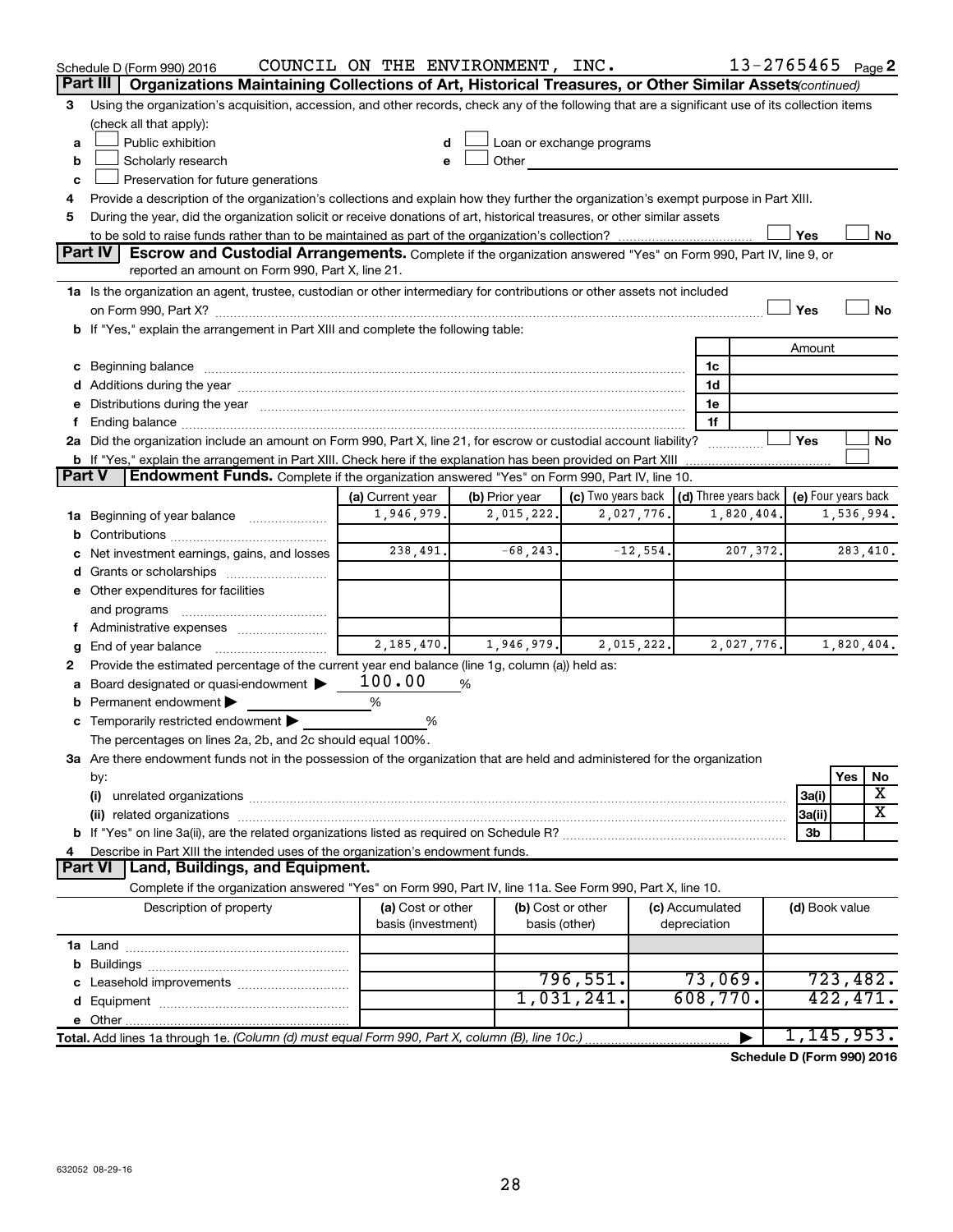|                                                                                                                   |                 | Complete if the organization answered "Yes" on Form 990, Part IV, line 11b. See Form 990, Part X, line 12. |                                                           |
|-------------------------------------------------------------------------------------------------------------------|-----------------|------------------------------------------------------------------------------------------------------------|-----------------------------------------------------------|
| (a) Description of security or category (including name of security)                                              | (b) Book value  |                                                                                                            | (c) Method of valuation: Cost or end-of-year market value |
| (1) Financial derivatives                                                                                         |                 |                                                                                                            |                                                           |
|                                                                                                                   |                 |                                                                                                            |                                                           |
| $(3)$ Other                                                                                                       |                 |                                                                                                            |                                                           |
| (A)                                                                                                               |                 |                                                                                                            |                                                           |
| (B)                                                                                                               |                 |                                                                                                            |                                                           |
| (C)                                                                                                               |                 |                                                                                                            |                                                           |
| (D)                                                                                                               |                 |                                                                                                            |                                                           |
| (E)                                                                                                               |                 |                                                                                                            |                                                           |
| (F)                                                                                                               |                 |                                                                                                            |                                                           |
| (G)                                                                                                               |                 |                                                                                                            |                                                           |
| (H)                                                                                                               |                 |                                                                                                            |                                                           |
| Total. (Col. (b) must equal Form 990, Part X, col. (B) line 12.)                                                  |                 |                                                                                                            |                                                           |
| Part VIII Investments - Program Related.                                                                          |                 |                                                                                                            |                                                           |
| Complete if the organization answered "Yes" on Form 990, Part IV, line 11c. See Form 990, Part X, line 13.        |                 |                                                                                                            |                                                           |
| (a) Description of investment                                                                                     | (b) Book value  |                                                                                                            | (c) Method of valuation: Cost or end-of-year market value |
| (1)                                                                                                               |                 |                                                                                                            |                                                           |
| (2)                                                                                                               |                 |                                                                                                            |                                                           |
| (3)                                                                                                               |                 |                                                                                                            |                                                           |
| (4)                                                                                                               |                 |                                                                                                            |                                                           |
| (5)                                                                                                               |                 |                                                                                                            |                                                           |
| (6)                                                                                                               |                 |                                                                                                            |                                                           |
| (7)                                                                                                               |                 |                                                                                                            |                                                           |
| (8)                                                                                                               |                 |                                                                                                            |                                                           |
| (9)                                                                                                               |                 |                                                                                                            |                                                           |
|                                                                                                                   |                 |                                                                                                            |                                                           |
| Total. (Col. (b) must equal Form 990, Part X, col. (B) line 13.) $\blacktriangleright$                            |                 |                                                                                                            |                                                           |
|                                                                                                                   |                 |                                                                                                            |                                                           |
| <b>Other Assets.</b>                                                                                              |                 |                                                                                                            |                                                           |
| Complete if the organization answered "Yes" on Form 990, Part IV, line 11d. See Form 990, Part X, line 15.        |                 |                                                                                                            |                                                           |
|                                                                                                                   | (a) Description |                                                                                                            | (b) Book value                                            |
| (1)                                                                                                               |                 |                                                                                                            |                                                           |
| (2)                                                                                                               |                 |                                                                                                            |                                                           |
| (3)                                                                                                               |                 |                                                                                                            |                                                           |
| (4)                                                                                                               |                 |                                                                                                            |                                                           |
| (5)                                                                                                               |                 |                                                                                                            |                                                           |
| (6)                                                                                                               |                 |                                                                                                            |                                                           |
| (7)                                                                                                               |                 |                                                                                                            |                                                           |
| (8)                                                                                                               |                 |                                                                                                            |                                                           |
| (9)                                                                                                               |                 |                                                                                                            |                                                           |
|                                                                                                                   |                 |                                                                                                            |                                                           |
| <b>Other Liabilities.</b>                                                                                         |                 |                                                                                                            |                                                           |
| Complete if the organization answered "Yes" on Form 990, Part IV, line 11e or 11f. See Form 990, Part X, line 25. |                 |                                                                                                            |                                                           |
| (a) Description of liability                                                                                      |                 | (b) Book value                                                                                             |                                                           |
| Federal income taxes<br>(1)                                                                                       |                 |                                                                                                            |                                                           |
| (2)                                                                                                               |                 |                                                                                                            |                                                           |
| (3)                                                                                                               |                 |                                                                                                            |                                                           |
| (4)                                                                                                               |                 |                                                                                                            |                                                           |
|                                                                                                                   |                 |                                                                                                            |                                                           |
| (5)                                                                                                               |                 |                                                                                                            |                                                           |
| (6)                                                                                                               |                 |                                                                                                            |                                                           |
| Part IX<br>Total. (Column (b) must equal Form 990, Part X, col. (B) line 15.)<br>Part X<br>(7)                    |                 |                                                                                                            |                                                           |
| (8)<br>(9)                                                                                                        |                 |                                                                                                            |                                                           |

Schedule D (Form 990) 2016  $\hbox{\tt COUNCIL ON THE ENVIRONMENT}$ ,  $\hbox{\tt INC.} \hbox{\tt 13-2765465}$   $\hbox{\tt Page}$ 

organization's liability for uncertain tax positions under FIN 48 (ASC 740). Check here if the text of the footnote has been provided in Part XIII  $\boxed{\text{X}}$ 

**Schedule D (Form 990) 2016**

13-2765465 Page 3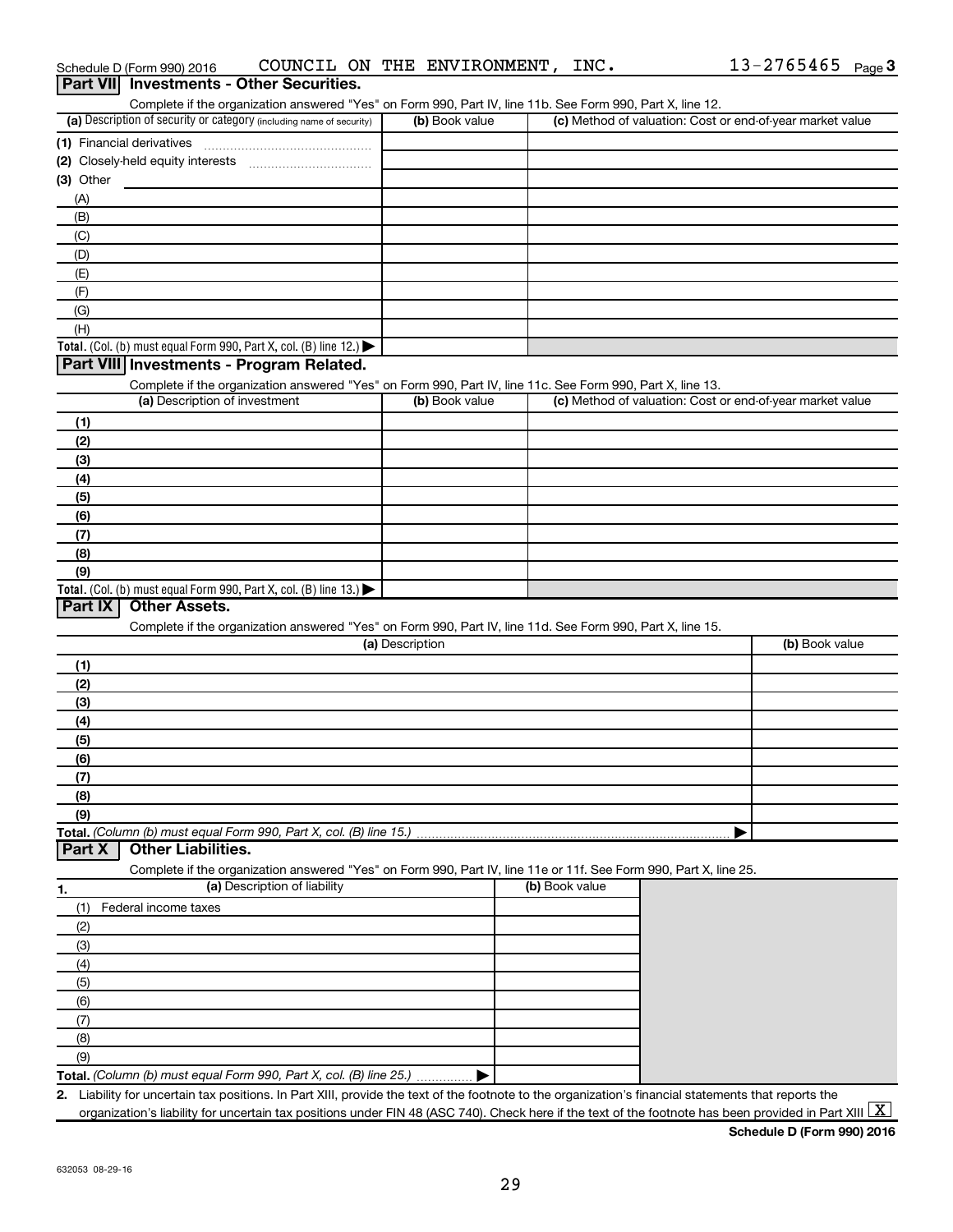|    | COUNCIL ON THE ENVIRONMENT, INC.<br>Schedule D (Form 990) 2016                                                                                                                                                                      |                |          |                | $13 - 2765465$ Page 4 |
|----|-------------------------------------------------------------------------------------------------------------------------------------------------------------------------------------------------------------------------------------|----------------|----------|----------------|-----------------------|
|    | Reconciliation of Revenue per Audited Financial Statements With Revenue per Return.<br>Part XI                                                                                                                                      |                |          |                |                       |
|    | Complete if the organization answered "Yes" on Form 990, Part IV, line 12a.                                                                                                                                                         |                |          |                |                       |
| 1  | Total revenue, gains, and other support per audited financial statements                                                                                                                                                            |                |          | $\blacksquare$ | 16, 220, 534.         |
| 2  | Amounts included on line 1 but not on Form 990, Part VIII, line 12:                                                                                                                                                                 |                |          |                |                       |
| a  |                                                                                                                                                                                                                                     | 2a             | 190,465. |                |                       |
|    |                                                                                                                                                                                                                                     | 2 <sub>b</sub> | 771,396. |                |                       |
|    |                                                                                                                                                                                                                                     | 2c             |          |                |                       |
|    |                                                                                                                                                                                                                                     | 2d             |          |                |                       |
| e  | Add lines 2a through 2d                                                                                                                                                                                                             |                |          | 2е             | 961,861.              |
| З  |                                                                                                                                                                                                                                     |                |          | $\mathbf{a}$   | 15, 258, 673.         |
|    | Amounts included on Form 990, Part VIII, line 12, but not on line 1:                                                                                                                                                                |                |          |                |                       |
| a  |                                                                                                                                                                                                                                     | 4a             |          |                |                       |
|    |                                                                                                                                                                                                                                     | 4 <sub>b</sub> |          |                |                       |
| C. | Add lines 4a and 4b                                                                                                                                                                                                                 |                |          | 4c             | 0.                    |
| 5. |                                                                                                                                                                                                                                     |                |          | 5              | 15, 258, 673.         |
|    | Part XII   Reconciliation of Expenses per Audited Financial Statements With Expenses per Return.                                                                                                                                    |                |          |                |                       |
|    | Complete if the organization answered "Yes" on Form 990, Part IV, line 12a.                                                                                                                                                         |                |          |                |                       |
| 1. |                                                                                                                                                                                                                                     |                |          | $\blacksquare$ | 15,325,793.           |
| 2  | Amounts included on line 1 but not on Form 990, Part IX, line 25:                                                                                                                                                                   |                |          |                |                       |
| a  |                                                                                                                                                                                                                                     | 2a             | 771,396. |                |                       |
|    |                                                                                                                                                                                                                                     | 2 <sub>b</sub> |          |                |                       |
|    |                                                                                                                                                                                                                                     | 2 <sub>c</sub> |          |                |                       |
|    |                                                                                                                                                                                                                                     | 2d             |          |                |                       |
| е  | Add lines 2a through 2d <b>contained a contained a contained a contained a</b> contained a contact the set of the set of the set of the set of the set of the set of the set of the set of the set of the set of the set of the set |                |          | 2е             | 771,396.              |
| 3  |                                                                                                                                                                                                                                     |                |          | 3              | 14, 554, 397.         |
| 4  | Amounts included on Form 990, Part IX, line 25, but not on line 1:                                                                                                                                                                  |                |          |                |                       |
|    | Investment expenses not included on Form 990, Part VIII, line 7b [1000000000000000000000000000000000                                                                                                                                | 4a             |          |                |                       |
|    |                                                                                                                                                                                                                                     |                |          |                |                       |
|    | c Add lines 4a and 4b                                                                                                                                                                                                               |                |          | 4c             | 0.                    |
| 5  |                                                                                                                                                                                                                                     |                |          | $\overline{5}$ | 14,554,397.           |
|    | Part XIII Supplemental Information.                                                                                                                                                                                                 |                |          |                |                       |
|    | Provide the descriptions required for Part II, lines 3, 5, and 9; Part III, lines 1a and 4; Part IV, lines 1b and 2b; Part V, line 4; Part X, line 2; Part XI,                                                                      |                |          |                |                       |
|    | lines 2d and 4b; and Part XII, lines 2d and 4b. Also complete this part to provide any additional information.                                                                                                                      |                |          |                |                       |

#### PART V, LINE 4:

GROWNYC MAINTAINS TWO BOARD DESIGNATED ENDOWMENT FUNDS AS FOLLOWS:

BOARD DESIGNATED INVESTMENT FUND - THE BOARD DESIGNATED INVESTMENT FUND

CONSISTS OF UNRESTRICTED NET ASSETS WHOSE USE HAS BEEN DESIGNATED BY THE

BOARD FOR INVESTMENT AND OTHER PURPOSES.

#### BOARD DESIGNATED OPERATING RESERVE FUND - THE BOARD DESIGNATED OPERATING

RESERVE FUND CONSISTS OF UNRESTRICTED NET ASSETS DESIGNATED BY THE BOARD

WITH A GENERAL PURPOSE TO HELP ENSURE THE LONG-TERM FINANCIAL STABILITY OF

GROWNYC AND POSITION IT TO RESPOND TO VARYING ECONOMIC CONDITIONS AND

# CHANGES AFFECTING GROWNYC'S FINANCIAL POSITION AND ITS ABILITY TO CARRY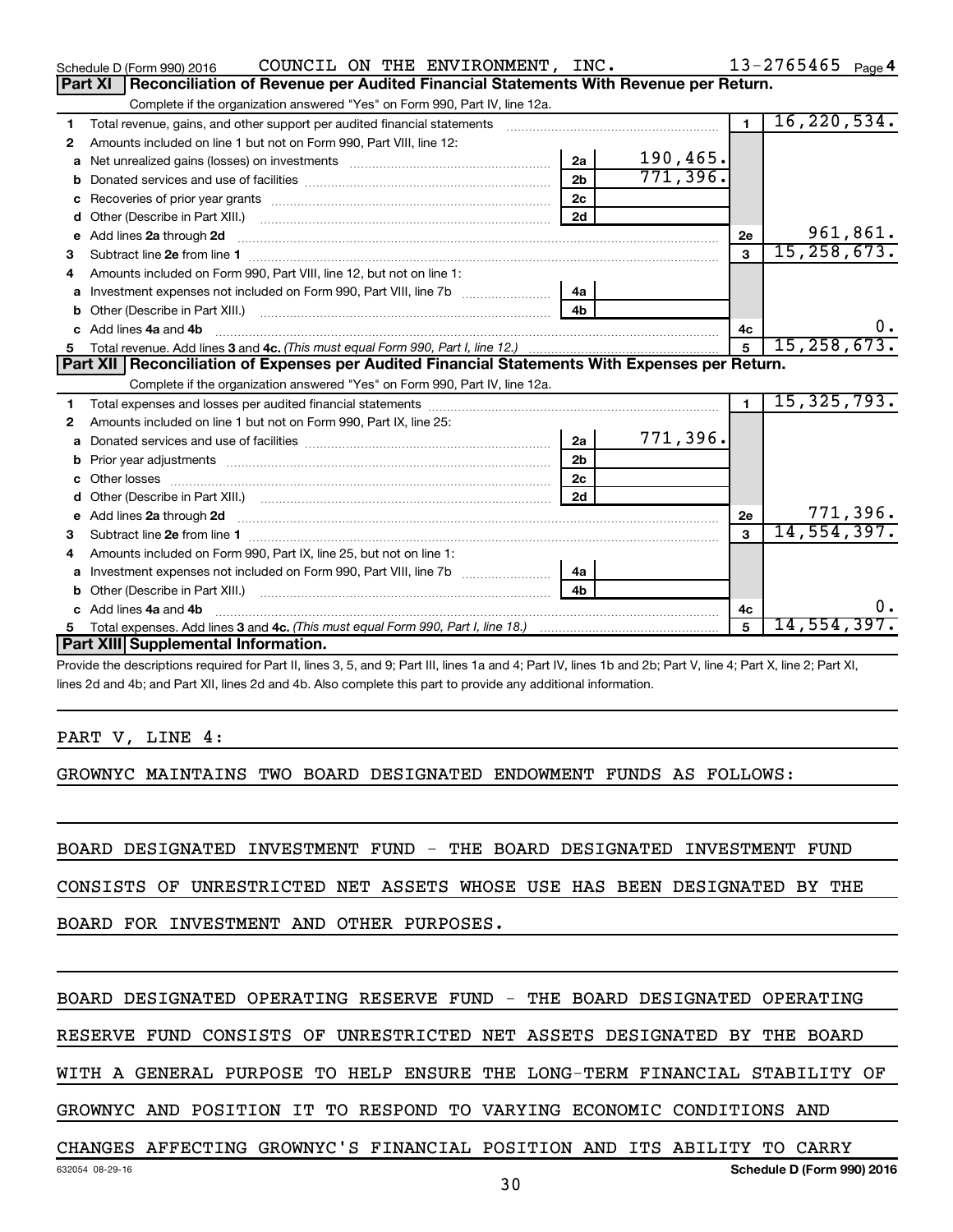OUT ITS MISSION CONTINOUSLY.

PART X, LINE 2:

GROWNYC BELIEVES IT HAD NO UNCERTAIN INCOME TAX POSITIONS AS OF JUNE 30,

2017 AND 2016, IN ACCORDANCE WITH FASB ASC TOPIC 740 ("INCOME TAXES"),

WHICH PROVIDES STANDARDS FOR ESTABLISHING AND CLASSIFYING ANY TAX

PROVISIONS FOR UNCERTAIN TAX POSITIONS.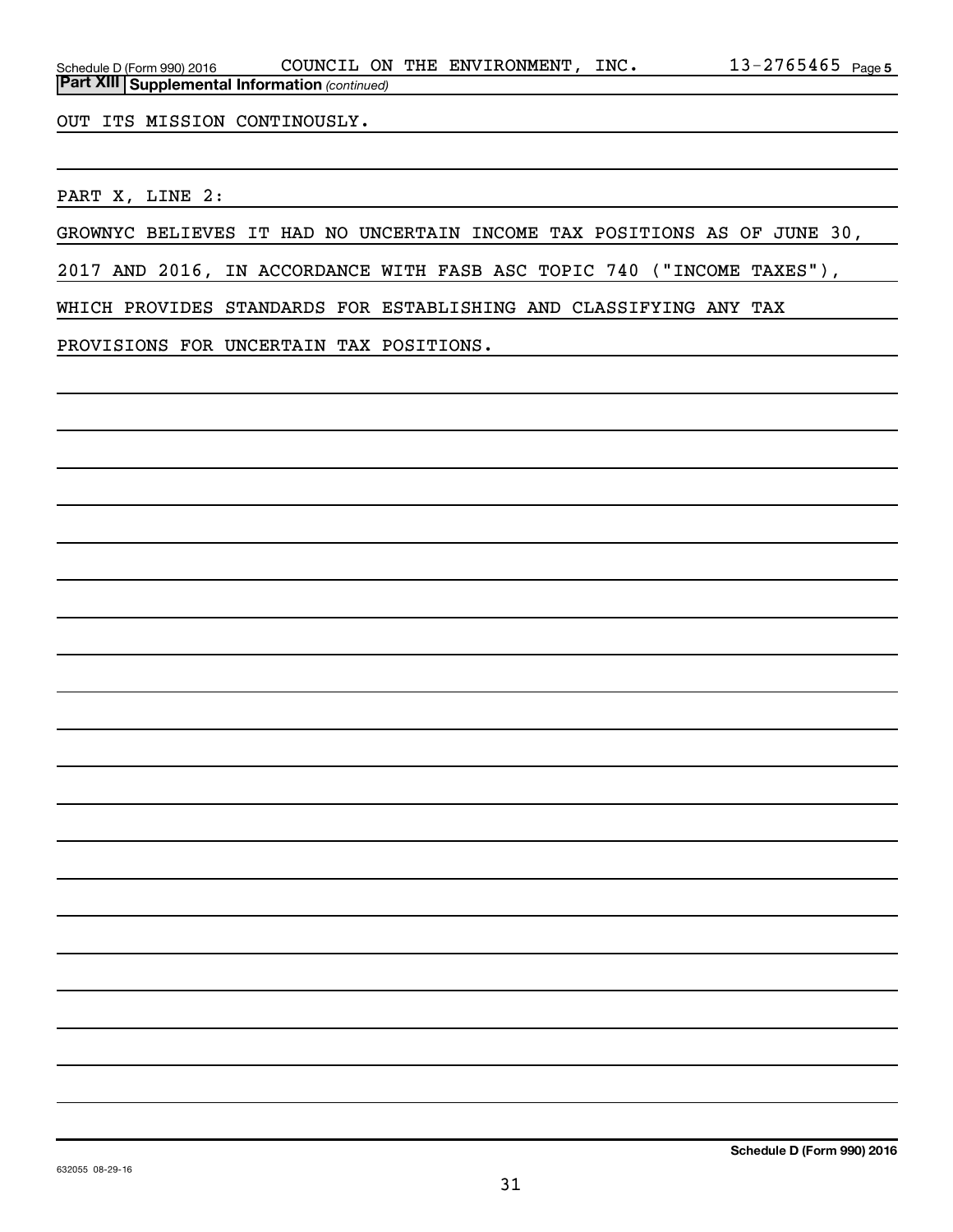| <b>SCHEDULE I</b><br>(Form 990)<br>Department of the Treasury<br>Internal Revenue Service |                                                                                                                                                                            | OMB No. 1545-0047<br>2016<br><b>Open to Public</b><br>Inspection |                                                                                         |                             |                                         |                                                                |                                          |                                                                                 |      |
|-------------------------------------------------------------------------------------------|----------------------------------------------------------------------------------------------------------------------------------------------------------------------------|------------------------------------------------------------------|-----------------------------------------------------------------------------------------|-----------------------------|-----------------------------------------|----------------------------------------------------------------|------------------------------------------|---------------------------------------------------------------------------------|------|
| Name of the organization                                                                  |                                                                                                                                                                            |                                                                  | Information about Schedule I (Form 990) and its instructions is at www.irs.gov/form990. |                             |                                         |                                                                |                                          | <b>Employer identification number</b>                                           |      |
| Part I                                                                                    | <b>General Information on Grants and Assistance</b>                                                                                                                        |                                                                  | COUNCIL ON THE ENVIRONMENT, INC.                                                        |                             |                                         |                                                                |                                          | 13-2765465                                                                      |      |
|                                                                                           | 1 Does the organization maintain records to substantiate the amount of the grants or assistance, the grantees' eligibility for the grants or assistance, and the selection |                                                                  |                                                                                         |                             |                                         |                                                                |                                          |                                                                                 |      |
|                                                                                           |                                                                                                                                                                            |                                                                  |                                                                                         |                             |                                         |                                                                |                                          | $\boxed{\text{X}}$ Yes                                                          | l No |
| $\mathbf{2}$                                                                              | Describe in Part IV the organization's procedures for monitoring the use of grant funds in the United States.                                                              |                                                                  |                                                                                         |                             |                                         |                                                                |                                          |                                                                                 |      |
| Part II                                                                                   | Grants and Other Assistance to Domestic Organizations and Domestic Governments. Complete if the organization answered "Yes" on Form 990, Part IV, line 21, for any         |                                                                  |                                                                                         |                             |                                         |                                                                |                                          |                                                                                 |      |
|                                                                                           | recipient that received more than \$5,000. Part II can be duplicated if additional space is needed.                                                                        |                                                                  |                                                                                         |                             |                                         |                                                                |                                          |                                                                                 |      |
|                                                                                           | <b>1 (a)</b> Name and address of organization<br>or government                                                                                                             | $(b)$ EIN                                                        | (c) IRC section<br>(if applicable)                                                      | (d) Amount of<br>cash grant | (e) Amount of<br>non-cash<br>assistance | (f) Method of<br>valuation (book,<br>FMV, appraisal,<br>other) | (g) Description of<br>noncash assistance | (h) Purpose of grant<br>or assistance                                           |      |
| IOBY, INC<br>540 PRESIDENT STREET<br>BROOKLYN, NY 11215                                   |                                                                                                                                                                            | $23 - 3283639$                                                   | 501 (C)(3)                                                                              | 10,000                      | 0.                                      |                                                                |                                          | TO BE REGRANTED TO SCHOOL<br>GARDENS ON BEHALF OF THE<br>GROW TO LEARN PROGRAM. |      |
|                                                                                           |                                                                                                                                                                            |                                                                  |                                                                                         |                             |                                         |                                                                |                                          |                                                                                 |      |
| $\mathbf{2}$<br>3                                                                         | LHA For Paperwork Reduction Act Notice, see the Instructions for Form 990.                                                                                                 |                                                                  |                                                                                         |                             |                                         |                                                                |                                          | Schedule I (Form 990) (2016)                                                    | 1.   |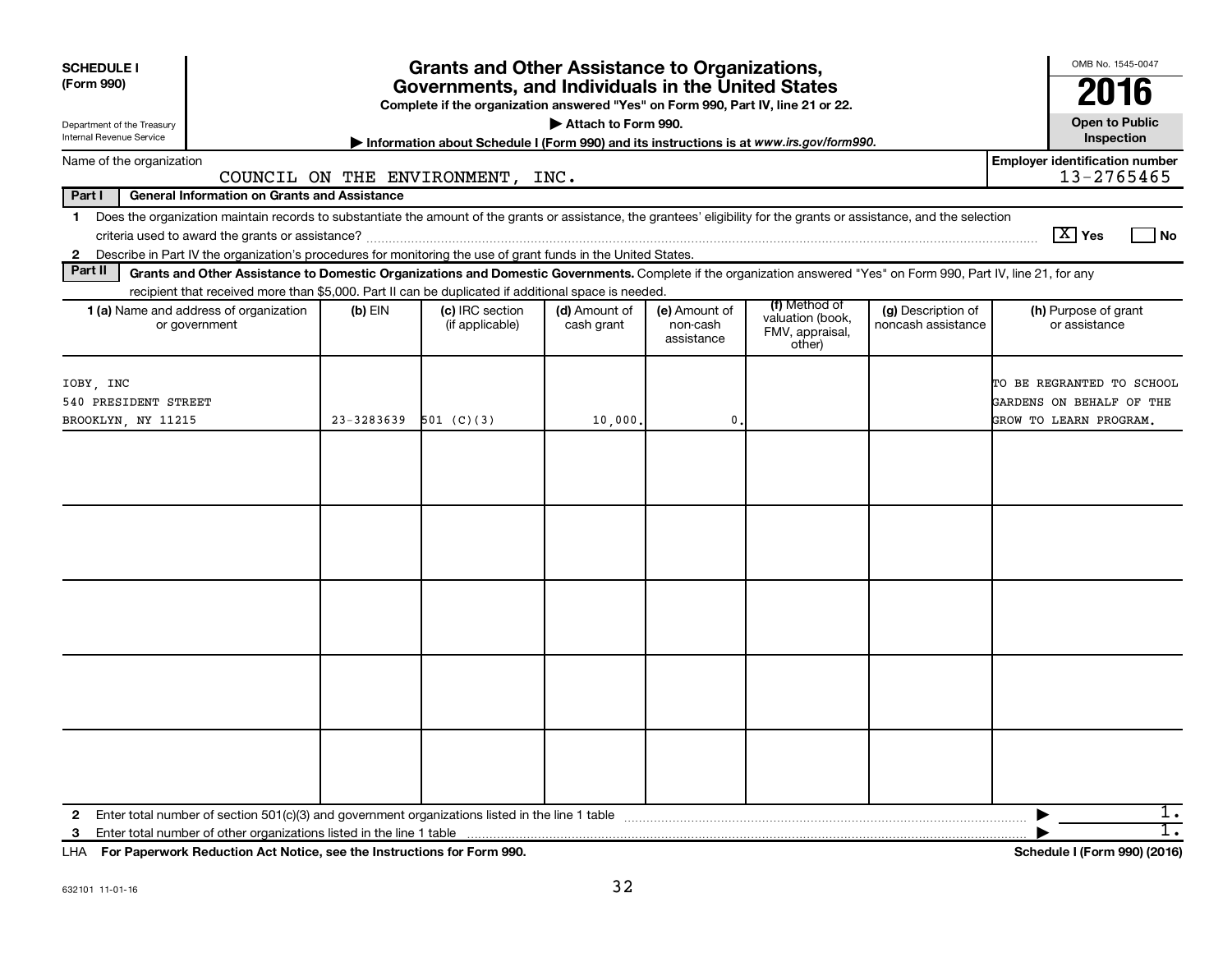**2**

Part III | Grants and Other Assistance to Domestic Individuals. Complete if the organization answered "Yes" on Form 990, Part IV, line 22. Part III can be duplicated if additional space is needed.

| (a) Type of grant or assistance                                                                                                                      | (b) Number of<br>recipients                                            | (c) Amount of<br>cash grant | (d) Amount of non-<br>cash assistance | (e) Method of valuation<br>(book, FMV, appraisal, other) | (f) Description of noncash assistance |  |  |  |  |
|------------------------------------------------------------------------------------------------------------------------------------------------------|------------------------------------------------------------------------|-----------------------------|---------------------------------------|----------------------------------------------------------|---------------------------------------|--|--|--|--|
|                                                                                                                                                      |                                                                        |                             |                                       |                                                          |                                       |  |  |  |  |
|                                                                                                                                                      |                                                                        |                             |                                       |                                                          |                                       |  |  |  |  |
|                                                                                                                                                      |                                                                        |                             |                                       |                                                          |                                       |  |  |  |  |
|                                                                                                                                                      |                                                                        |                             |                                       |                                                          |                                       |  |  |  |  |
|                                                                                                                                                      |                                                                        |                             |                                       |                                                          |                                       |  |  |  |  |
|                                                                                                                                                      |                                                                        |                             |                                       |                                                          |                                       |  |  |  |  |
|                                                                                                                                                      |                                                                        |                             |                                       |                                                          |                                       |  |  |  |  |
|                                                                                                                                                      |                                                                        |                             |                                       |                                                          |                                       |  |  |  |  |
|                                                                                                                                                      |                                                                        |                             |                                       |                                                          |                                       |  |  |  |  |
|                                                                                                                                                      |                                                                        |                             |                                       |                                                          |                                       |  |  |  |  |
| Part IV<br>Supplemental Information. Provide the information required in Part I, line 2; Part III, column (b); and any other additional information. |                                                                        |                             |                                       |                                                          |                                       |  |  |  |  |
| SCHEDULE I, PART IV                                                                                                                                  |                                                                        |                             |                                       |                                                          |                                       |  |  |  |  |
|                                                                                                                                                      | GRANTS ARE PROVIDED TO SCHOOLS TO ASSIST IN DEVELOPING AND MAINTAINING |                             |                                       |                                                          |                                       |  |  |  |  |

THEIR SCHOOL GARDEN. THE GOAL IS TO TEACH THE CHILDREN THE ART AND

IMPORTANCE OF GARDENING. APPLICATIONS ARE PROCESSED ONLINE, AND ONCE

ACCEPTED, SCHOOLS ARE REQUIRED TO SUBMIT REPORTS DETAILING THE PROGRESS

OF THE GARDEN AND HOW THE FUNDS WERE USED. IN ADDITION, STORM/FLOOD

RELIEF GRANTS ARE SOMETIMES PROVIDED TO SEVERELY AFFECTED GREENMARKET

FARMERS/PARTICIPANTS. THE USE OF STORM RELIEF FUNDS IS MONITORED BY

GROWNYC INSPECTION STAFF AS PART OF ROUTINE FIELD WORK WHICH ENSURES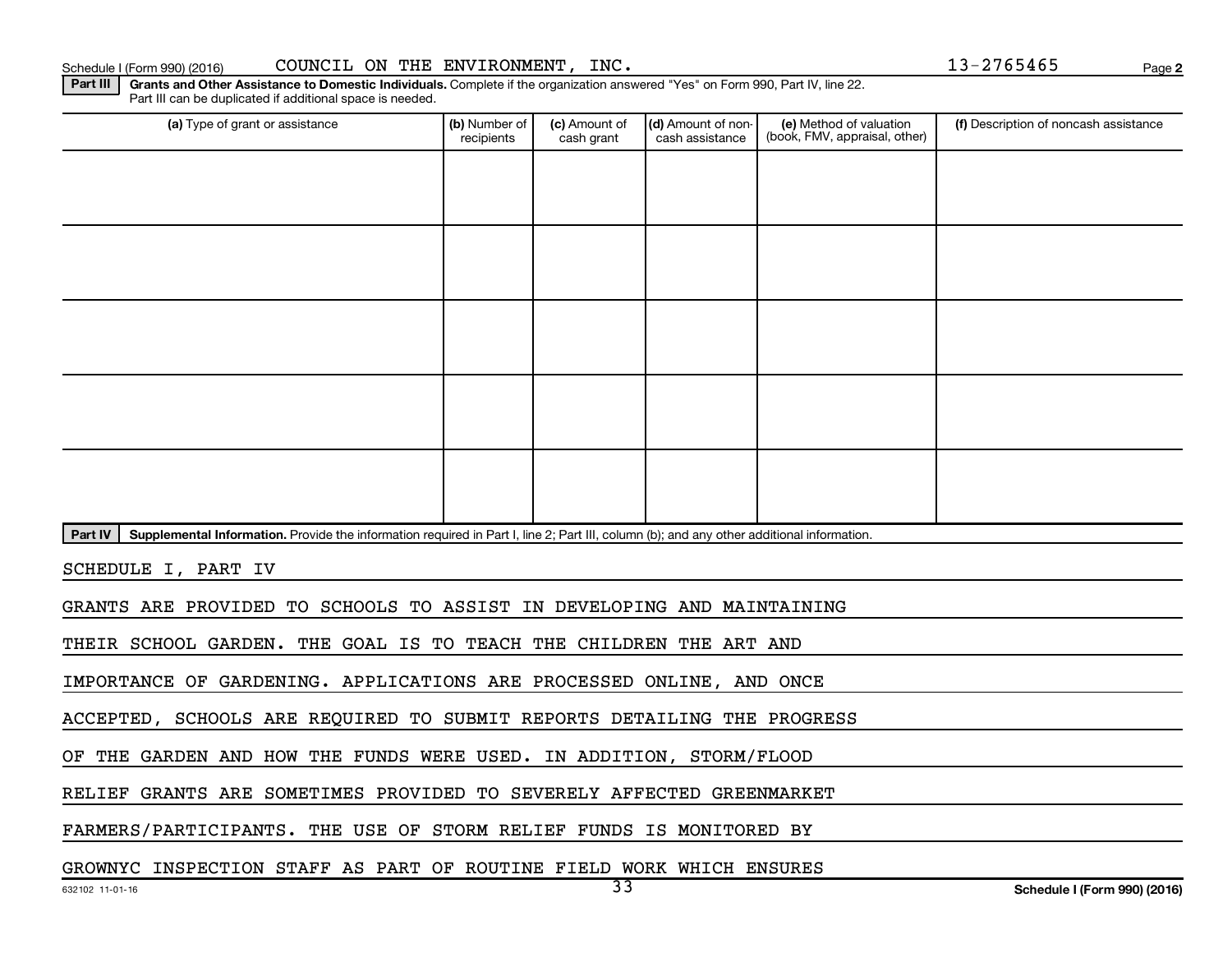**Part IV Supplemental Information**

THAT ALL GREENMARKET PARTICIPANTS ARE IN COMPLIANCE WITH STRINGENT

### GREENMARKET STANDARDS.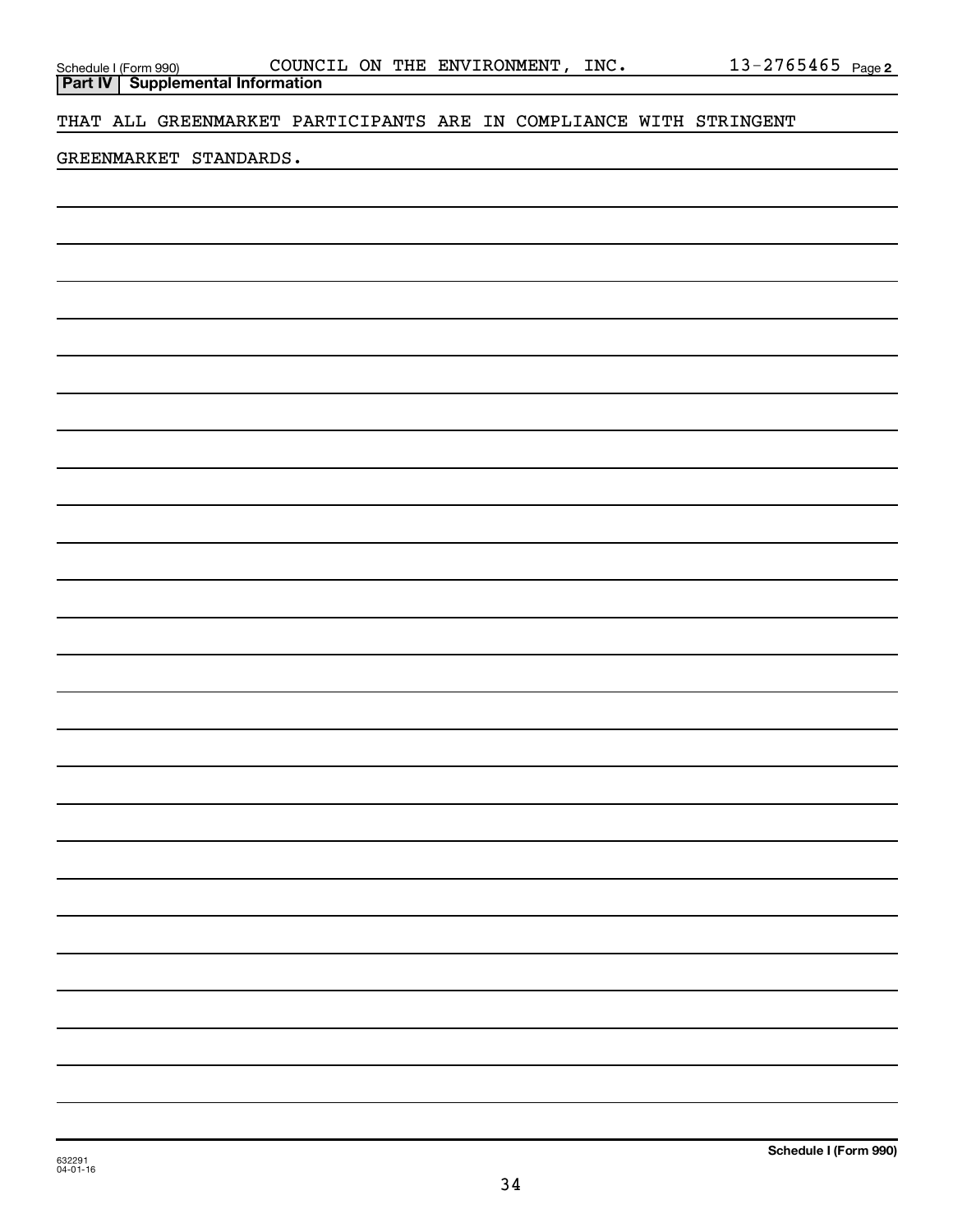|        | <b>SCHEDULE J</b>                              | <b>Compensation Information</b>                                                                                                                                                                                                     |                                       | OMB No. 1545-0047          |     |             |
|--------|------------------------------------------------|-------------------------------------------------------------------------------------------------------------------------------------------------------------------------------------------------------------------------------------|---------------------------------------|----------------------------|-----|-------------|
|        | (Form 990)                                     | For certain Officers, Directors, Trustees, Key Employees, and Highest                                                                                                                                                               |                                       | 2016                       |     |             |
|        |                                                | <b>Compensated Employees</b>                                                                                                                                                                                                        |                                       |                            |     |             |
|        | Department of the Treasury                     | Complete if the organization answered "Yes" on Form 990, Part IV, line 23.<br>Attach to Form 990.                                                                                                                                   |                                       | <b>Open to Public</b>      |     |             |
|        | Internal Revenue Service                       | Information about Schedule J (Form 990) and its instructions is at www.irs.gov/form990.                                                                                                                                             |                                       | Inspection                 |     |             |
|        | Name of the organization                       |                                                                                                                                                                                                                                     | <b>Employer identification number</b> |                            |     |             |
|        |                                                | COUNCIL ON THE ENVIRONMENT, INC.                                                                                                                                                                                                    |                                       | 13-2765465                 |     |             |
|        | Part I                                         | <b>Questions Regarding Compensation</b>                                                                                                                                                                                             |                                       |                            |     |             |
|        |                                                |                                                                                                                                                                                                                                     |                                       |                            | Yes | No          |
|        |                                                | 1a Check the appropriate box(es) if the organization provided any of the following to or for a person listed on Form 990,                                                                                                           |                                       |                            |     |             |
|        |                                                | Part VII, Section A, line 1a. Complete Part III to provide any relevant information regarding these items.                                                                                                                          |                                       |                            |     |             |
|        | First-class or charter travel                  | Housing allowance or residence for personal use                                                                                                                                                                                     |                                       |                            |     |             |
|        | Travel for companions                          | Payments for business use of personal residence                                                                                                                                                                                     |                                       |                            |     |             |
|        |                                                | Tax indemnification and gross-up payments<br>Health or social club dues or initiation fees                                                                                                                                          |                                       |                            |     |             |
|        |                                                | Discretionary spending account<br>Personal services (such as, maid, chauffeur, chef)                                                                                                                                                |                                       |                            |     |             |
|        |                                                |                                                                                                                                                                                                                                     |                                       |                            |     |             |
|        |                                                | <b>b</b> If any of the boxes on line 1a are checked, did the organization follow a written policy regarding payment or                                                                                                              |                                       |                            |     |             |
|        |                                                |                                                                                                                                                                                                                                     |                                       | 1b                         |     |             |
| 2      |                                                | Did the organization require substantiation prior to reimbursing or allowing expenses incurred by all directors,                                                                                                                    |                                       |                            |     |             |
|        |                                                | trustees, and officers, including the CEO/Executive Director, regarding the items checked on line 1a?                                                                                                                               |                                       | $\mathbf{2}$               |     |             |
|        |                                                |                                                                                                                                                                                                                                     |                                       |                            |     |             |
| З      |                                                | Indicate which, if any, of the following the filing organization used to establish the compensation of the organization's                                                                                                           |                                       |                            |     |             |
|        |                                                | CEO/Executive Director. Check all that apply. Do not check any boxes for methods used by a related organization to                                                                                                                  |                                       |                            |     |             |
|        |                                                | establish compensation of the CEO/Executive Director, but explain in Part III.                                                                                                                                                      |                                       |                            |     |             |
|        | Compensation committee                         | Written employment contract                                                                                                                                                                                                         |                                       |                            |     |             |
|        |                                                | $ \mathbf{X} $ Compensation survey or study<br>Independent compensation consultant                                                                                                                                                  |                                       |                            |     |             |
|        | $ \mathbf{X} $ Form 990 of other organizations | $ \mathbf{X} $ Approval by the board or compensation committee                                                                                                                                                                      |                                       |                            |     |             |
|        |                                                | During the year, did any person listed on Form 990, Part VII, Section A, line 1a, with respect to the filing                                                                                                                        |                                       |                            |     |             |
| 4      | organization or a related organization:        |                                                                                                                                                                                                                                     |                                       |                            |     |             |
|        |                                                | Receive a severance payment or change-of-control payment?                                                                                                                                                                           |                                       | 4a                         | х   |             |
| а<br>b |                                                |                                                                                                                                                                                                                                     |                                       | 4b                         |     | х           |
|        |                                                |                                                                                                                                                                                                                                     |                                       | 4c                         |     | $\mathbf x$ |
|        |                                                | If "Yes" to any of lines 4a-c, list the persons and provide the applicable amounts for each item in Part III.                                                                                                                       |                                       |                            |     |             |
|        |                                                |                                                                                                                                                                                                                                     |                                       |                            |     |             |
|        |                                                | Only section 501(c)(3), 501(c)(4), and 501(c)(29) organizations must complete lines 5-9.                                                                                                                                            |                                       |                            |     |             |
|        |                                                | For persons listed on Form 990, Part VII, Section A, line 1a, did the organization pay or accrue any compensation                                                                                                                   |                                       |                            |     |             |
|        | contingent on the revenues of:                 |                                                                                                                                                                                                                                     |                                       |                            |     |             |
|        |                                                | a The organization? <b>contracts</b> and contracts are contracted and contract and contract and contract and contract and contract and contract and contract and contract and contract and contract and contract and contract and c |                                       | 5а                         |     | х           |
|        |                                                |                                                                                                                                                                                                                                     |                                       | 5b                         |     | x           |
|        |                                                | If "Yes" on line 5a or 5b, describe in Part III.                                                                                                                                                                                    |                                       |                            |     |             |
|        |                                                | 6 For persons listed on Form 990, Part VII, Section A, line 1a, did the organization pay or accrue any compensation                                                                                                                 |                                       |                            |     |             |
|        | contingent on the net earnings of:             |                                                                                                                                                                                                                                     |                                       |                            |     |             |
|        |                                                |                                                                                                                                                                                                                                     |                                       | 6a                         |     | х           |
|        |                                                |                                                                                                                                                                                                                                     |                                       | 6b                         |     | x           |
|        |                                                | If "Yes" on line 6a or 6b, describe in Part III.                                                                                                                                                                                    |                                       |                            |     |             |
|        |                                                | 7 For persons listed on Form 990, Part VII, Section A, line 1a, did the organization provide any nonfixed payments                                                                                                                  |                                       |                            |     |             |
|        |                                                |                                                                                                                                                                                                                                     |                                       | 7                          |     | х           |
| 8      |                                                | Were any amounts reported on Form 990, Part VII, paid or accrued pursuant to a contract that was subject to the                                                                                                                     |                                       |                            |     |             |
|        |                                                |                                                                                                                                                                                                                                     |                                       | 8                          |     | х           |
| 9      |                                                | If "Yes" on line 8, did the organization also follow the rebuttable presumption procedure described in                                                                                                                              |                                       |                            |     |             |
|        |                                                |                                                                                                                                                                                                                                     |                                       | 9                          |     |             |
|        |                                                | LHA For Paperwork Reduction Act Notice, see the Instructions for Form 990.                                                                                                                                                          |                                       | Schedule J (Form 990) 2016 |     |             |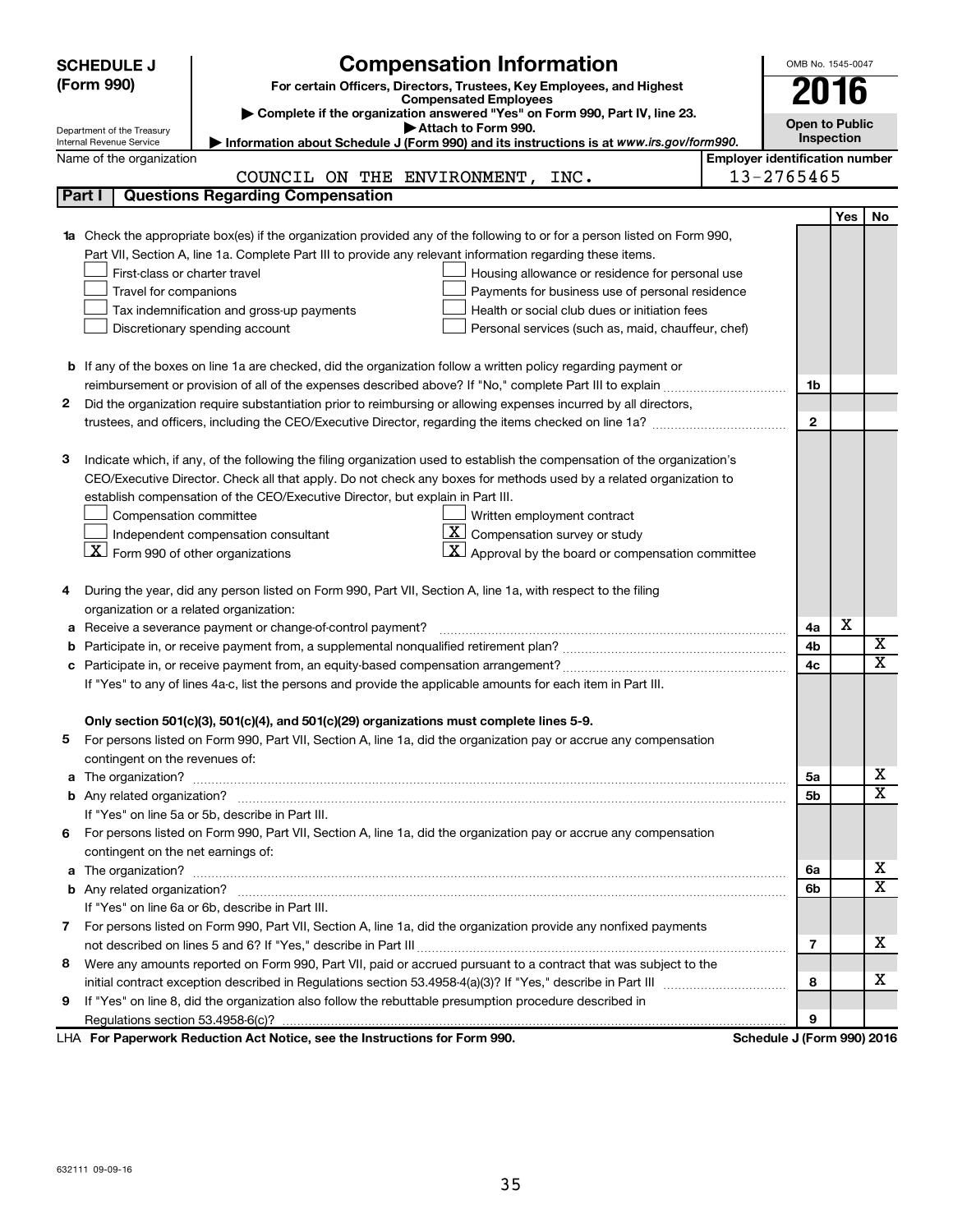**2**

#### Part II | Officers, Directors, Trustees, Key Employees, and Highest Compensated Employees. Use duplicate copies if additional space is needed.

For each individual whose compensation must be reported on Schedule J, report compensation from the organization on row (i) and from related organizations, described in the instructions, on row (ii). Do not list any individuals that aren't listed on Form 990, Part VII.

Note: The sum of columns (B)(i)-(iii) for each listed individual must equal the total amount of Form 990, Part VII, Section A, line 1a, applicable column (D) and (E) amounts for that individual.

|                                    |      |                          | (B) Breakdown of W-2 and/or 1099-MISC compensation |                                           | (C) Retirement and             | (D) Nontaxable              | (E) Total of columns | (F) Compensation                                           |
|------------------------------------|------|--------------------------|----------------------------------------------------|-------------------------------------------|--------------------------------|-----------------------------|----------------------|------------------------------------------------------------|
| (A) Name and Title                 |      | (i) Base<br>compensation | (ii) Bonus &<br>incentive<br>compensation          | (iii) Other<br>reportable<br>compensation | other deferred<br>compensation | benefits                    | $(B)(i)-(D)$         | in column (B)<br>reported as deferred<br>on prior Form 990 |
| MARCEL VAN OOYEN<br>(1)            | (i)  | 224,567.                 | $\overline{\mathbf{0}}$ .                          | $\overline{0}$ .                          | 14,401.                        | 22,571.                     | 261,539.             | $0$ .                                                      |
| PRESIDENT/CEO                      | (ii) | $\overline{0}$ .         | $\overline{0}$ .                                   | $\overline{0}$ .                          | $\overline{0}$                 | $\overline{0}$ .            | $\overline{0}$ .     | $\overline{0}$ .                                           |
| MICHAEL HURWITZ<br>(2)             | (i)  | 148,239.                 | $\overline{0}$ .                                   | $\overline{0}$ .                          | 8,997.                         | 1,448.                      | 158,684.             | $\overline{\mathbf{0}}$ .                                  |
| DIRECTOR, GREENMARKET PROG         | (ii) | $\overline{0}$ .         | σ.                                                 | $\overline{0}$ .                          | $\mathbf 0$ .                  | $\overline{0}$ .            | $\overline{0}$ .     | $\overline{\mathbf{0}}$ .                                  |
| GERARD LORDAHL<br>(3)              | (i)  | 131,565.                 | $\overline{0}$ .                                   | $\overline{0}$ .                          | 8,199.                         | 24,615.                     | 164, 379.            | $\overline{\mathbf{0}}$ .                                  |
| DIR., GREENING & GARDENS           | (i)  | $\overline{0}$ .         | $\overline{0}$ .                                   | 0.                                        | $0 \, .$                       | $\overline{0}$ .            | σ.                   | $\overline{\mathbf{0}}$ .                                  |
| MICHAEL ZAMM<br>(4)                | (i)  | σ.                       | $\overline{0}$ .                                   | 135,024.                                  | $\overline{0}$ .               | $\overline{\mathfrak{o}}$ . | 135,024.             | $\overline{\mathbf{0}}$ .                                  |
| DIR., ENVIRONMENTAL EDUC. (FORMER) | (ii) | $\overline{0}$ .         | 0.                                                 | 0.                                        | $\overline{0}$ .               | О.                          | σ.                   | $\overline{0}$ .                                           |
|                                    | (i)  |                          |                                                    |                                           |                                |                             |                      |                                                            |
|                                    | (i)  |                          |                                                    |                                           |                                |                             |                      |                                                            |
|                                    | (i)  |                          |                                                    |                                           |                                |                             |                      |                                                            |
|                                    | (i)  |                          |                                                    |                                           |                                |                             |                      |                                                            |
|                                    | (i)  |                          |                                                    |                                           |                                |                             |                      |                                                            |
|                                    | (ii) |                          |                                                    |                                           |                                |                             |                      |                                                            |
|                                    | (i)  |                          |                                                    |                                           |                                |                             |                      |                                                            |
|                                    | (ii) |                          |                                                    |                                           |                                |                             |                      |                                                            |
|                                    | (i)  |                          |                                                    |                                           |                                |                             |                      |                                                            |
|                                    | (ii) |                          |                                                    |                                           |                                |                             |                      |                                                            |
|                                    | (i)  |                          |                                                    |                                           |                                |                             |                      |                                                            |
|                                    | (ii) |                          |                                                    |                                           |                                |                             |                      |                                                            |
|                                    | (i)  |                          |                                                    |                                           |                                |                             |                      |                                                            |
|                                    | (ii) |                          |                                                    |                                           |                                |                             |                      |                                                            |
|                                    | (i)  |                          |                                                    |                                           |                                |                             |                      |                                                            |
|                                    | (ii) |                          |                                                    |                                           |                                |                             |                      |                                                            |
|                                    | (i)  |                          |                                                    |                                           |                                |                             |                      |                                                            |
|                                    | (ii) |                          |                                                    |                                           |                                |                             |                      |                                                            |
|                                    | (i)  |                          |                                                    |                                           |                                |                             |                      |                                                            |
|                                    | (ii) |                          |                                                    |                                           |                                |                             |                      |                                                            |
|                                    | (i)  |                          |                                                    |                                           |                                |                             |                      |                                                            |
|                                    | (ii) |                          |                                                    |                                           |                                |                             |                      |                                                            |
|                                    | (i)  |                          |                                                    |                                           |                                |                             |                      |                                                            |
|                                    | (ii) |                          |                                                    |                                           |                                |                             |                      |                                                            |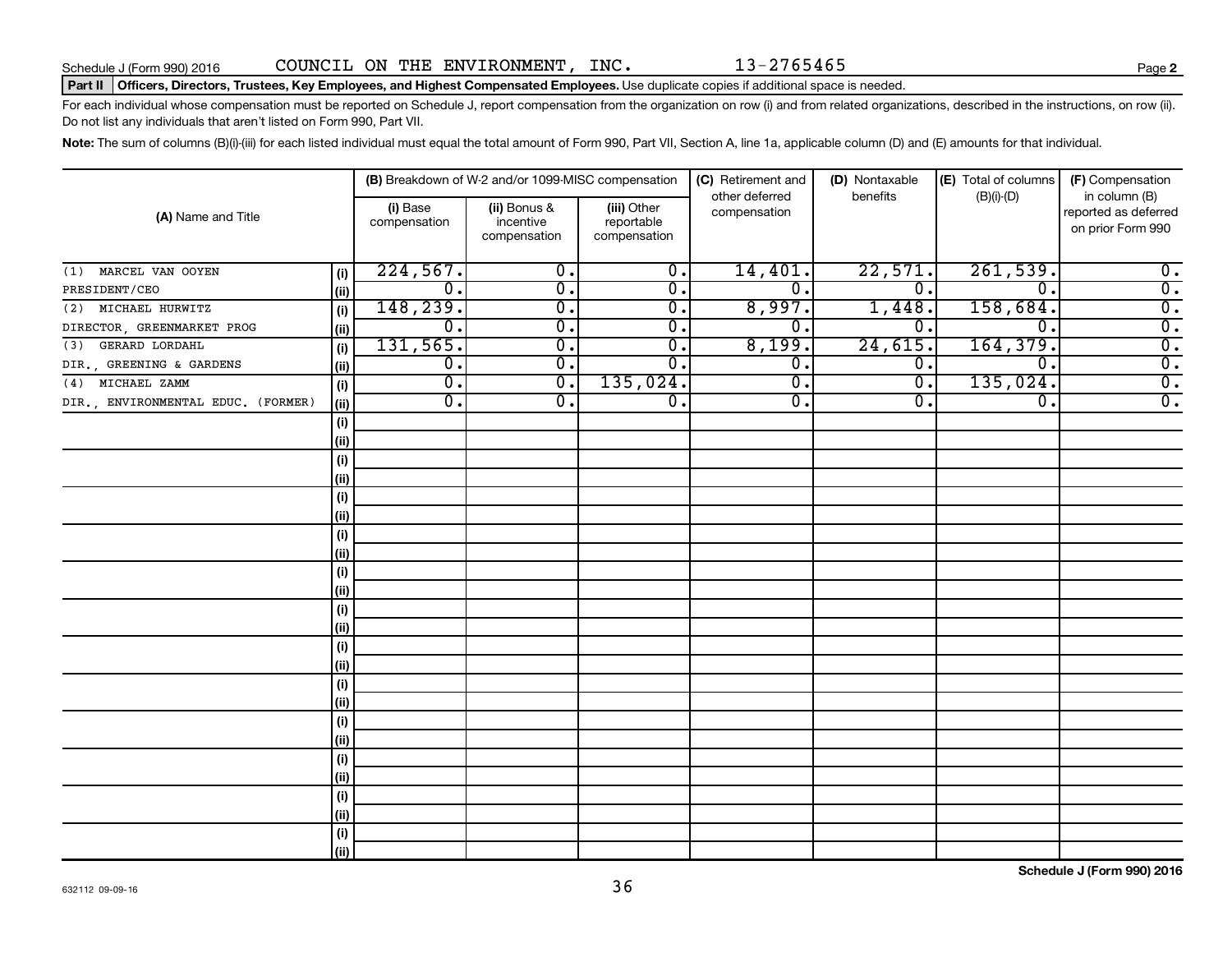#### **Part III Supplemental Information**

Provide the information, explanation, or descriptions required for Part I, lines 1a, 1b, 3, 4a, 4b, 4c, 5a, 5b, 6a, 6b, 7, and 8, and for Part II. Also complete this part for any additional information.

#### PART I, LINE 4A:

#### MICHAEL ZAMM RECEIVED A SEPARATION PAYMENT OF \$135,024

**Schedule J (Form 990) 2016**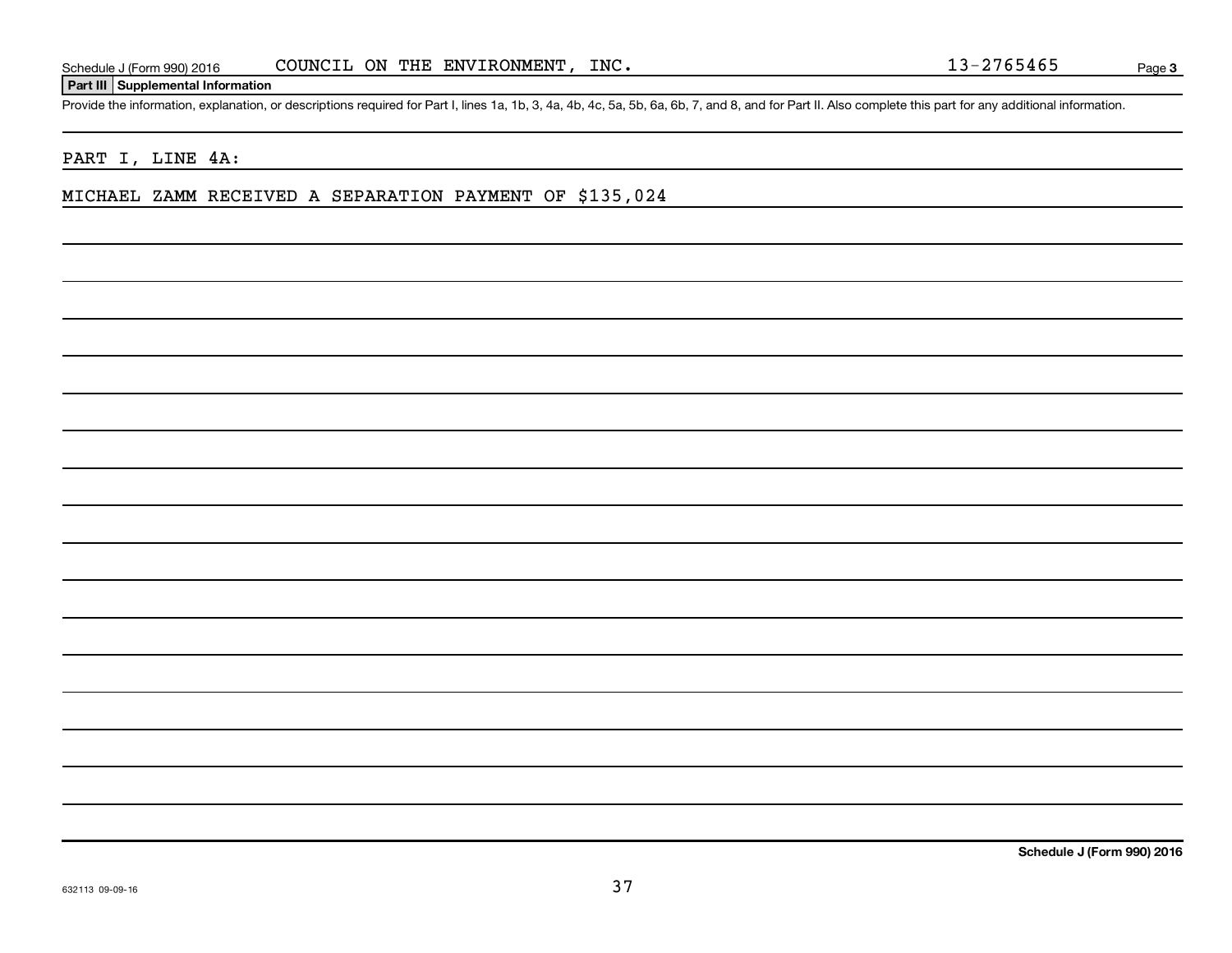| Schedule M (Form 990) (2016) COUNCIL ON THE ENVIRONMENT, |  |  |  | INC. | $-2765465$<br>$12-$ | Page |  |
|----------------------------------------------------------|--|--|--|------|---------------------|------|--|
|----------------------------------------------------------|--|--|--|------|---------------------|------|--|

**2**

Provide the information required by Part I, lines 30b, 32b, and 33, and whether the organization is reporting in Part I, column (b), the number of contributions, the number of items received, or a combination of both. Also complete this part for any additional information. **Part II Supplemental Information.**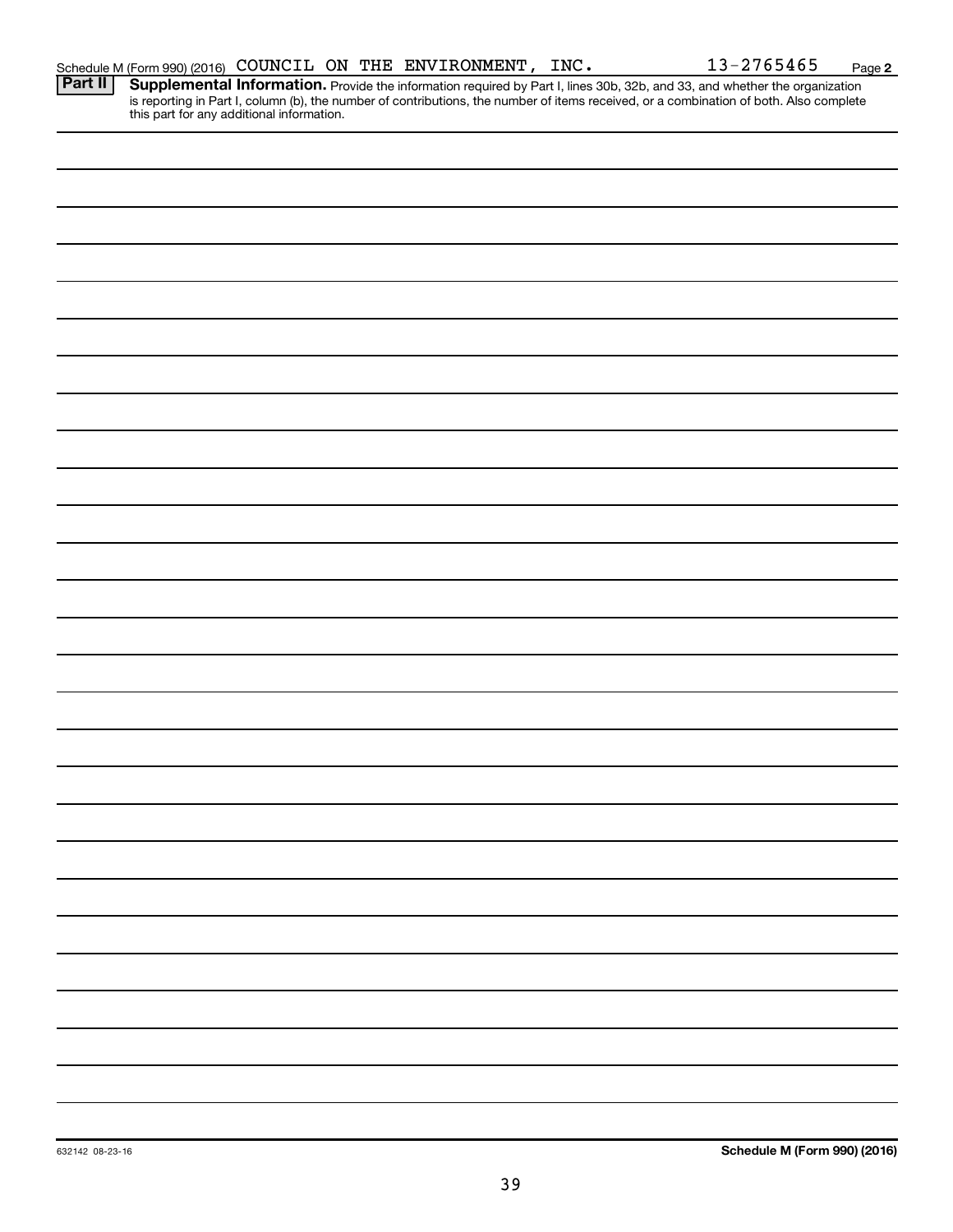OMB No. 1545-0047 Department of the Treasury Internal Revenue Service **Information about Schedule O (Form 990 or 990-EZ) and its instructions is at WWW.irs.gov/form990. Complete to provide information for responses to specific questions on Form 990 or 990-EZ or to provide any additional information. | Attach to Form 990 or 990-EZ. (Form 990 or 990-EZ) Open to Public Inspection Employer identification number** Name of the organization **SCHEDULE O Supplemental Information to Form 990 or 990-EZ 2016** COUNCIL ON THE ENVIRONMENT, INC. 13-2765465 FORM 990, PART III, LINE 3, CHANGES IN PROGRAM SERVICES: DURING FY17 WE LAUNCHED NEW YORK STATE REGIONAL FOOD HUB LLC (A SINGLE MEMBER DISREGARDED ENTITY REPORTED ON SCHEDULE R OF THIS FORM 990) WHICH WILL ESTABLISH A WHOLESALE FOOD DISTRIBUTION HUB TO SERVE SMALL-TO MID-SIZED FARMS IN NEW YORK STATE THROUGH THE CONSTRUCTION OF A WAREHOUSE FACILITY IN THE HUNTS POINT SECTION OF THE BRONX. THE FACILITY WILL INCLUDE APPROX. 75,000 SQUARE FEET OF REFRIGERATED/FREEZER AND FOOD PROCESSING SPACE, AND WILL SERVE AS A NEW HOME FOR GROWNYC'S EXTANT WHOLESALE DISTRIBUTION PROGRAM GREENMARKET CO. IN ADDITION TO OTHER TENANTS. THE TOTAL ESTIMATED PROJECT COST IS \$23 MILLION INCLUDING PRE-CONSTRUCTION SOFT COSTS, A SMALL PORTION OF WHICH COMMENCED DURING FY17. THE CURRENT PROJECT TIMELINE ANTICIPATES GROUND-BREAKING IN OCTOBER 2018 FOLLOWED BY 15 MONTHS OF CONSTRUCTION. THE FACILITY WOULD BEGIN OPERATIONS IN EARLY 2020. FORM 990, PART III, LINE 4D, OTHER PROGRAM SERVICES: GREENING & GARDENS, WHICH CREATES, REJUVENATES, AND PROVIDES

SUBSTANTIAL MATERIAL AND TECHNICAL ASSISTANCE TO SEVERAL NEW COMMUNITY

GARDENS EACH YEAR IN ADDITION TO HELPING MORE THAN 80 GARDENS CREATED

IN PRIOR YEARS; BUILDS RAINWATER HARVESTING SYSTEMS AND PROMOTES BEST

PRACTICES IN GREEN INFRASTRUCTURE THROUGH WORKSHOPS AND COLLABORATIVE

INSTALLATIONS; OPERATES A SUBSTANTIAL TEACHING GARDEN ON GOVERNORS

ISLAND; AND INSPIRES, PROMOTES, AND FACILITATES THE CREATION OF

SUSTAINABLE GARDENS IN PUBLIC SCHOOLS THROUGH MINI-GRANTS AND TECHNICAL

ASSISTANCE PROVIDED BY THE GROW TO LEARN PROGRAM.

632211 08-25-16 LHA For Paperwork Reduction Act Notice, see the Instructions for Form 990 or 990-EZ. Schedule O (Form 990 or 990-EZ) (2016) EXPENSES \$ 1,284,708. INCLUDING GRANTS OF \$ 99,696. REVENUE \$ 243,177.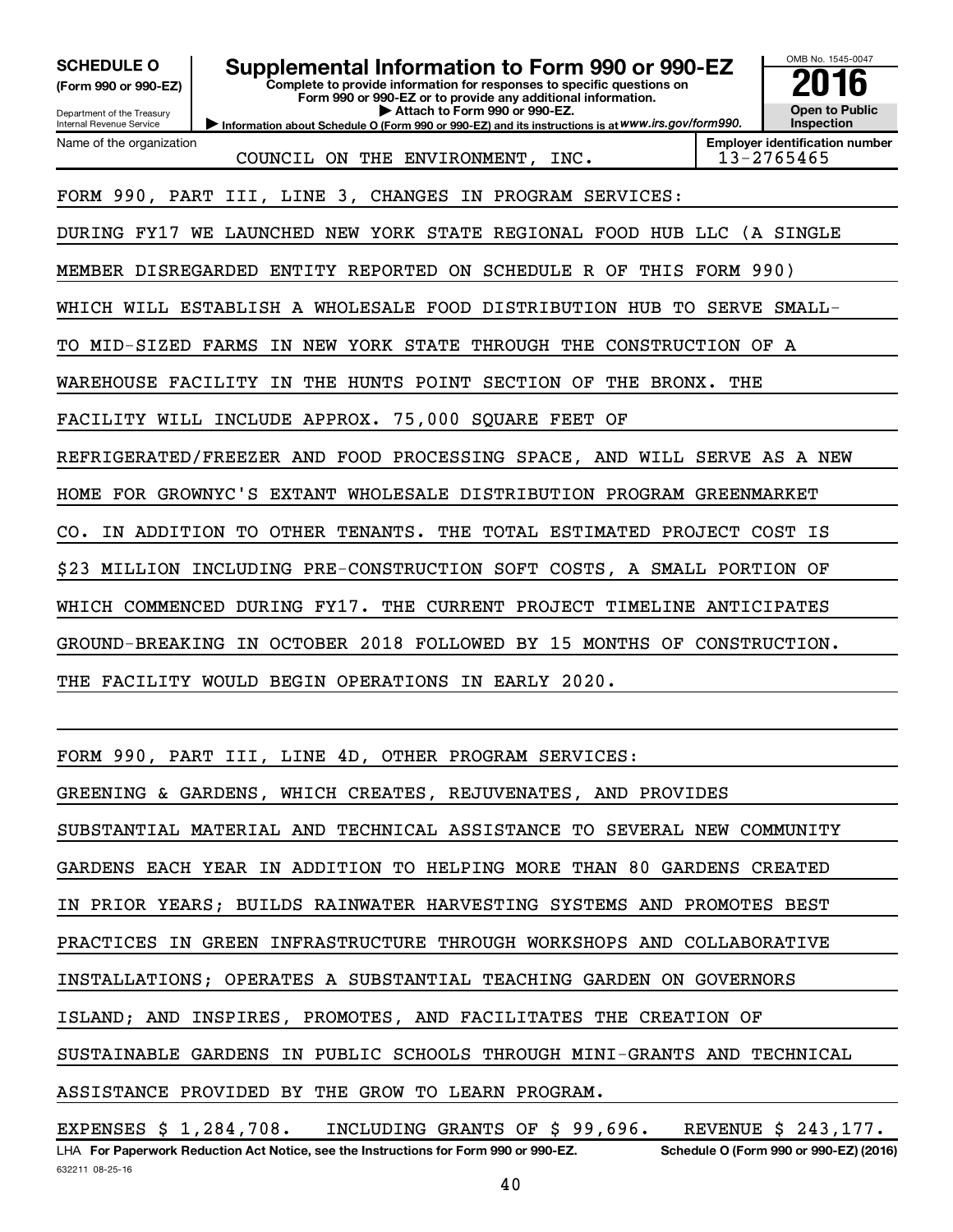ENVIRONMENTAL EDUCATION, WHICH OFFERS MEANINGFUL HANDS-ON PROJECTS IN THE AREAS OF CONSERVATION, ALTERNATIVE ENERGY, SCHOOL RECYCLING, AND MORE TO NYC PUBLIC SCHOOL STUDENTS AT ALL GRADE LEVELS; PROMOTES A GOOD FOOD / GOOD HEALTH COMMUNITY OUTREACH MODEL BY AND FOR TEENS IN UNDERSERVED COMMUNITIES THROUGH THE LEARN IT, GROW IT, EAT IT PROGRAM; AND HELPS YOUNG PEOPLE TO LEARN WHERE THEIR FOOD COMES FROM, WHO GROWS IT, AND WHAT IS GOOD FOR THEIR BODIES AND THE ENVIRONMENT. EXPENSES \$ 1,030,821. INCLUDING GRANTS OF \$ 0. REVENUE \$ 6,000.

PROJECT FARMHOUSE, WHICH ALLOWS ALL NEW YORKERS TO EXPLORE

ENVIRONMENTAL ISSUES THROUGH THE LENS OF FOOD, HORTICULTURE, ARTS,

RECYCLING, COOKING, AND COMMUNITY EDUCATION. LOCATED AT 76 E 13TH

STREET IN MANHATTAN, PROJECT FARMHOUSE IS A STATE-OF-THE-ART

SUSTAINABILITY AND EDUCATION CENTER, AND A HOME FOR DYNAMIC

PROGRAMMING.

EXPENSES \$ 340,105. INCLUDING GRANTS OF \$ 0. REVENUE \$ 51,412.

GROWNYC PARTNERS, WHICH PROVIDES PROFESSIONAL CONSULTING SERVICES TO BRING FOOD, FARMING, GARDENING, GREEN INFRASTRUCTURE, RECYCLING, AND WASTE PREVENTION PROJECTS TO FRUITION ON BEHALF OF A DIVERSE LIST OF CLIENTS INCLUDING BUSINESSES, INDIVIDUALS, FOUNDATIONS, AND GOVERNMENT AGENCIES.

EXPENSES \$ 115,018. INCLUDING GRANTS OF \$ 0. REVENUE \$ 227,021.

NEW YORK STATE REGIONAL FOOD HUB, WHICH WILL ESTABLISH A WHOLESALE FOOD DISTRIBUTION HUB TO SERVE SMALL- TO MID-SIZED FARMS IN NEW YORK STATE

## THROUGH THE CONSTRUCTION OF A WAREHOUSE FACILITY IN THE HUNTS POINT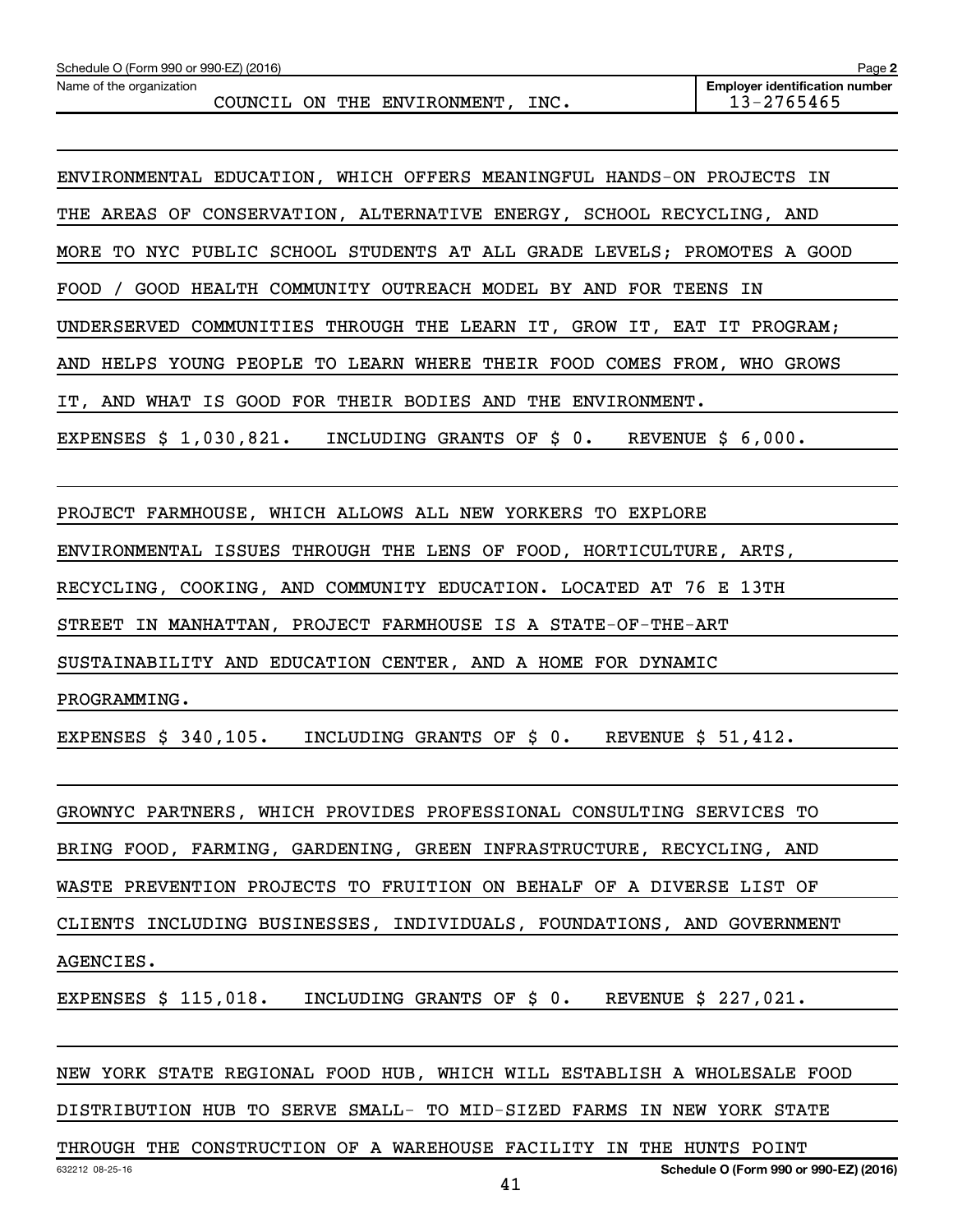| Schedule O (Form 990 or 990-EZ) (2016)                                         | Page 2                                              |
|--------------------------------------------------------------------------------|-----------------------------------------------------|
| Name of the organization<br>COUNCIL ON THE ENVIRONMENT, INC.                   | <b>Employer identification number</b><br>13-2765465 |
| SECTION OF THE BRONX. THE FACILITY WILL INCLUDE APPROXIMATELY 75,000           |                                                     |
| SQUARE FEET OF REFRIGERATED/FREEZER AND FOOD PROCESSING SPACE, AND WILL        |                                                     |
| SERVE AS A NEW HOME FOR THE ORGANIZATION'S EXTANT WHOLESALE                    |                                                     |
| DISTRIBUTION PROGRAM GREENMARKET CO. IN ADDITION TO OTHER TENANTS. THE         |                                                     |
| TOTAL ESTIMATED PROJECT COST IS \$23 MILLION INCLUDING PRE-CONSTRUCTION        |                                                     |
| SOFT COSTS, A SMALL PORTION OF WHICH COMMENCED DURING FY17. THE CURRENT        |                                                     |
| PROJECT TIMELINE ANTICIPATES GROUND-BREAKING IN OCTOBER 2018 FOLLOWED          |                                                     |
| BY 15 MONTHS OF CONSTRUCTION. THE FACILITY WOULD BEGIN OPERATIONS IN           |                                                     |
| <b>EARLY 2020.</b>                                                             |                                                     |
| EXPENSES $\sharp$ 459,185. INCLUDING GRANTS OF $\sharp$ 0. REVENUE $\sharp$ 0. |                                                     |
|                                                                                |                                                     |
| FORM 990, PART VI, SECTION B, LINE 11B:                                        |                                                     |
| THE FORM 990 IS REVIEWED IN DETAIL BY THE ORGANIZATION'S AUDIT COMMITTEE       |                                                     |
| AND THEN PROVIDED TO THE BOARD FOR REVIEW PRIOR TO SUBMISSION.                 |                                                     |
|                                                                                |                                                     |
| FORM 990, PART VI, SECTION B, LINE 12C:                                        |                                                     |
| IN ADDITION TO THE ANNUAL CONFICT OF INTEREST REVIEW, ALL OFFICERS,            |                                                     |
| DIRECTORS AND STAFF ARE TO NOTIFY MANAGEMENT IMMEDIATELY IF ANY CONFLICTS      |                                                     |
| ARISE.                                                                         |                                                     |
|                                                                                |                                                     |
| FORM 990, PART VI, SECTION B, LINE 15A:                                        |                                                     |
| THE REASONABILITY OF THE CEO'S COMPENSATION IS REVIEWED ANNUALLY BY THE        |                                                     |
| EXECUTIVE COMMITTEE. COMPARABLE DATA FROM OTHER SIMILARLY SIZED AND            |                                                     |
| SIMILARLY SITUATED NON-PROFITS IS REVIEWED IN THE FORM OF JOB POSTINGS,        |                                                     |
| ANNUAL REPORTS, PUBLISHED SALARY SURVEYS, AND IRS FORM 990 DATA. MINUTES OF    |                                                     |
| THE EXECUTIVE COMMITTEE MEETING DOCUMENT THIS REVIEW AND APPROVAL OF CEO       |                                                     |
| COMPENSATION.                                                                  |                                                     |
|                                                                                |                                                     |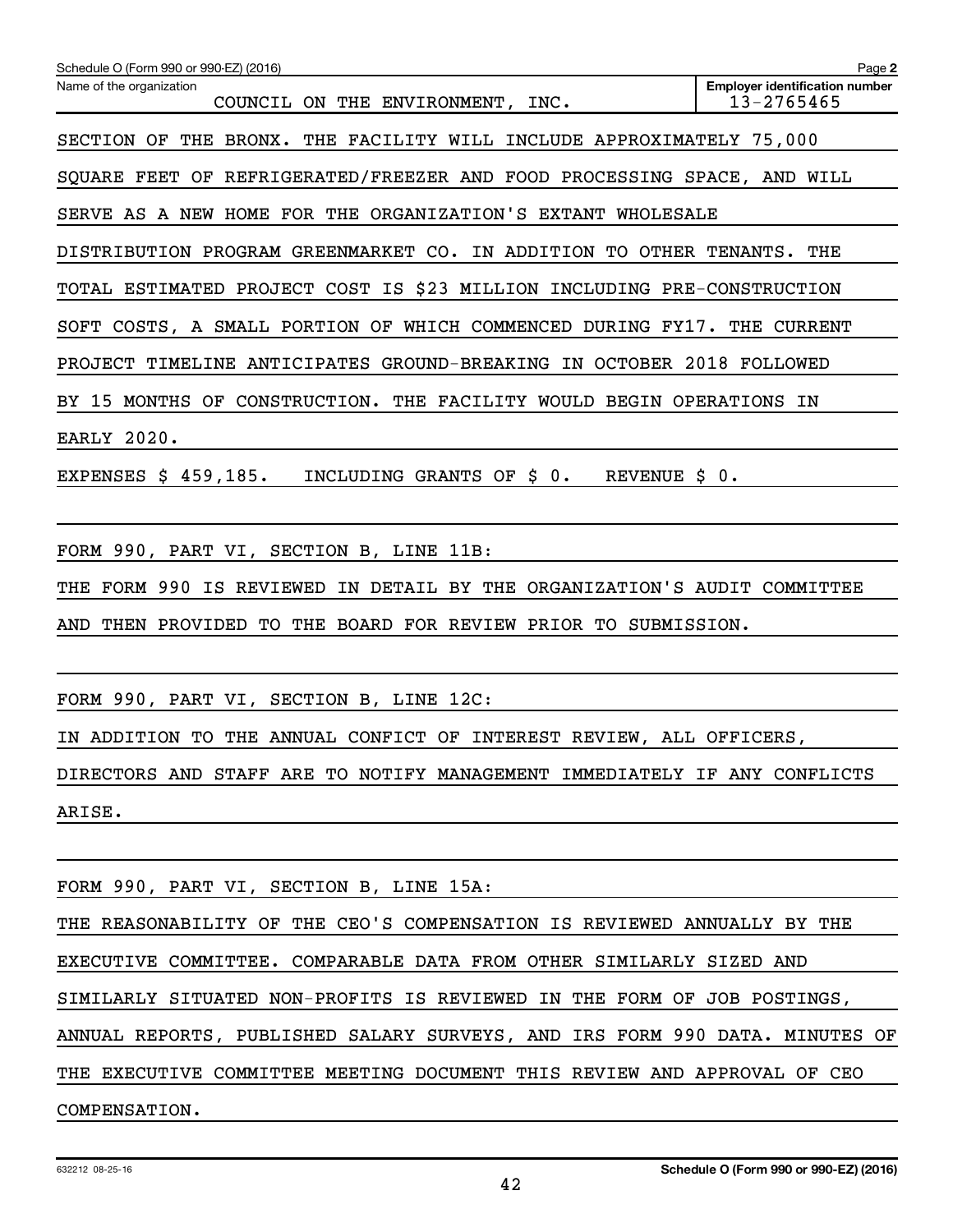FORM 990, PART VI, SECTION C, LINE 19:

THE ORGANIZATION MAKES ITS GOVERNING DOCUMENTS, APPLICATION FOR EXEMPTION

AND OTHER GOVERNMENT DOCUMENTS AVAILABLE ONLINE AND UPON REQUEST.

FORM 990, PART XII, LINE 2C:

THE PROCESS AND SELECTION OF AN INDEPENDENT ACCOUNTANT HAS NOT CHANGED

FROM THE PRIOR YEAR.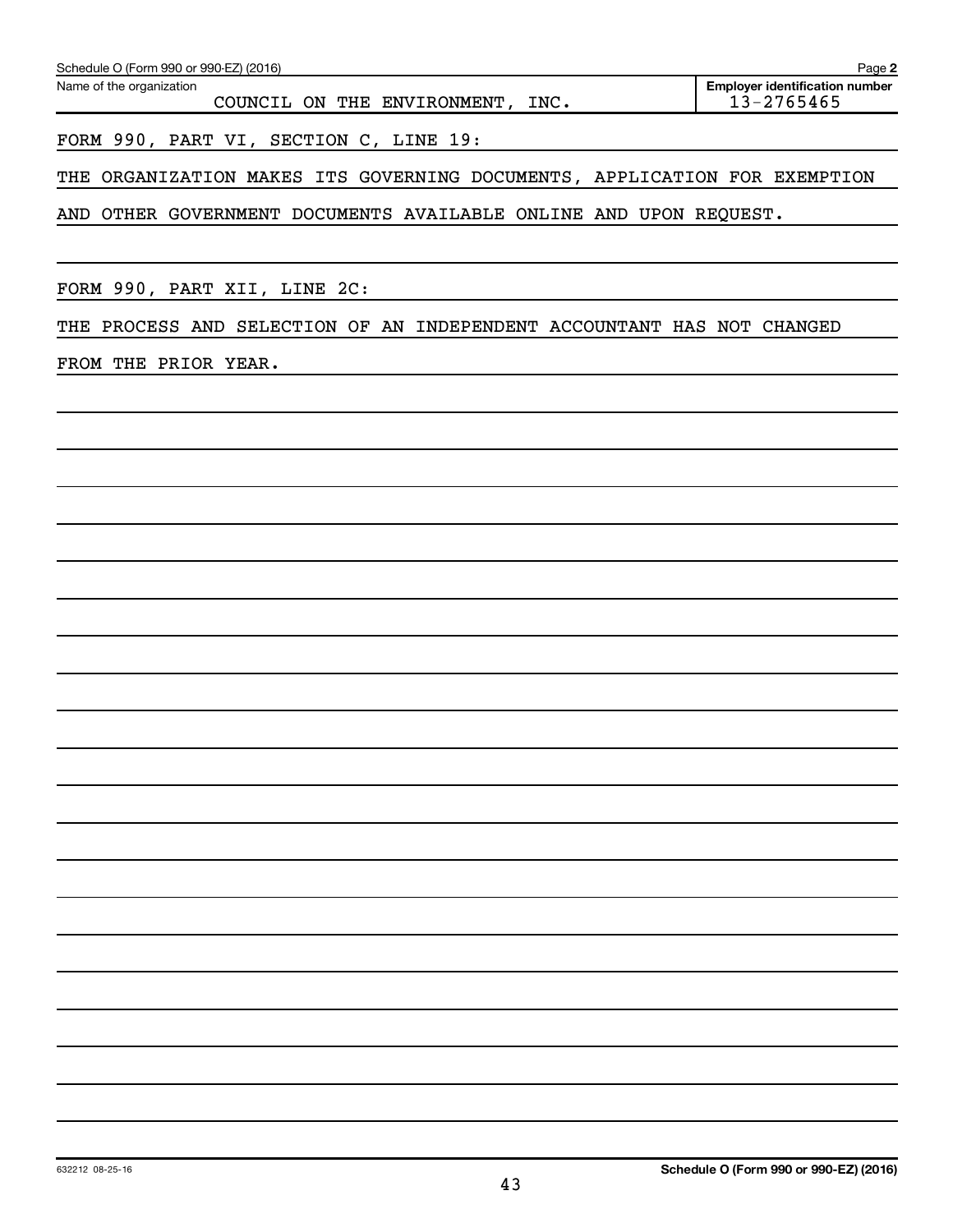# **SCHEDULE R**

## **Related Organizations and Unrelated Partnerships**

**(Form 990) Complete if the organization answered "Yes" on Form 990, Part IV, line 33, 34, 35b, 36, or 37.** |

**Attach to Form 990. Contract to Public** 

Department of the Treasury Internal Revenue Service

**Most Information about Schedule R (Form 990) and its instructions is at www.irs.gov/form990.** This pection

Name of the organization

COUNCIL ON THE ENVIRONMENT, INC.

Part I ldentification of Disregarded Entities. Complete if the organization answered "Yes" on Form 990, Part IV, line 33.

| (a)<br>Name, address, and EIN (if applicable)<br>of disregarded entity | (b)<br>Primary activity    | (c)<br>Legal domicile (state or<br>foreign country) | (d)<br>Total income | (e)<br>End-of-year assets | (f)<br>Direct controlling<br>entity |
|------------------------------------------------------------------------|----------------------------|-----------------------------------------------------|---------------------|---------------------------|-------------------------------------|
| NEW YORK STATE REGIONAL FOOD HUB LLC -                                 | TO OWN ASSETS AND CARRY ON |                                                     |                     |                           |                                     |
| 45-3618376, 100 GOLD STREET, SUITE 3300, NEW ACTIVITIES SUPPORTIVE OF  |                            |                                                     |                     |                           | COUNCIL ON THE                      |
| YORK, NY 10038                                                         | THE ORG'S MISSION          | NEW YORK                                            | 0.                  |                           | 530, 515. ENVIRONMENT, INC.         |
|                                                                        |                            |                                                     |                     |                           |                                     |
|                                                                        |                            |                                                     |                     |                           |                                     |
|                                                                        |                            |                                                     |                     |                           |                                     |

**Part II** Identification of Related Tax-Exempt Organizations. Complete if the organization answered "Yes" on Form 990, Part IV, line 34 because it had one or more related tax-exempt<br>Complete it is a series of the two wears organizations during the tax year.

| (a)<br>Name, address, and EIN<br>of related organization | (b)<br>Primary activity | (c)<br>Legal domicile (state or<br>foreign country) | (d)<br>Exempt Code<br>section | (e)<br>Public charity<br>status (if section | (f)<br>Direct controlling<br>entity |     | $(g)$<br>Section 512(b)(13)<br>controlled<br>entity? |
|----------------------------------------------------------|-------------------------|-----------------------------------------------------|-------------------------------|---------------------------------------------|-------------------------------------|-----|------------------------------------------------------|
|                                                          |                         |                                                     |                               | 501(c)(3)                                   |                                     | Yes | No                                                   |
|                                                          |                         |                                                     |                               |                                             |                                     |     |                                                      |
|                                                          |                         |                                                     |                               |                                             |                                     |     |                                                      |
|                                                          |                         |                                                     |                               |                                             |                                     |     |                                                      |

**For Paperwork Reduction Act Notice, see the Instructions for Form 990. Schedule R (Form 990) 2016**

OMB No. 1545-0047

**2016**<br>Open to Public

**Employer identification number**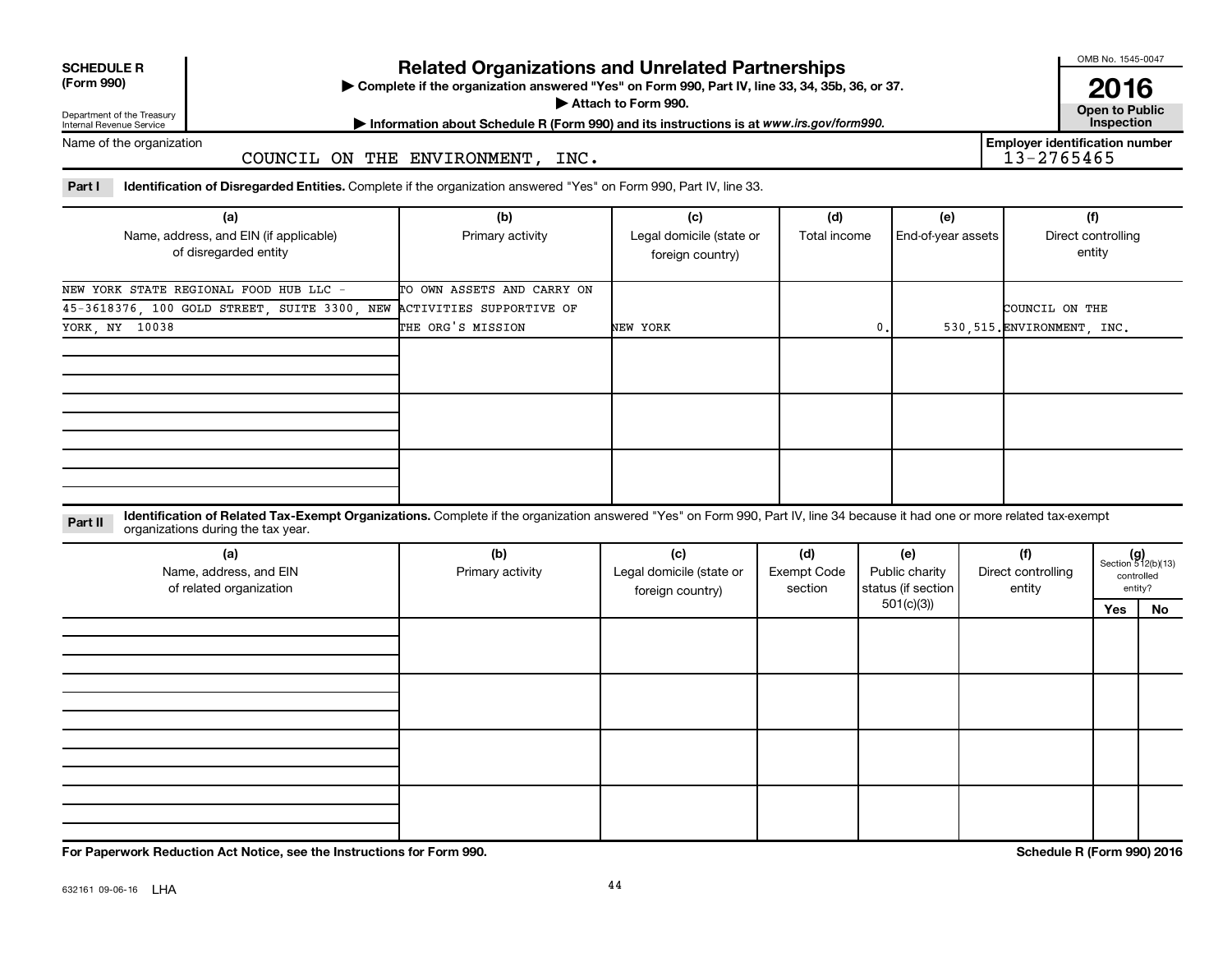#### Schedule R (Form 990) 2016 Page COUNCIL ON THE ENVIRONMENT, INC. 13-2765465

**2**

Part III Identification of Related Organizations Taxable as a Partnership. Complete if the organization answered "Yes" on Form 990, Part IV, line 34 because it had one or more related<br>Read to the organizations tracted as a organizations treated as a partnership during the tax year.

| (a)                                                                                                                                                                                                                                                                        | (b)              | (c)                                       | (d)                          |     | (e)                                                                   | (f)                      |     | (g)                               |     | (h)                              | (i)                                           | (i)      | (k)                                |
|----------------------------------------------------------------------------------------------------------------------------------------------------------------------------------------------------------------------------------------------------------------------------|------------------|-------------------------------------------|------------------------------|-----|-----------------------------------------------------------------------|--------------------------|-----|-----------------------------------|-----|----------------------------------|-----------------------------------------------|----------|------------------------------------|
| Name, address, and EIN<br>of related organization                                                                                                                                                                                                                          | Primary activity | Legal<br>domicile<br>(state or<br>foreign | Direct controlling<br>entity |     | Predominant income<br>(related, unrelated,<br>excluded from tax under | Share of total<br>income |     | Share of<br>end-of-year<br>assets |     | Disproportionate<br>allocations? | Code V-UBI<br>amount in box<br>20 of Schedule | managing | General or Percentage<br>ownership |
|                                                                                                                                                                                                                                                                            |                  | country)                                  |                              |     | sections 512-514)                                                     |                          |     |                                   | Yes | No                               | K-1 (Form 1065) Yes No                        |          |                                    |
|                                                                                                                                                                                                                                                                            |                  |                                           |                              |     |                                                                       |                          |     |                                   |     |                                  |                                               |          |                                    |
|                                                                                                                                                                                                                                                                            |                  |                                           |                              |     |                                                                       |                          |     |                                   |     |                                  |                                               |          |                                    |
|                                                                                                                                                                                                                                                                            |                  |                                           |                              |     |                                                                       |                          |     |                                   |     |                                  |                                               |          |                                    |
|                                                                                                                                                                                                                                                                            |                  |                                           |                              |     |                                                                       |                          |     |                                   |     |                                  |                                               |          |                                    |
|                                                                                                                                                                                                                                                                            |                  |                                           |                              |     |                                                                       |                          |     |                                   |     |                                  |                                               |          |                                    |
|                                                                                                                                                                                                                                                                            |                  |                                           |                              |     |                                                                       |                          |     |                                   |     |                                  |                                               |          |                                    |
|                                                                                                                                                                                                                                                                            |                  |                                           |                              |     |                                                                       |                          |     |                                   |     |                                  |                                               |          |                                    |
|                                                                                                                                                                                                                                                                            |                  |                                           |                              |     |                                                                       |                          |     |                                   |     |                                  |                                               |          |                                    |
|                                                                                                                                                                                                                                                                            |                  |                                           |                              |     |                                                                       |                          |     |                                   |     |                                  |                                               |          |                                    |
|                                                                                                                                                                                                                                                                            |                  |                                           |                              |     |                                                                       |                          |     |                                   |     |                                  |                                               |          |                                    |
|                                                                                                                                                                                                                                                                            |                  |                                           |                              |     |                                                                       |                          |     |                                   |     |                                  |                                               |          |                                    |
|                                                                                                                                                                                                                                                                            |                  |                                           |                              |     |                                                                       |                          |     |                                   |     |                                  |                                               |          |                                    |
|                                                                                                                                                                                                                                                                            |                  |                                           |                              |     |                                                                       |                          |     |                                   |     |                                  |                                               |          |                                    |
|                                                                                                                                                                                                                                                                            |                  |                                           |                              |     |                                                                       |                          |     |                                   |     |                                  |                                               |          |                                    |
|                                                                                                                                                                                                                                                                            |                  |                                           |                              |     |                                                                       |                          |     |                                   |     |                                  |                                               |          |                                    |
| Identification of Related Organizations Taxable as a Corporation or Trust. Complete if the organization answered "Yes" on Form 990, Part IV, line 34 because it had one or more related<br>Part IV<br>organizations treated as a corporation or trust during the tax year. |                  |                                           |                              |     |                                                                       |                          |     |                                   |     |                                  |                                               |          |                                    |
| (a)                                                                                                                                                                                                                                                                        |                  |                                           | (b)                          | (c) | (d)                                                                   |                          | (e) | (f)                               |     |                                  | (g)                                           | (h)      | (i)<br>Section                     |

| (a)                                               | (b)              | (c)                                   | (d)                          | (e)                                             | (f)                      | (g)                               | (h)                       |                                                                                                                                 |  |
|---------------------------------------------------|------------------|---------------------------------------|------------------------------|-------------------------------------------------|--------------------------|-----------------------------------|---------------------------|---------------------------------------------------------------------------------------------------------------------------------|--|
| Name, address, and EIN<br>of related organization | Primary activity | Legal domicile<br>state or<br>foreign | Direct controlling<br>entity | Type of entity<br>(C corp, S corp,<br>or trust) | Share of total<br>income | Share of<br>end-of-year<br>assets | Percentage<br>  ownership | $\begin{array}{c} \textbf{(i)}\\ \text{Section}\\ 512 \text{(b)} \text{(13)}\\ \text{controlled} \\ \text{entity?} \end{array}$ |  |
|                                                   |                  | country)                              |                              |                                                 |                          |                                   |                           | Yes   No                                                                                                                        |  |
|                                                   |                  |                                       |                              |                                                 |                          |                                   |                           |                                                                                                                                 |  |
|                                                   |                  |                                       |                              |                                                 |                          |                                   |                           |                                                                                                                                 |  |
|                                                   |                  |                                       |                              |                                                 |                          |                                   |                           |                                                                                                                                 |  |
|                                                   |                  |                                       |                              |                                                 |                          |                                   |                           |                                                                                                                                 |  |
|                                                   |                  |                                       |                              |                                                 |                          |                                   |                           |                                                                                                                                 |  |
|                                                   |                  |                                       |                              |                                                 |                          |                                   |                           |                                                                                                                                 |  |
|                                                   |                  |                                       |                              |                                                 |                          |                                   |                           |                                                                                                                                 |  |
|                                                   |                  |                                       |                              |                                                 |                          |                                   |                           |                                                                                                                                 |  |
|                                                   |                  |                                       |                              |                                                 |                          |                                   |                           |                                                                                                                                 |  |
|                                                   |                  |                                       |                              |                                                 |                          |                                   |                           |                                                                                                                                 |  |
|                                                   |                  |                                       |                              |                                                 |                          |                                   |                           |                                                                                                                                 |  |
|                                                   |                  |                                       |                              |                                                 |                          |                                   |                           |                                                                                                                                 |  |
|                                                   |                  |                                       |                              |                                                 |                          |                                   |                           |                                                                                                                                 |  |
|                                                   |                  |                                       |                              |                                                 |                          |                                   |                           |                                                                                                                                 |  |
|                                                   |                  |                                       |                              |                                                 |                          |                                   |                           |                                                                                                                                 |  |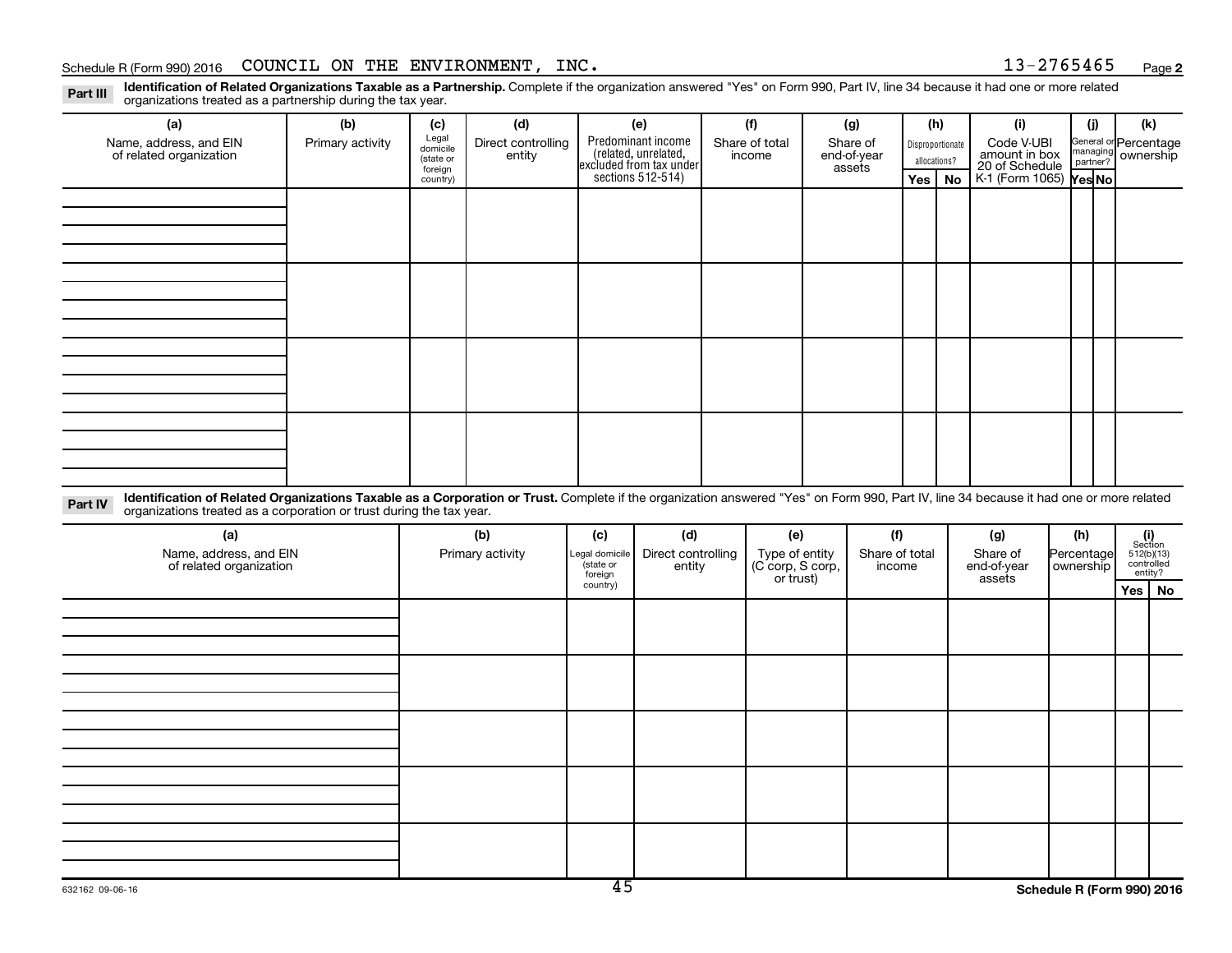#### Schedule R (Form 990) 2016 Page COUNCIL ON THE ENVIRONMENT, INC. 13-2765465

|  | Part V Transactions With Related Organizations. Complete if the organization answered "Yes" on Form 990, Part IV, line 34, 35b, or 36. |  |  |  |  |
|--|----------------------------------------------------------------------------------------------------------------------------------------|--|--|--|--|
|--|----------------------------------------------------------------------------------------------------------------------------------------|--|--|--|--|

| Note: Complete line 1 if any entity is listed in Parts II, III, or IV of this schedule. |                                                                                                                                                                                                                                |  |  |  |                |  |  |  |  |
|-----------------------------------------------------------------------------------------|--------------------------------------------------------------------------------------------------------------------------------------------------------------------------------------------------------------------------------|--|--|--|----------------|--|--|--|--|
|                                                                                         | During the tax year, did the organization engage in any of the following transactions with one or more related organizations listed in Parts II-IV?                                                                            |  |  |  |                |  |  |  |  |
|                                                                                         |                                                                                                                                                                                                                                |  |  |  | 1a             |  |  |  |  |
|                                                                                         |                                                                                                                                                                                                                                |  |  |  | 1 <sub>b</sub> |  |  |  |  |
|                                                                                         |                                                                                                                                                                                                                                |  |  |  | 1 <sub>c</sub> |  |  |  |  |
|                                                                                         | d Loans or loan guarantees to or for related organization(s) www.communically.com/www.communically.com/www.communically.com/www.communically.com/www.communically.com/www.communically.com/www.communically.com/www.communical |  |  |  |                |  |  |  |  |
|                                                                                         |                                                                                                                                                                                                                                |  |  |  | 1e             |  |  |  |  |
|                                                                                         |                                                                                                                                                                                                                                |  |  |  |                |  |  |  |  |
|                                                                                         | Dividends from related organization(s) Manual Communication and the contract of the contract of the contract of the contract of the contract of the contract of the contract of the contract of the contract of the contract o |  |  |  | 1f             |  |  |  |  |
|                                                                                         | g Sale of assets to related organization(s) manufactured assemblance contract to the contract of the contract or contract of the contract or contract or set of assets to related organization(s) manufactured assets to relat |  |  |  |                |  |  |  |  |
|                                                                                         | h Purchase of assets from related organization(s) manufactured content to the content of the content of assets from related organization(s) manufactured content of the content of the content of the content of the content o |  |  |  | 1 <sub>h</sub> |  |  |  |  |
|                                                                                         | Exchange of assets with related organization(s) manufactured and content to the content of the content of the content of the content of the content of the content of the content of the content of the content of the content |  |  |  | 11<br>1j       |  |  |  |  |
|                                                                                         |                                                                                                                                                                                                                                |  |  |  |                |  |  |  |  |
|                                                                                         |                                                                                                                                                                                                                                |  |  |  |                |  |  |  |  |
|                                                                                         |                                                                                                                                                                                                                                |  |  |  | 1k<br>11       |  |  |  |  |
|                                                                                         |                                                                                                                                                                                                                                |  |  |  |                |  |  |  |  |
|                                                                                         |                                                                                                                                                                                                                                |  |  |  |                |  |  |  |  |
|                                                                                         |                                                                                                                                                                                                                                |  |  |  |                |  |  |  |  |
|                                                                                         | o Sharing of paid employees with related organization(s) manufactured and content to the content of the content of the content of the content of the content of the content of the content of the content of the content of th |  |  |  |                |  |  |  |  |
|                                                                                         |                                                                                                                                                                                                                                |  |  |  |                |  |  |  |  |
|                                                                                         |                                                                                                                                                                                                                                |  |  |  |                |  |  |  |  |
|                                                                                         | 1q                                                                                                                                                                                                                             |  |  |  |                |  |  |  |  |
|                                                                                         | 1r                                                                                                                                                                                                                             |  |  |  |                |  |  |  |  |
|                                                                                         |                                                                                                                                                                                                                                |  |  |  |                |  |  |  |  |
|                                                                                         |                                                                                                                                                                                                                                |  |  |  |                |  |  |  |  |
|                                                                                         | If the answer to any of the above is "Yes," see the instructions for information on who must complete this line, including covered relationships and transaction thresholds.                                                   |  |  |  |                |  |  |  |  |
|                                                                                         | (b)<br>(c)<br>(d)<br>(a)<br>Name of related organization<br>Amount involved<br>Method of determining amount involved<br>Transaction<br>type (a-s)                                                                              |  |  |  |                |  |  |  |  |
|                                                                                         |                                                                                                                                                                                                                                |  |  |  |                |  |  |  |  |

| (1)                                                                                    |  |  |
|----------------------------------------------------------------------------------------|--|--|
| (2)<br><u> 1989 - John Stein, Amerikaansk politiker (* 1958)</u>                       |  |  |
| (3)                                                                                    |  |  |
| (4)                                                                                    |  |  |
| (5)<br>the contract of the contract of the contract of the contract of the contract of |  |  |
| (6)                                                                                    |  |  |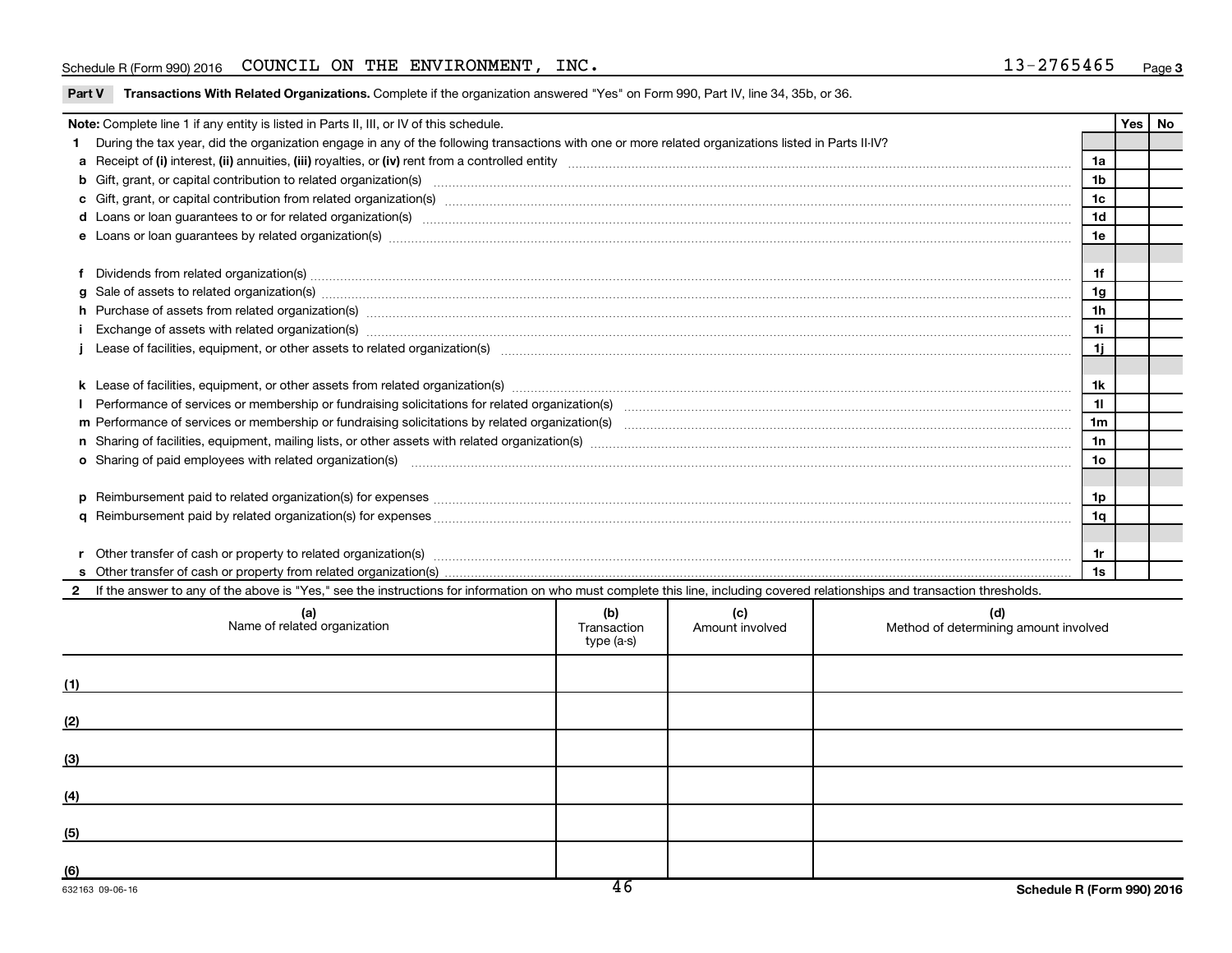#### Schedule R (Form 990) 2016 Page COUNCIL ON THE ENVIRONMENT, INC. 13-2765465

#### Part VI Unrelated Organizations Taxable as a Partnership. Complete if the organization answered "Yes" on Form 990, Part IV, line 37.

Provide the following information for each entity taxed as a partnership through which the organization conducted more than five percent of its activities (measured by total assets or gross revenue) that was not a related organization. See instructions regarding exclusion for certain investment partnerships.

| (a)<br>Name, address, and EIN<br>of entity | - - -<br>(b)<br>Primary activity | (c)<br>Legal domicile<br>(state or foreign<br>country) | - - - - <sub>1</sub> - - 1<br>(d)<br>Predominant income<br>(related, unrelated,<br>excluded from tax under<br>sections 512-514) | (e)<br>Are all<br>partners sec.<br>$501(c)(3)$<br>orgs.?<br>Yes No | (f)<br>Share of<br>total<br>income | (g)<br>Share of<br>end-of-year<br>assets | (h)<br>allocations?<br>Yes No | Dispropor-<br>tionate | (i)<br>Code V-UBI<br>amount in box 20 managing<br>of Schedule K-1<br>(Form 1065)<br>$\overline{V}$ ves No | (i)<br>Yes NO | (k) |
|--------------------------------------------|----------------------------------|--------------------------------------------------------|---------------------------------------------------------------------------------------------------------------------------------|--------------------------------------------------------------------|------------------------------------|------------------------------------------|-------------------------------|-----------------------|-----------------------------------------------------------------------------------------------------------|---------------|-----|
|                                            |                                  |                                                        |                                                                                                                                 |                                                                    |                                    |                                          |                               |                       |                                                                                                           |               |     |
|                                            |                                  |                                                        |                                                                                                                                 |                                                                    |                                    |                                          |                               |                       |                                                                                                           |               |     |
|                                            |                                  |                                                        |                                                                                                                                 |                                                                    |                                    |                                          |                               |                       |                                                                                                           |               |     |
|                                            |                                  |                                                        |                                                                                                                                 |                                                                    |                                    |                                          |                               |                       |                                                                                                           |               |     |
|                                            |                                  |                                                        |                                                                                                                                 |                                                                    |                                    |                                          |                               |                       |                                                                                                           |               |     |
|                                            |                                  |                                                        |                                                                                                                                 |                                                                    |                                    |                                          |                               |                       |                                                                                                           |               |     |
|                                            |                                  |                                                        |                                                                                                                                 |                                                                    |                                    |                                          |                               |                       |                                                                                                           |               |     |
|                                            |                                  |                                                        |                                                                                                                                 |                                                                    |                                    |                                          |                               |                       |                                                                                                           |               |     |

**Schedule R (Form 990) 2016**